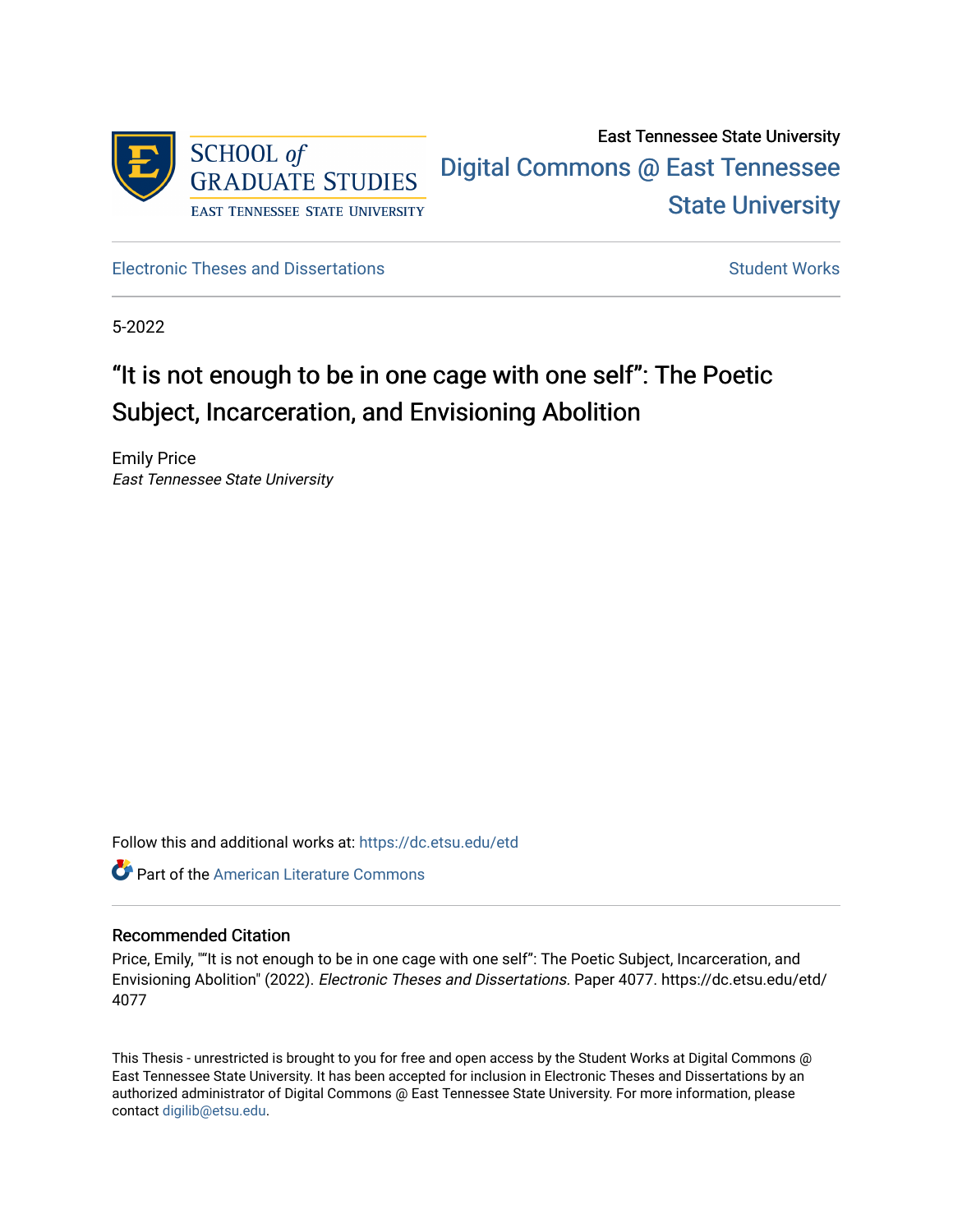"It is not enough to be in one cage with one self": The Poetic Subject, Incarceration, and

Envisioning Abolition

A thesis

presented to

the faculty of the Department of Literature and Language

East Tennessee State University

In partial fulfillment

of the requirements for the degree

Master of Arts in English

by

Emily Price

May 2022

Scott Honeycutt, Chair

D. Michael Jones

Jesse Graves

Keywords: michel foucault, carceral subject, restorative justice, fluidity of self, jail poems,

prison poets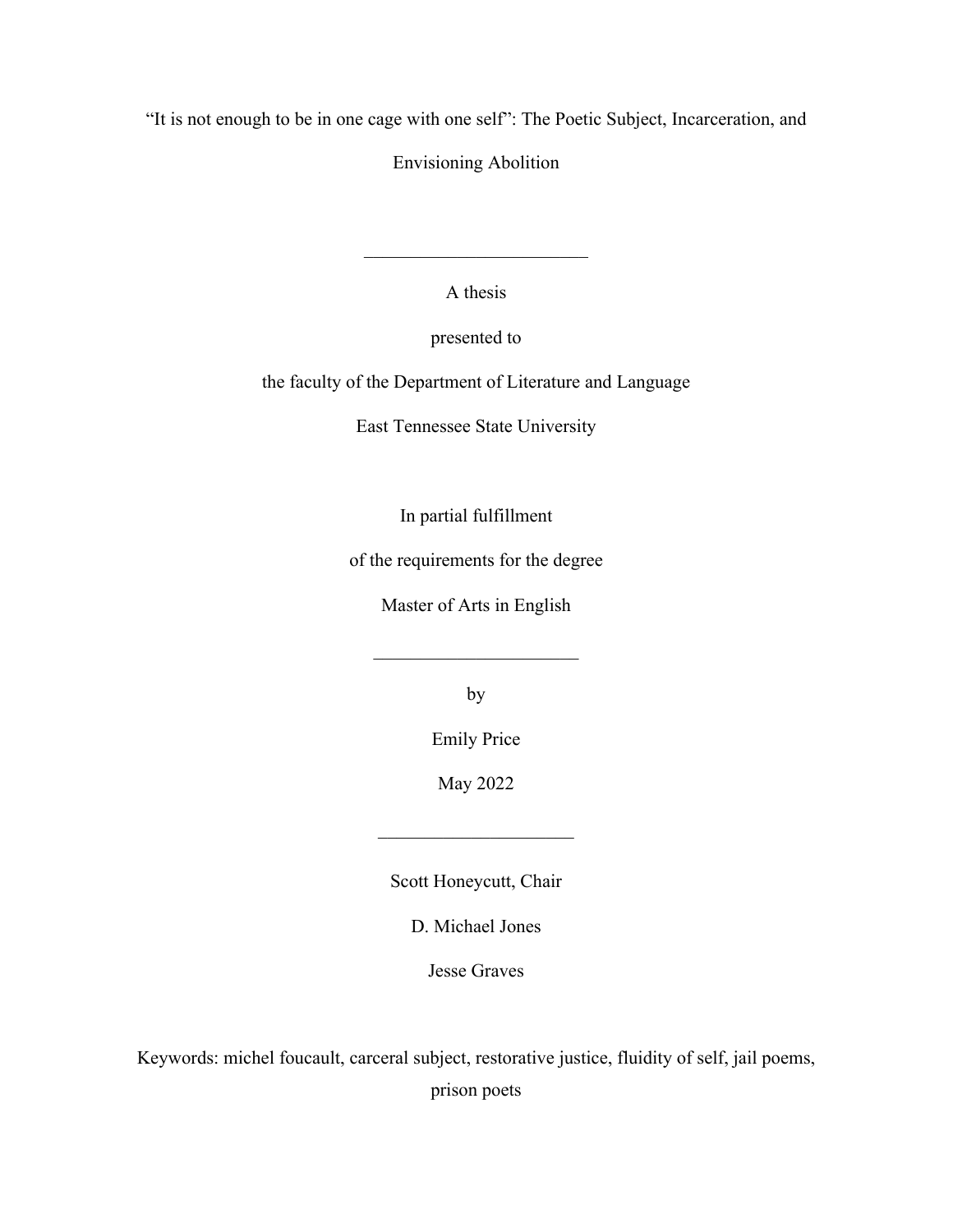#### ABSTRACT

"It is not enough to be in one cage with one self": The Poetic Subject, Incarceration, and Envisioning Abolition

by

## Emily Price

The Beat poet Bob Kaufman was in many ways nearly destroyed by the state. Forcible electroshock therapy, repeated targeting by police, repeated brutalization by police, and frequent homelessness all threatened to snuff him out, but Kaufman refused to give in. He remained a political beacon of hope for his community throughout his life, asking those around him to envision a world where he could be free. Through his poems, through the poems of Etheridge Knight and Jimmy Santiago Baca, and through contemporary visions of abolition from Angela Davis and community organizers that become ever more relevant as the prison system continues to destroy its subjects, we can look towards a deeply necessary shift. Envisioning the world without prisons is foreign to many, perhaps even unimaginable. However, with the perspectives I will incorporate in this thesis, the necessity and beauty of envisioning abolition is clear.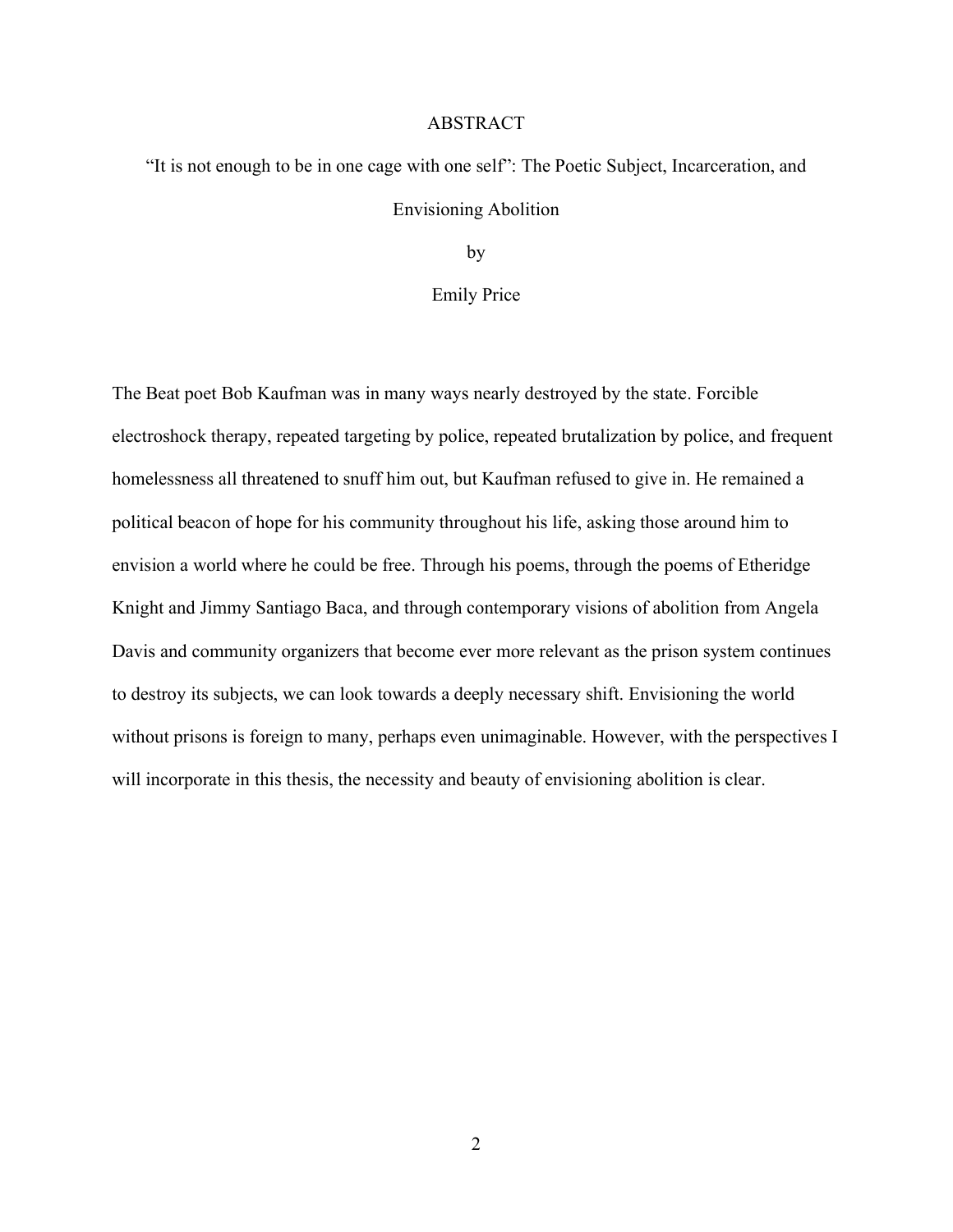Copyright 2022 by Emily Price

All Rights Reserved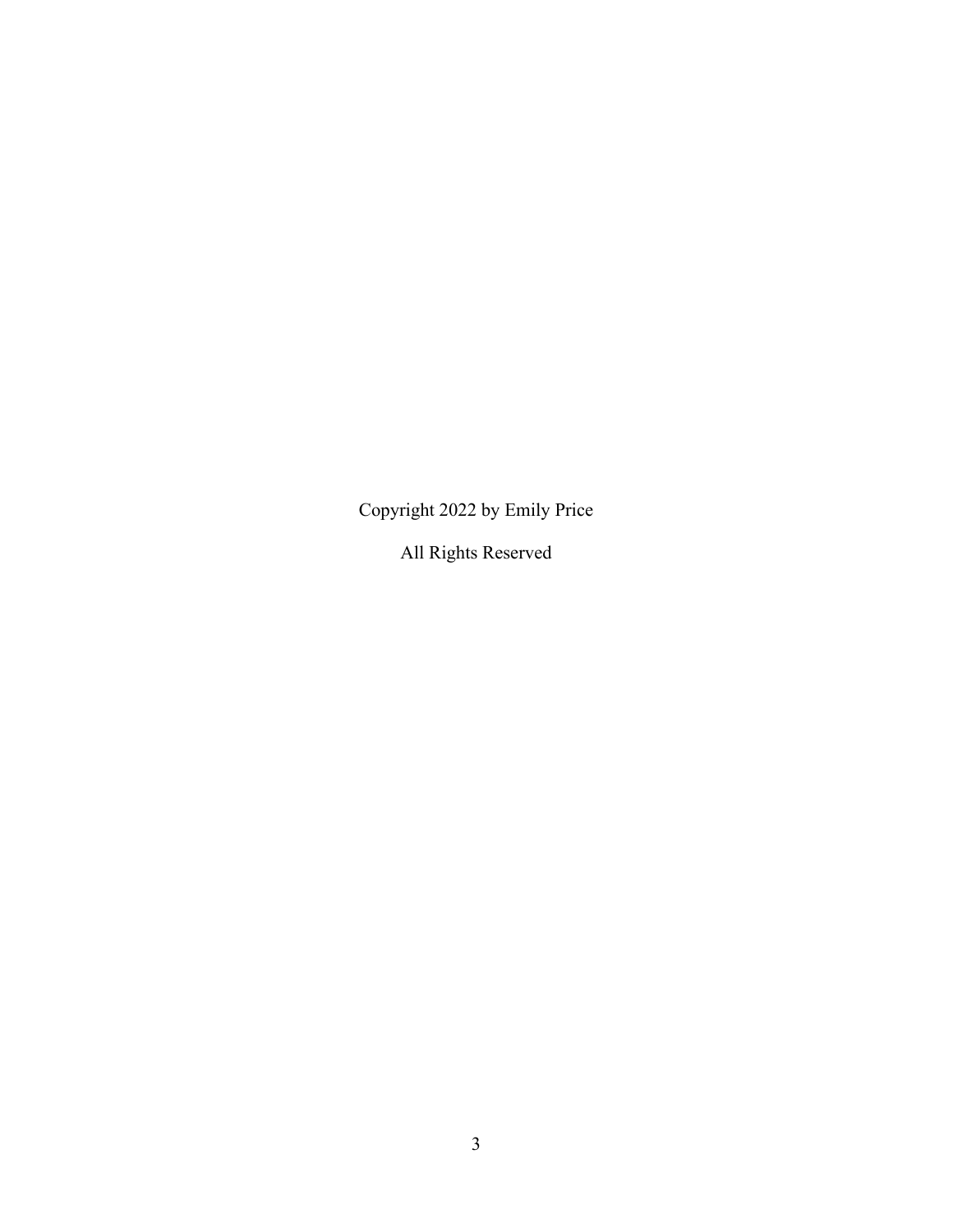# TABLE OF CONTENTS

| CHAPTER 3. "EVERYTHING IS POLITICAL, EVERYTHING IS AESTHETICAL, AND     |
|-------------------------------------------------------------------------|
|                                                                         |
|                                                                         |
|                                                                         |
| CHAPTER 4. 'AS FREE AS THE WIND': THE REBIRTH OF JIMMY SANTIAGO BACA 63 |
|                                                                         |
|                                                                         |
|                                                                         |
|                                                                         |
|                                                                         |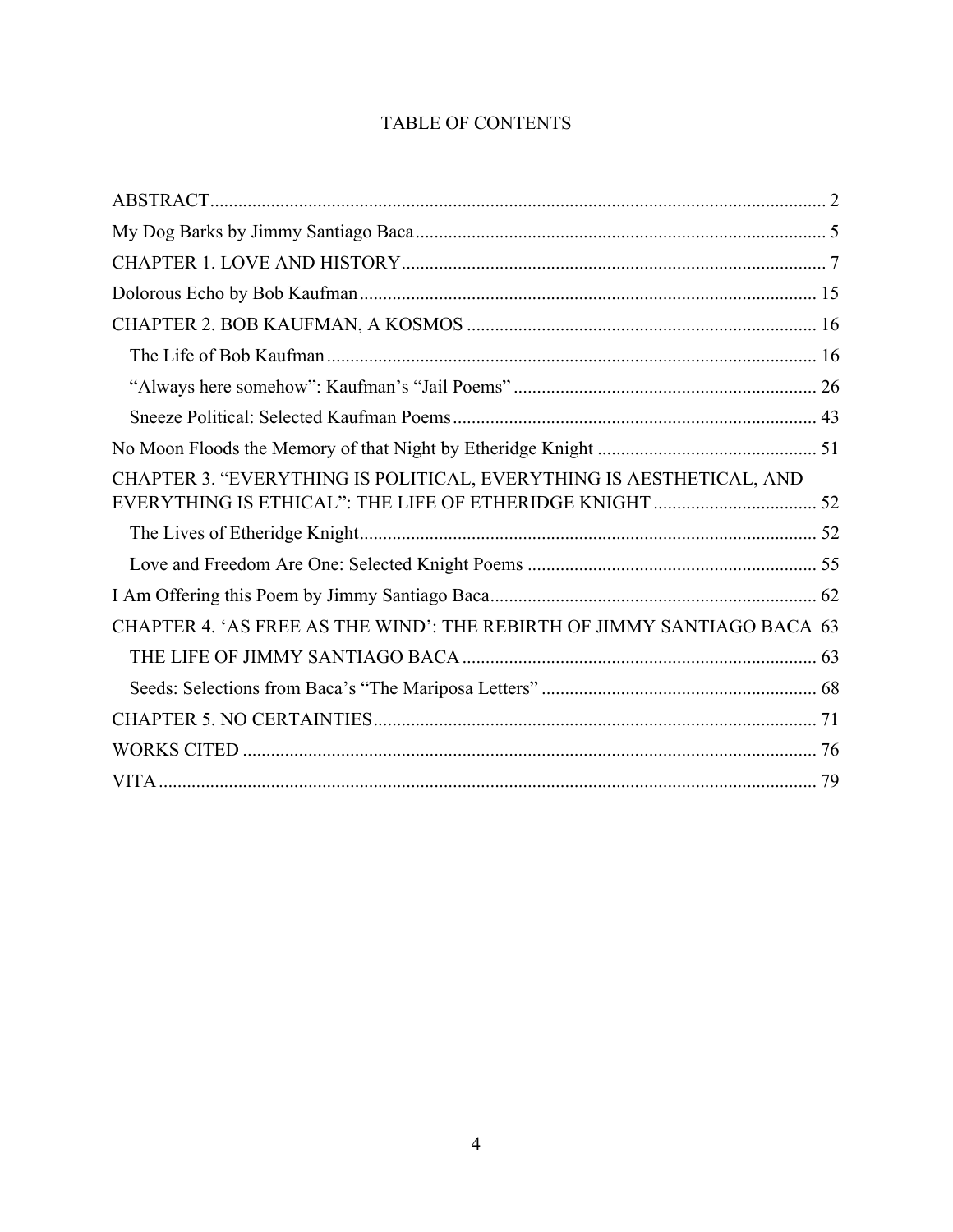#### My Dog Barks by Jimmy Santiago Baca

Come close, listen: at the door a professor from Flagstaff asks can I participate in a conference on prison writing. I decline. Conferences are squeamish about truth. If your words don't fit their theories, if you claim that convicts are people, that writing goes deep in the soul, to memories, to flesh and blood, that writing has more to do with cruel guards and torture chambers, isolation cells and chained beating, they become squeamish.

I know a man in Paterson, New Jersey; the guy wasn't allowed to write a letter to his wife after she had their child, so he hid himself away and wrote a poem in blood.

I visited the house where Thoreau lived once, where he wrote of the oppressed and murdered in prison, how they're imprisoned because they're poor, how they have human rights. He wrote about humanity, not just about writing as those whose work seems detached from their own hearts, not like the conference types who believe there is no way to help the imprisoned, that it's best to keep them in while having workshops on prison writing.

I talk back, think individually; this is strictly a conference on writing in prison, and if you had writers who'd been cons it would make the conference a success. But you don't want to hear what they're going through, you prefer to translate their suffering into MFA papers, to turn their deaths into metaphors, to make their real cries and real terror a tone in the text that people outside can philosophize about; it's only about writing, not what would free these men from their tormentors. Besides, if they weren't in prison, you wouldn't be able to have a conference, would you?

Come close, listen: I decline the offer to pander to suspicions,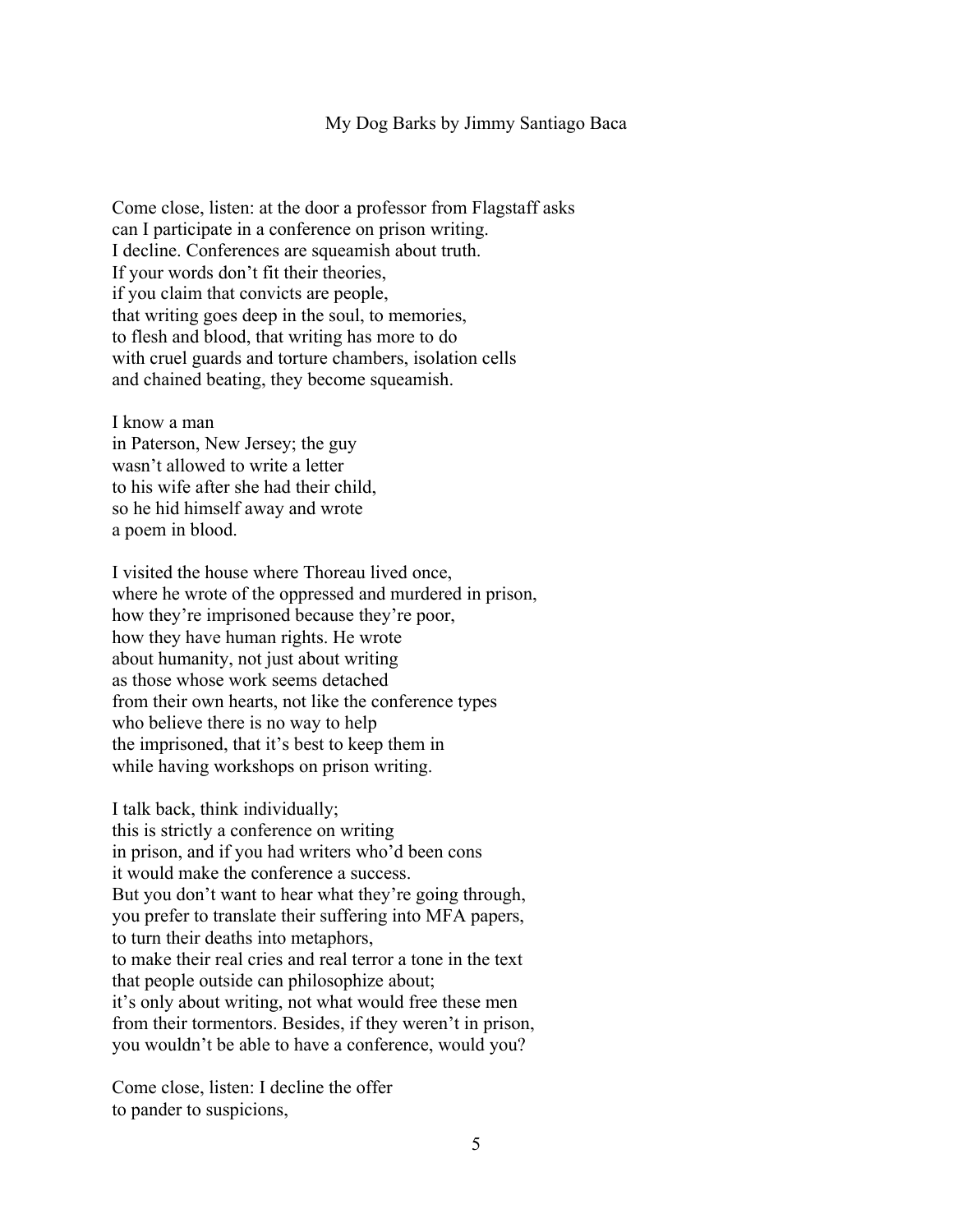decline not to discuss what drives the writing, what the writing really means, what it means to be a writer in prison in the first place, not some yahooing convict with a book whose fame is built on kissing ass. And while I'm at it, I decline your myth of censorship, where every bookstore in the city prints handouts about some fool in Podunk or New York burning a book: that's not censorship, that's bullshit!

The writing conference definition of censorship will hail the work of some gawkish clown who's never been behind bars—portray him as a victim. Or take that girl born into uppercrust, tsst-tsst murmurings. After doing a book on the border, right away she's a heroine of the underclass, jailed entirely for symbolic purposes. O how they offer their wrists to the cop!

Come close, listen: the real definition of censorship is when they keep you locked in the *hole* for ninety days without light or exercise so you have to compose your poems in your head and remember them. The real definition of a prison writing program is when a prisoner has to write a poem in blood.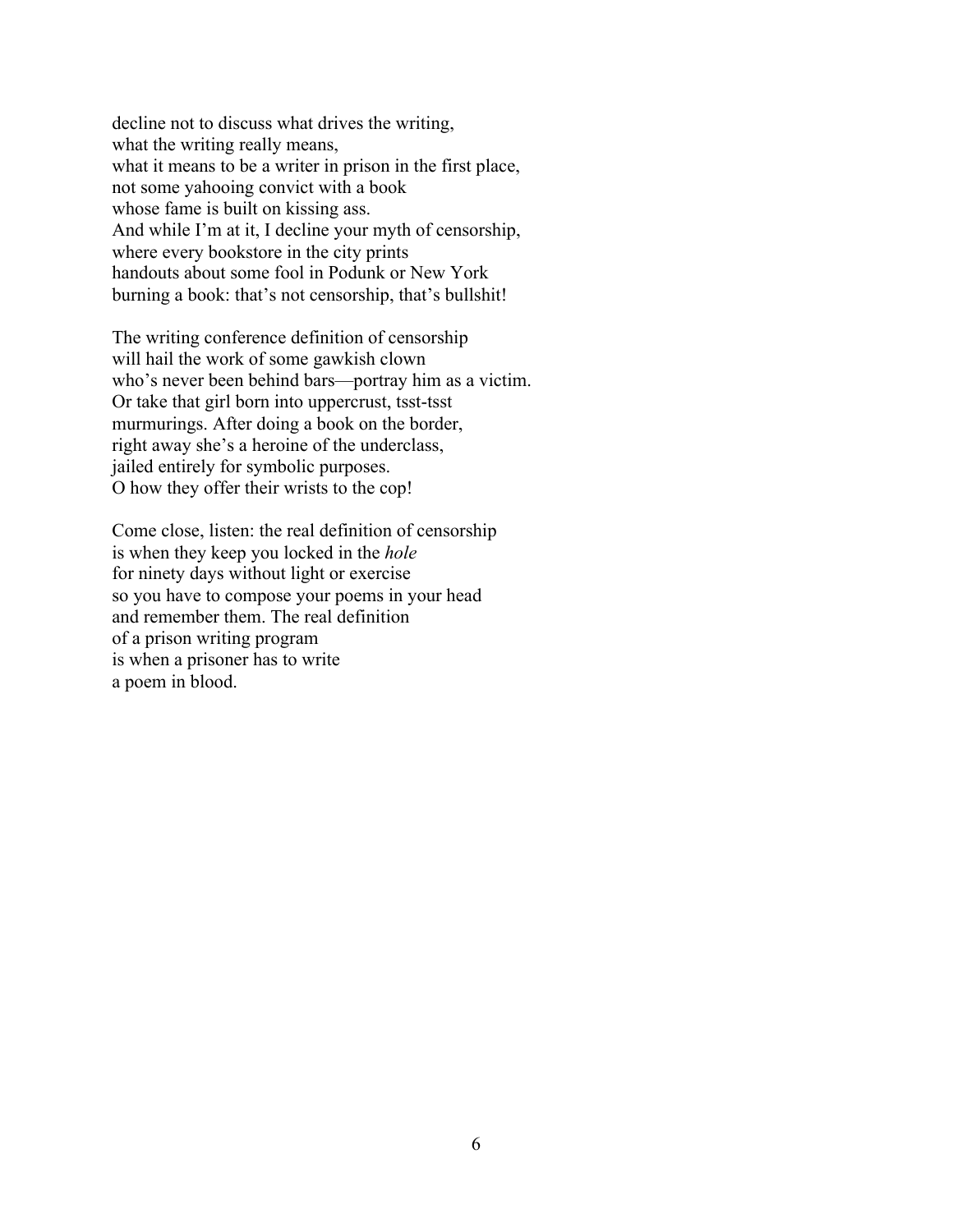#### CHAPTER 1. LOVE AND HISTORY

I begin my thesis with Jimmy Santiago Baca's "My Dog Barks" because I believe it most important to establish what I will not be doing within these pages. I will not turn death to metaphor. I will not ever lose sight that convicts are people. I will not pretend that it is best to keep prisoners in prison. In the path of revolutionaries and abolitionists ahead of me, I will instead follow the voices of the poets I discuss. I will listen to them. I will hear them, and I will envision freedom, and I will fight for freedom. This *I* is really *we*—I want you here with me, saying these words, believing in this future.

When one of my dearest friends spent three years in prison in Wartburg, Tennessee, I spoke to him on the phone as often as I could manage until his October 2021 release. I did not answer often enough, I knew at the time, and I know now, and I will regret always. I had to put a minimum of fifteen dollars on the phone line, and the system was complicated just to pay that amount, and I feared how sometimes I couldn't recognize his voice. He wrote lines, read them to me, started rapping as a hobby and I grew constantly impressed with the way he strung words together even as he fell into the violent spirals of the prison. People who knew him when I did all speak of him dismissively now, in a look-what-he-did-to-himself way. As though he's gone. He is not, though, and does not deserve to be thought of as such. I think of what his life would be like if we were not so reckless as teenagers, if he was not thrown into the cycle when we were all too young to understand what it meant. When he called, I just tried to hear him. Language holds us all to the ground sometimes. I will not offer up my wrists symbolically—I will hold a megaphone up for someone else to shout into. I will echo their chants.

This thesis advocates for prison abolition. The poetry of Bob Kaufman, Etheridge Knight, and Jimmy Santiago Baca bring that stance to life. Because these poems are not metaphors but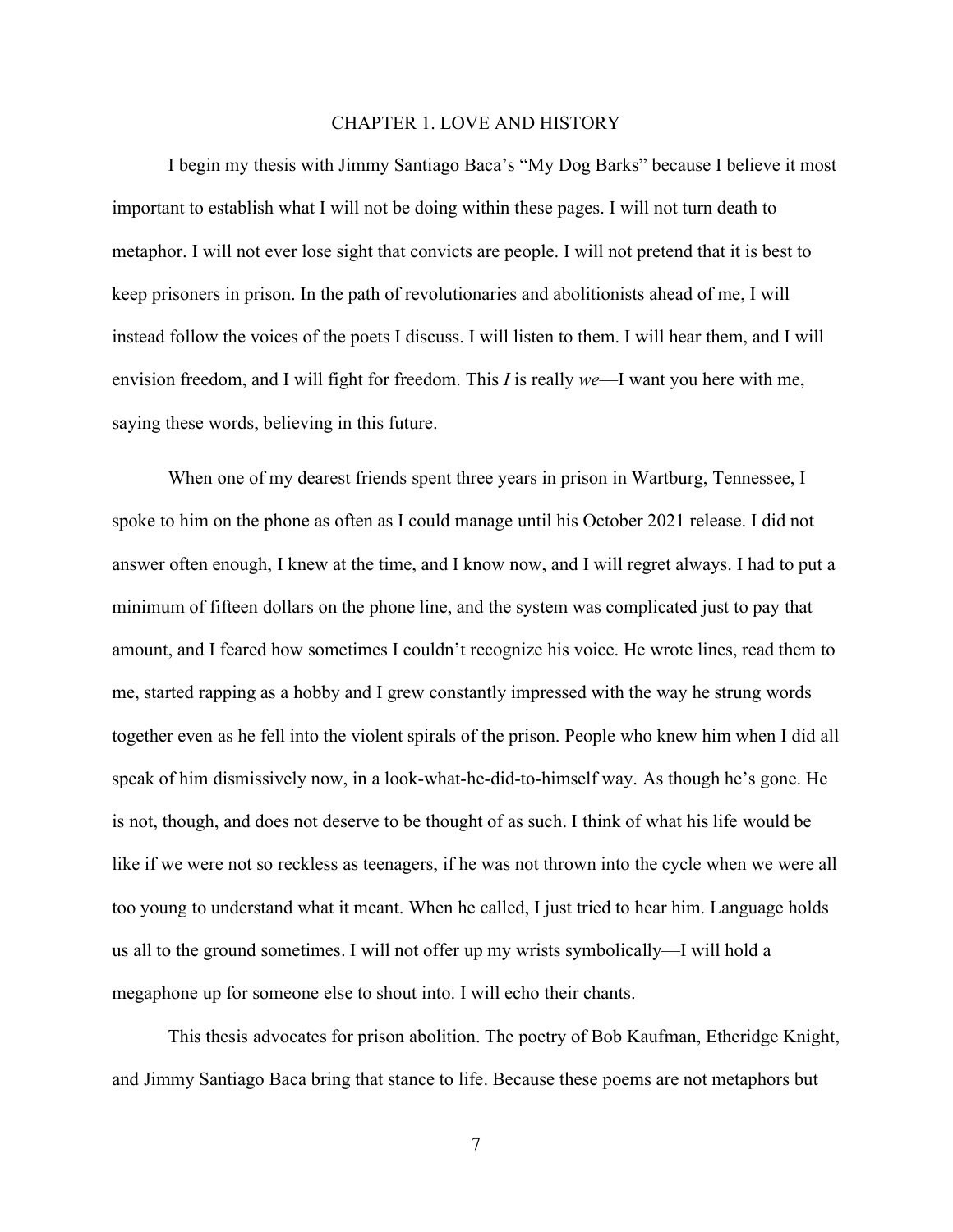are experiences, are real blood and pain and trauma and love; because those behind bars deserve to see their freedom, I envision abolition. Of course, freedom is nebulous—of course, not all those incarcerated are the same or will need the same things or will have the same futures as we look forward towards abolition. Abolition is a process, shaped and constructed by material conditions, but at its core is a radical valuation of human life, of community: love.

In "No Moon Floods the Memory of That Night," Etheridge Knight writes, "A revolutionary is a doomed man / with no certainties but love and history" (31). We must enter this space with love and with knowledge of that history. Any interpretation I make of these poems is not to dull any element of the poets' experience. In fact, this thesis aims to let their poems speak for themselves to the fullest capacity. I only want to highlight their work and especially relevant points. I am not seeking to be an authority on prison poetry. The authorities are these poets. Not me. I want to make that abundantly clear because, as Baca notes, this framing of prison poetry towards and for the prison poets is necessity.

Foundationally, a way to understand the application of abolition and the paradoxical nature of the carceral state is through the Marxist philosophical system known as dialectical materialism. The key implication of this system is that historical conditions must determine our interpretation of reality—understanding the context of our historical moment, the material conditions impacting its subjects, is the only way to structure our worldview. This is the materialist element. The dialectical element refers to the contradictions of that materialism and how we must reckon with those. The world is a paradox—capitalism must oppress workers while producing workers, war must convince its subjects that it is the only way to peace—and Marx argues that rather than try to reconcile those paradoxes, those contradictions, we understand them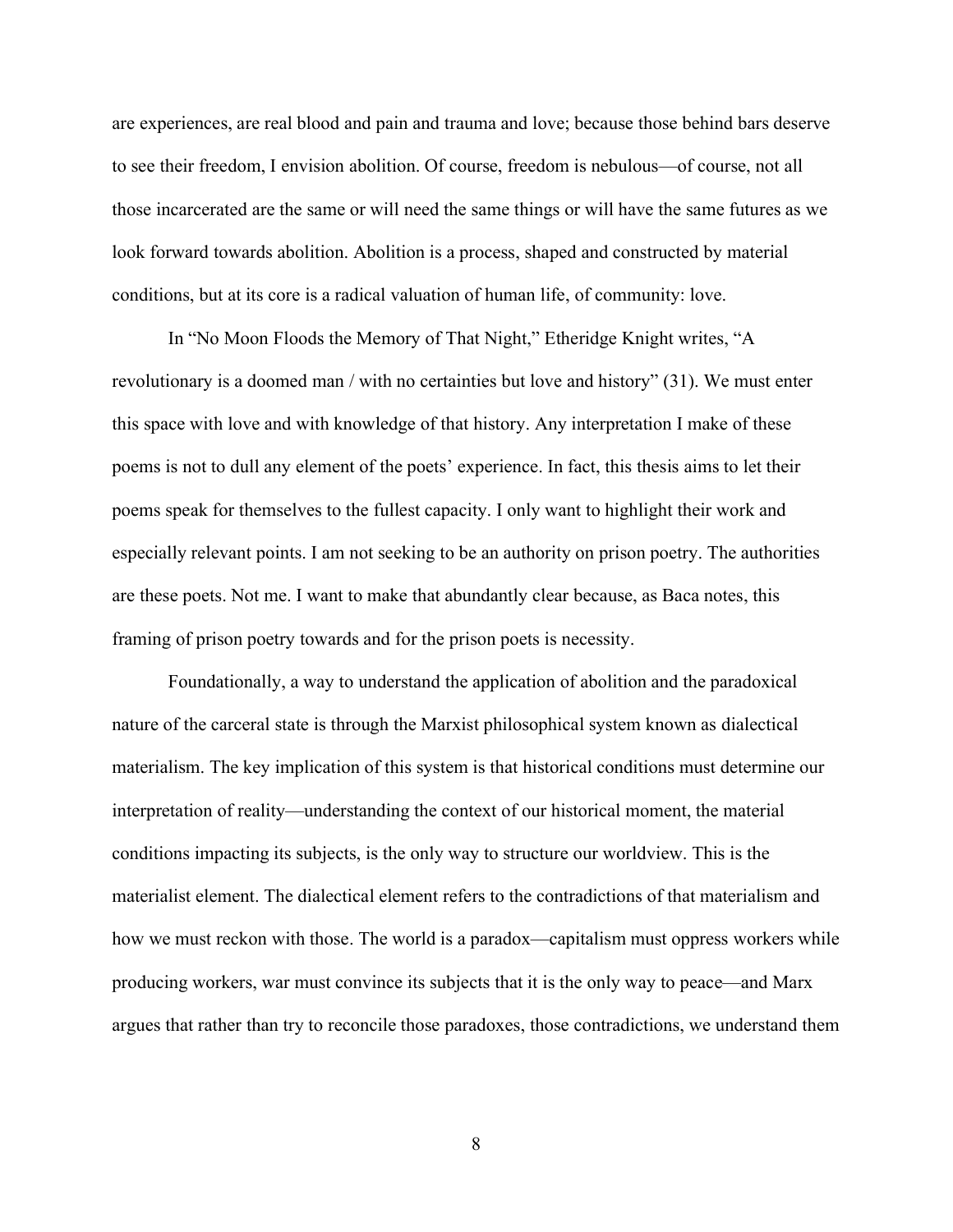as a necessary part of life, a driving force of historical change ("Dialectical Materialism"). Thus, the paradox of incarceration.

Michel Foucault describes in his 1975 book, *Discipline & Punish: The Birth of the Prison*, that the prison recreates subjects in order to sustain itself—"the maintenance of delinquency, the encouragement of recidivism, the transformation of the occasional offender into a habitual delinquent"—all sustained and perpetuated by the penal system rather than reformed out of the offenders (272). He describes this encouragement of criminalization as the "failure" of the prison, meaning that if the prison's goal is to rehabilitate, how are we to understand its active perpetuation of crime? Foucault asks how we can justify such a seeming contradiction, explaining:

Can we not see here a consequence rather than a contradiction? If so, one would be forced to suppose that the prison, and no doubt punishment in general, is not intended to eliminate offenses, but rather to distinguish them, to distribute them, to use them; that it is not so much that they render docile those who are liable to transgress the law, but that they tend to assimilate the transgression of the laws in a general tactics of subjection. Penalty would then appear to be a way of handling illegalities, of laying down the limits of tolerance, of giving free rein to some, of putting pressure on others, of excluding a particular section, of making another useful, of neutralizing certain individuals and of profiting from others. In short, penality does not simply 'check' illegalities; it 'differentiates' them, it provides them with a general 'economy.' And, if one can speak of justice, it is not only because the law itself or the way of applying it serves the interests of a class, it is also because the differential administration of illegalities through the mediation of penality forms part of those mechanisms of domination. Legal punishments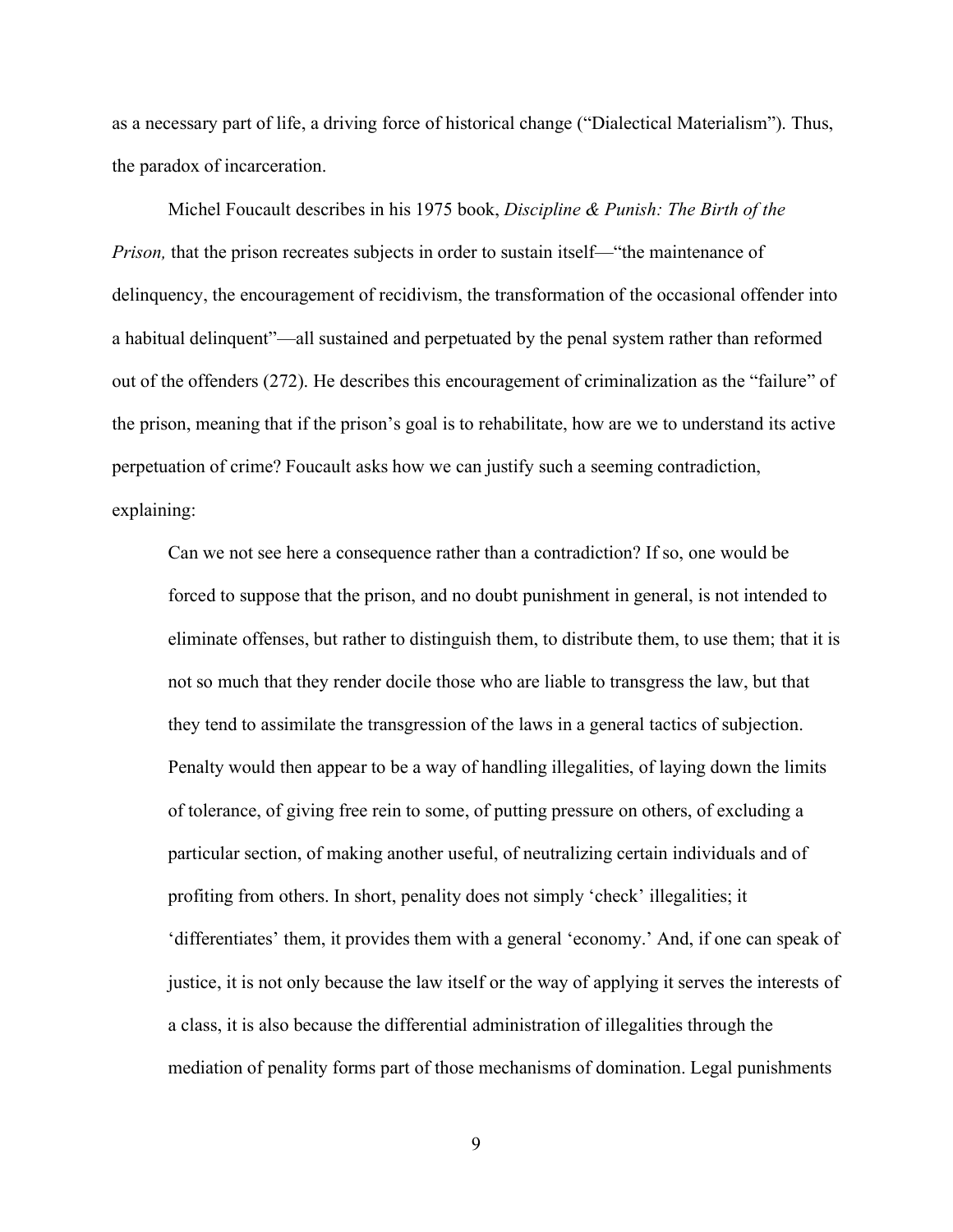are to be resituated in an overall strategy of illegalities. The 'failure' of the prison may be understood on this basis. (272)

Foucault's terminology of the carceral is essential for understanding how this social apparatus functions as constructing the subjects under its power. Foucault describes the carceral apparatus as having three main points—"the politico-moral scheme of individual isolation and hierarchy, the economic model of force applied to compulsory work; the technico-medical model of cure and normalization" (248). This economic model is necessary to understand what Angela Davis describes as the prison industrial complex, and its inherent racism especially in the American context. The Sentencing Project reports that Black men are six times as likely to be incarcerated than white men, and Latinx men are 2.5 times more likely than white men. This discrimination has deep roots. Davis writes:

In the post-Civil War era, emancipated Black men and women comprised and enormous reservoir of labor at a time when planters—and industrialists—could no longer rely on slavery, as they had done in the past. This labor became increasingly available for use by private agents precisely through the convict lease system…and related systems such as debt peonage." (94)

As such, American carceral systems evolved to continue racist exploitation after the initial abolition of slavery. Slavery was thus legally relegated as a punishment, though its relegation as punishment was designed to perpetuate nearly identical levels of exploitation, now growing into a corporate exploitation rather than an individual one. Capitalism creates that corporate demand, appropriating the legal allowance of such continued slavery to serve economic needs. While this purpose of the prison has been true from its origin, it is especially key for understanding the more recent phenomena of contemporary American mass incarceration—currently, over two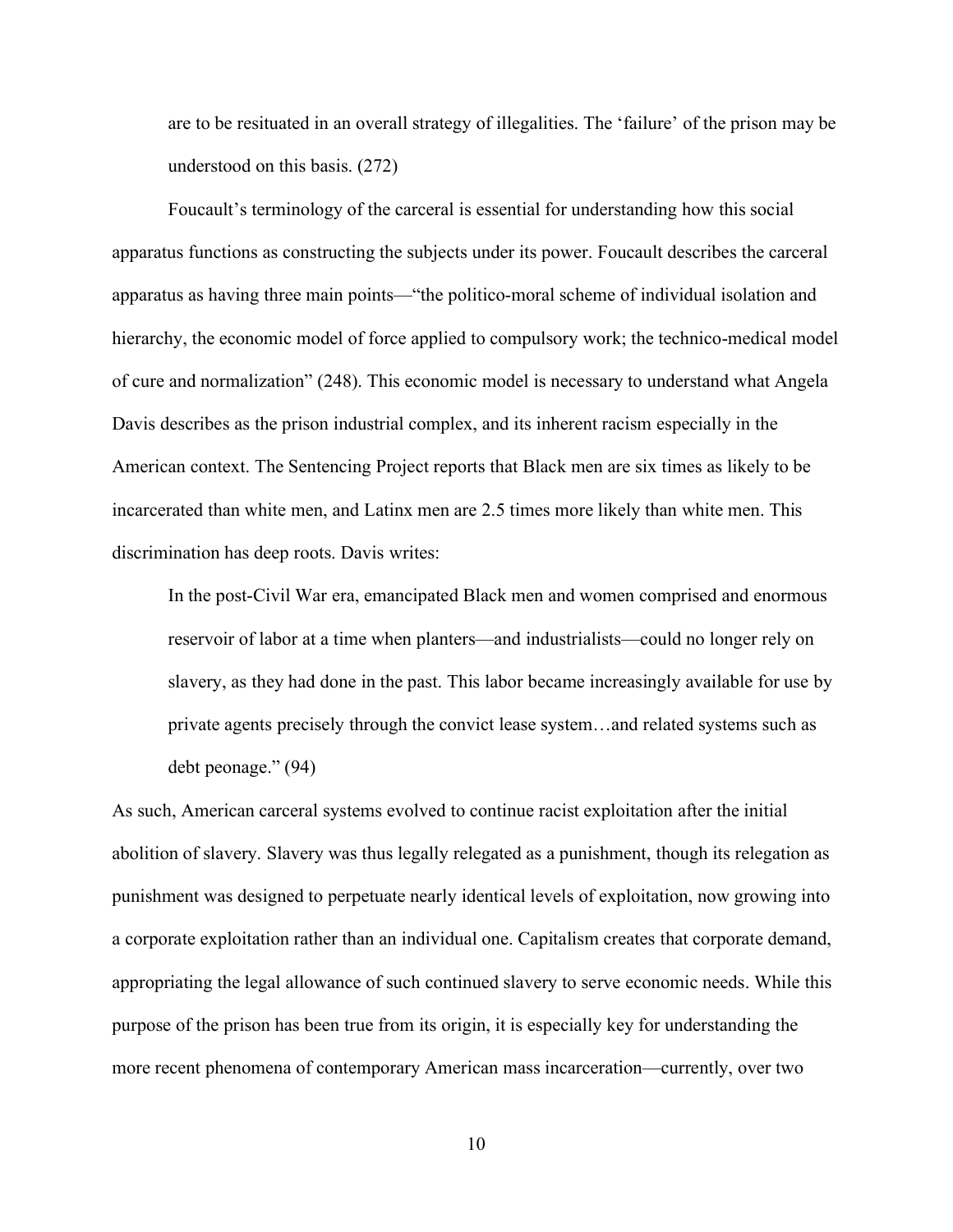million inmates are incarcerated in the country which is a five hundred percent increase in the past forty years, a staggering number of people and a staggering increase (Sentencing Project). Systems that carry out punishment have, from the beginning, been "situated in a certain 'political economy' of the body," as demonstrated by the American penal system's focus this capitalist brand of exploitation, rooted in racist exploitation as well (Foucault 25).

The prison, in addition to its racialized violence, enacts gendered violence. This gendered violence moves in all directions, with neither end of the spectrum constituting the norm, as Davis elaborates:

Addressing issues that are specific to women's prisons is of vital importance, but it is equally important to shift the way we think about the prison system as a whole. Certainly women's prison practices are gendered, but so, too, are men's prison practices. To assume that men's institutions constitute the norm and women's institutions are marginal is, in a sense, to participate in the very normalization of prisons that an abolitionist approach seeks to contest. (61)

While the poets I discuss here are all three male, I want to ensure to not erase the trauma endured by incarcerated women. The three chosen poets merely operate on a similar comparable conceptual scale that suited their combination here. Incarcerated women experience an irreducible amount of violence, just like their male counterparts and with its own gendered angles which often turns towards sexual assault. Davis takes a depiction of this assault from Assata Shakur's memoir, who describes a search practice that is performed on all prisoners. Shakur describes this brutal process: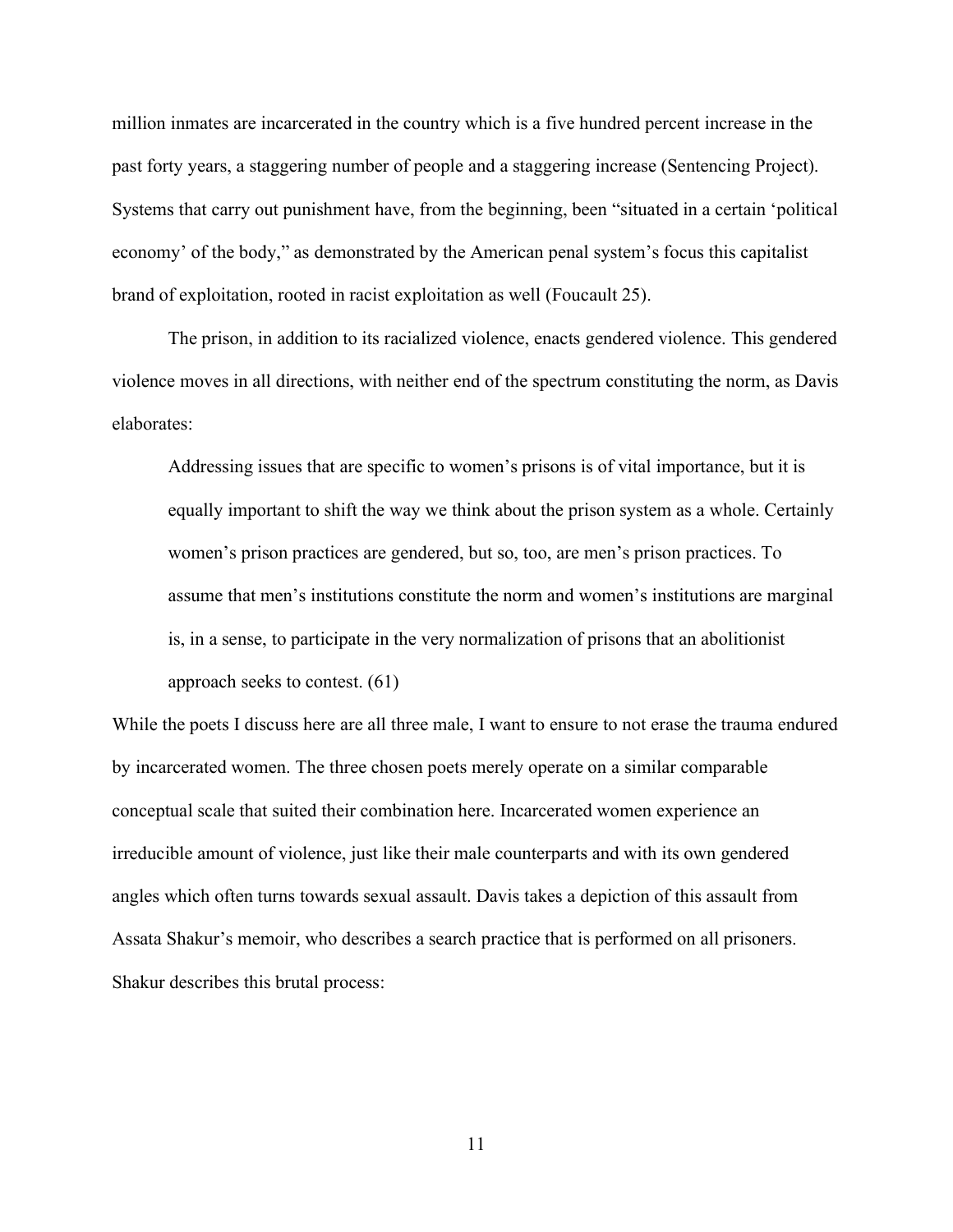You sit on the edge of this table and the nurse holds your legs open and sticks a finger in your vagina and moves it around. She has a plastic glove on. Some of them try to put one

finger in your vagina and another one up your rectum at the same time. (Davis 63) Davis follows this sickening passage by explaining its significance. As she says, "it exposes an everyday routine in women's prisons that verges on sexual assault as much as it is taken for granted" (Davis 63). The gendered violence of the prison also contributes to that subconscious, invisible element of the prison as ideological. In this vein, Davis writes, "women's prisons became as strongly anchored to the social landscape as men's prisons, but even more invisible" (71). Thus, part of reawakening our subjectivities into consciousness of the prison as an apparatus includes developing consciousness of this gendered violence.

In discussing gendered violence, it is essential to discuss how this division of incarceration perpetuates transphobia. Trans prisoners are "five times as likely to be abused by prison staff" ("Standing with Trans Prisoners"). As of February 2020, there were 4,890 reported trans inmates, with likely many more not part of that statistic for various reasons. Of those 4,890, only 15 are housed according to their lived gender (Sosin). Trans women are forced into prison with men, and as a result, they experience intense transphobia. NBC's Kate Sosin visited a prison in Chino, New York which houses 78 trans women with 3,572 men. She met with ten of those trans women: nine of whom reported being sexually assaulted behind bars, and five of whom were denied their transfer requests to a women's prison.

The prison was meant to serve a purpose, which can be easy to forget in the midst of all its brutality. Foucault's described "technico-medical model of cure and normalization" articulates the punishment apparatus as intended to utilize scientific progress to—obviously cure and normalize its subjects. As expressed already, this tenet is socially displayed to mislead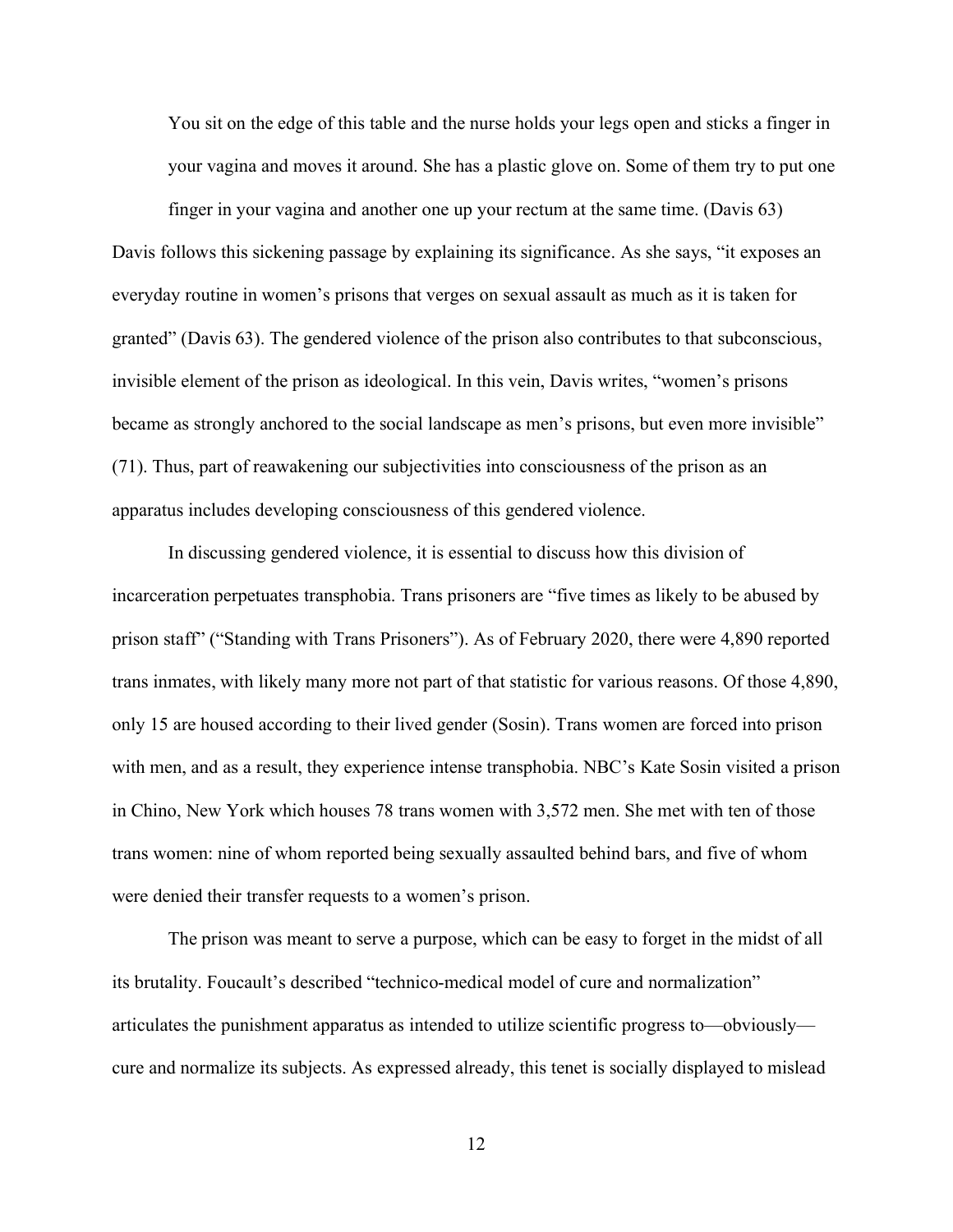subjects of the prison's intent, but the prison must contradict its supposed intention of cure and normalization in order to recreate prisoners.

Foucault traces the emergence of the prison in the late eighteenth and early nineteenth centuries as a phenomena rooted in the evolution of punishment, once a public spectacle, now something hidden (7). This expresses the tenet of the prison as "the politico-moral scheme of individual isoloation and hierarchy," as Foucault describes (248). Thus, in the carceral stage of collective subjectivity, punishment is something hidden in the prison yet omnipresent as a threat, an apparatus looming over us all as an enforcement mechanism that the state uses to instill fear and simultaneously punish and enslave.

Angela Davis describes also how the carceral apparatus enacts its ideology onto subjects who are perhaps not individually impacted by incarceration, those who "tend to think of the prison as disconnected from our own lives" (15):

The prison therefore functions ideologically as an abstract site into which undesirables are deposited, relieving us of the responsibility of thinking about the real issues afflicting those communities from which prisoners are drawn in such disproportionate numbers. This is the ideological work that the prison performs—it relieves us of the responsibility of seriously engaging with the problems of our society, especially those produced by racism and, increasingly, global capitalism. (16)

The mere presence of such a vicious, exploitative entity borne of inherent discrimination begs the question—what lies beyond this? Davis describes how prison abolitionists in the eyes of most people "are dismissed as utopians and idealists,"—although, that stigma is beginning to shift, which I will expand on below—but Davis understands this dismissal as representative of a larger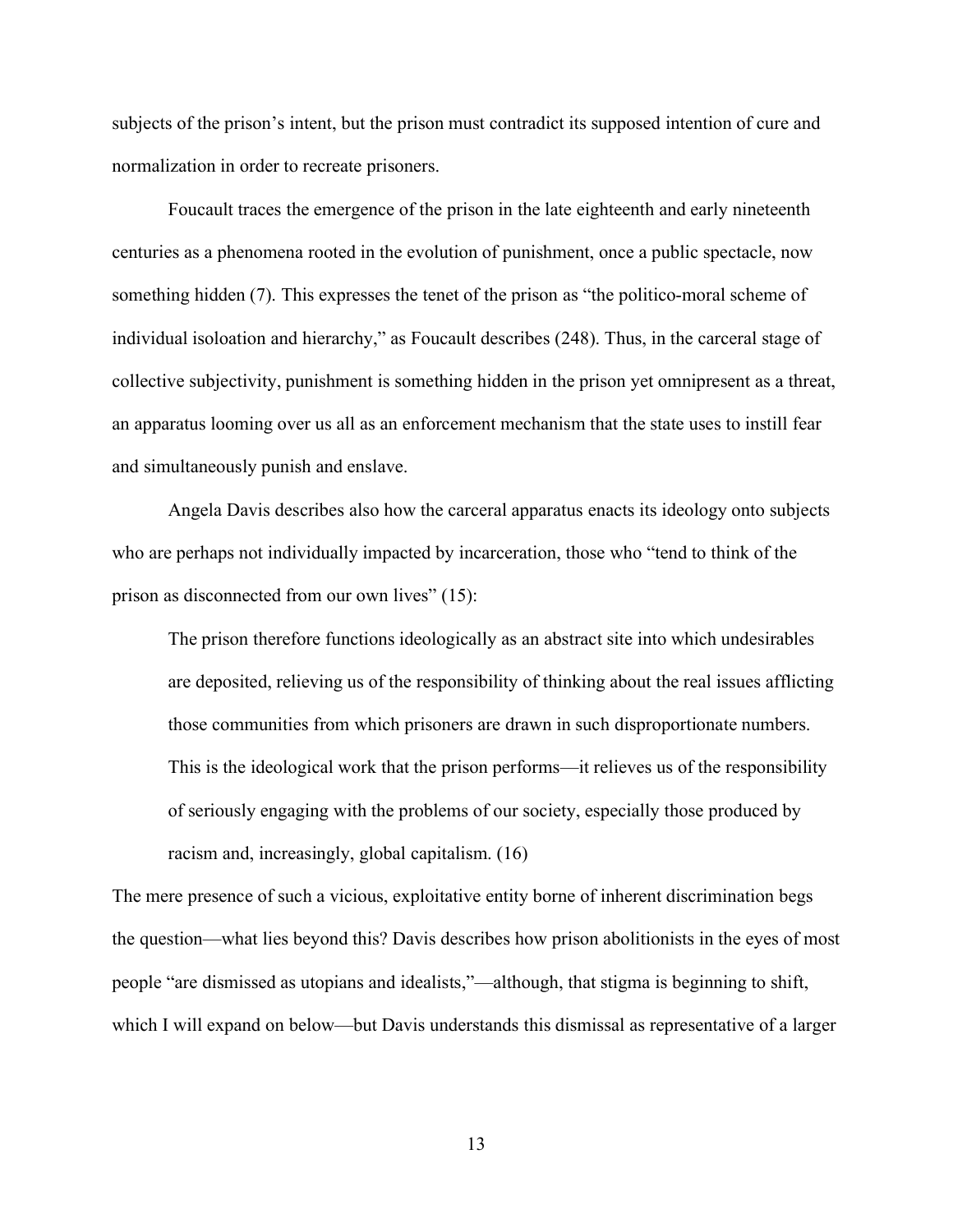truth of collective subjectivity. "The prison is considered so 'natural' that it is extremely hard to imagine life without it," she writes (Davis 9-10).

Abolition entered the broader, popular vocabulary predominantly and unprecedentedly in reference to the police during the Black Lives Matter movement that arose following the 2020 murder of George Floyd at the hands of the state, this time in the form of a Minneapolis police officer. Collectively, many American citizens who had not previously been attuned to such movements asked, what lies beyond this? The answer came in community, in the work of BIPOC activists who had been fighting this fight since long before the immense crowds of that year roiled through the streets, our streets. Abolition may at first sound terrifying, as Angela Davis reminds us. People wonder what replaces the police, the prison.

The answer is love. The answer is community. Support rather than penalization, care rather than threats. Of course, this is a process—dialectical and evolving, unpredictable and circumstantially determined. Yet, envisioning a future without prisons is simple when the individual is once more seen as a part of a community, when we rely on each other and build structures of care. The prison seeks to individualize and divide, to destroy connection and prevent solidarity. Thus, a fluid conception of self—a self that is many things at once, a self that, like Bob Kaufman, "sit[s] opposite every prisoner in every hole"—is the necessary opposition to the prison's ideology. Through this fluid conception of self, we must envision a future of love and community, an ethic demonstrated through the work of many incarcerated poets but particularly that of Bob Kaufman, Etheridge Knight, and Jimmy Santiago Baca. Their words speak for themselves, but in compilation, we can see an astounding volume of sheer love pouring out into their readers, into their communities. Perhaps this love and solidarity is enough.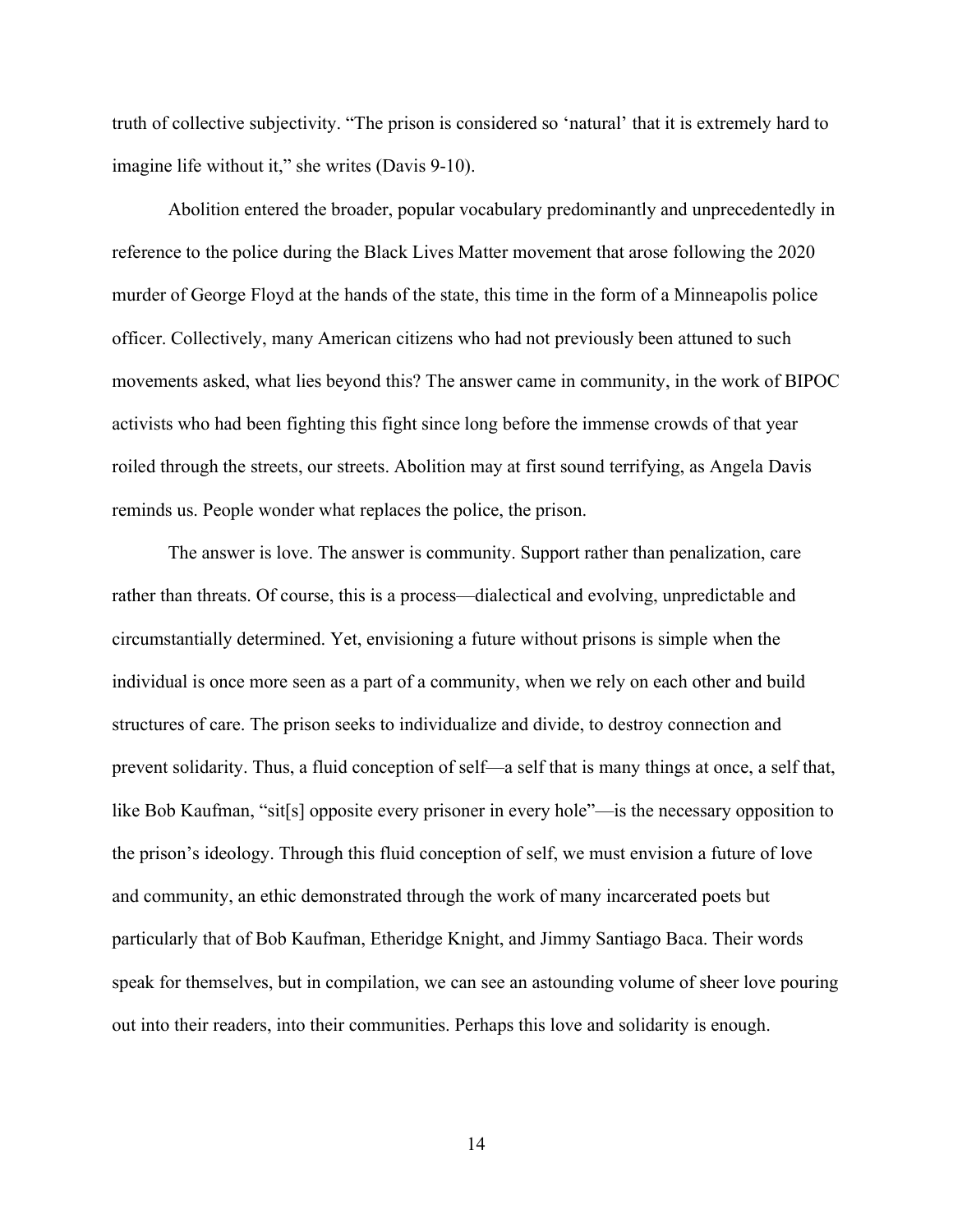# Dolorous Echo by Bob Kaufman

The holey little holes In my skin, Millions of little Secret graves, Filled with dead Feelings That won't stay Dead.

The hairy little hairs On my head, Millions of little Secret trees, Filled with dead Birds, That won't stay Dead.

When I die, I won't stay Dead.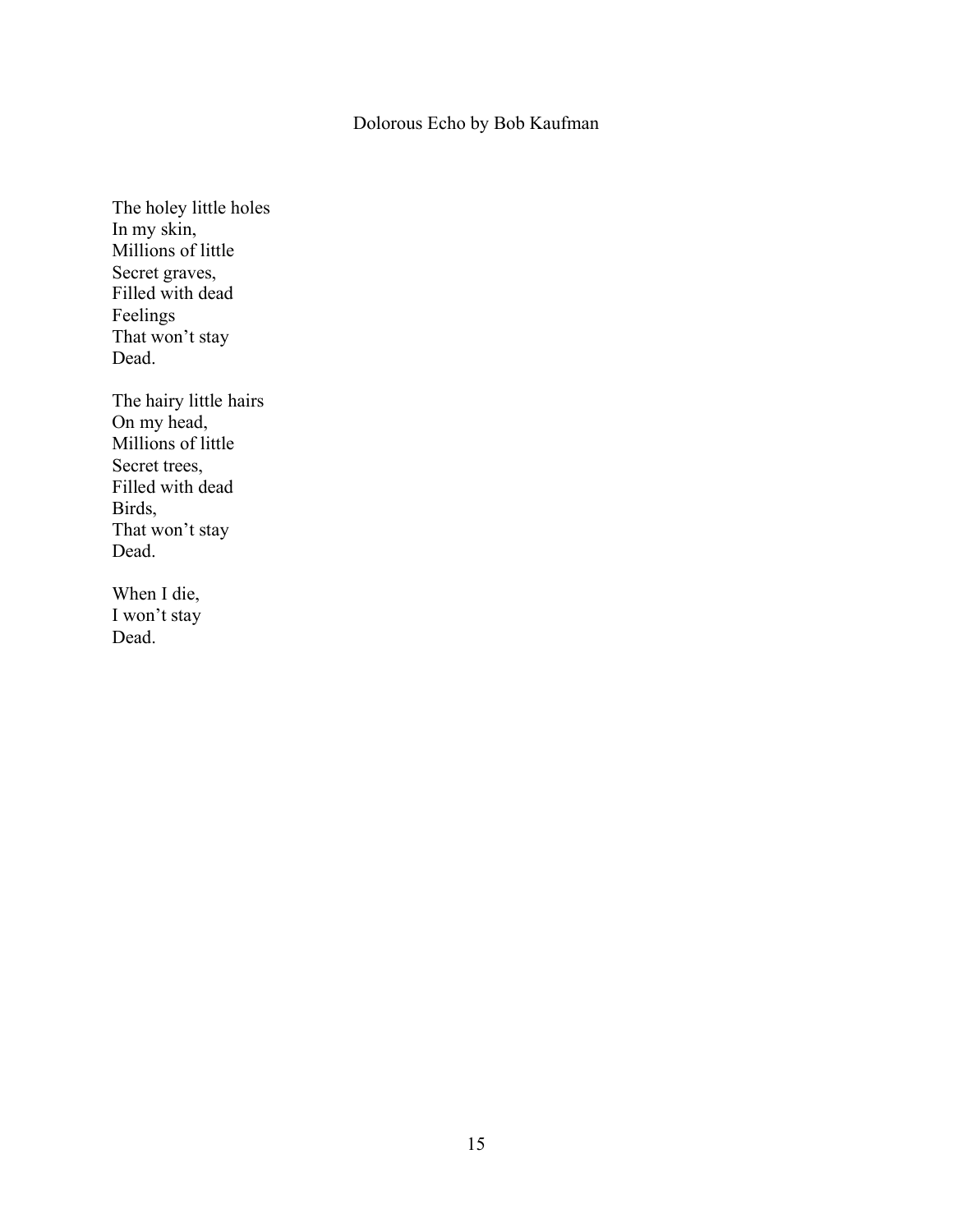#### CHAPTER 2. BOB KAUFMAN, A KOSMOS

*The Life of Bob Kaufman*

In his poem "Dolorous Echo," activist and Beatnik Bob Kaufman writes, When I die,

I won't stay

Dead. (22)

The soul of the poet remains living in his work, reaching out like Walt Whitman across time and space to hold the reader. Yet, Bob Kaufman is not a household name. Perhaps it is a totally unfamiliar one. This neglect is an egregious error of canonization, a diminishment of one of American poetry's most exceptional figures. Kaufman's work—despite its unique, expansive beauty—has largely slipped into obscurity, though the 2019 publication by City Lights of his collected poems marks a deserved resurgence of his poetic brilliance to the public. This spectacular edition of Kaufman's complete works provides us also with perhaps the most definitive account of Kaufman's life in the form of a chronology. Kaufman's biography necessarily informs a complete reading of his poems, as his political and poetic subjectivity are informed by his experiences with institutional brutality through the carceral system. However, as devorah major (sic) notes, "Bob Kaufman is a man steeped in a mythology sprinkled with a few facts" (ix). The chronology of Kaufman's life is sometimes contradictory, and sometimes openended as the poet made himself that anonymous figure he sought to be. Kaufman's life is a mythos, not a timeline.

Kaufman was the seventh of thirteen children to a German Jewish father and a Black Catholic mother, born in New Orleans on April 19, 1925 (Folkart, "Chronology"). He was baptized in the Catholic Church in August of the same year, but spent his childhood exposed to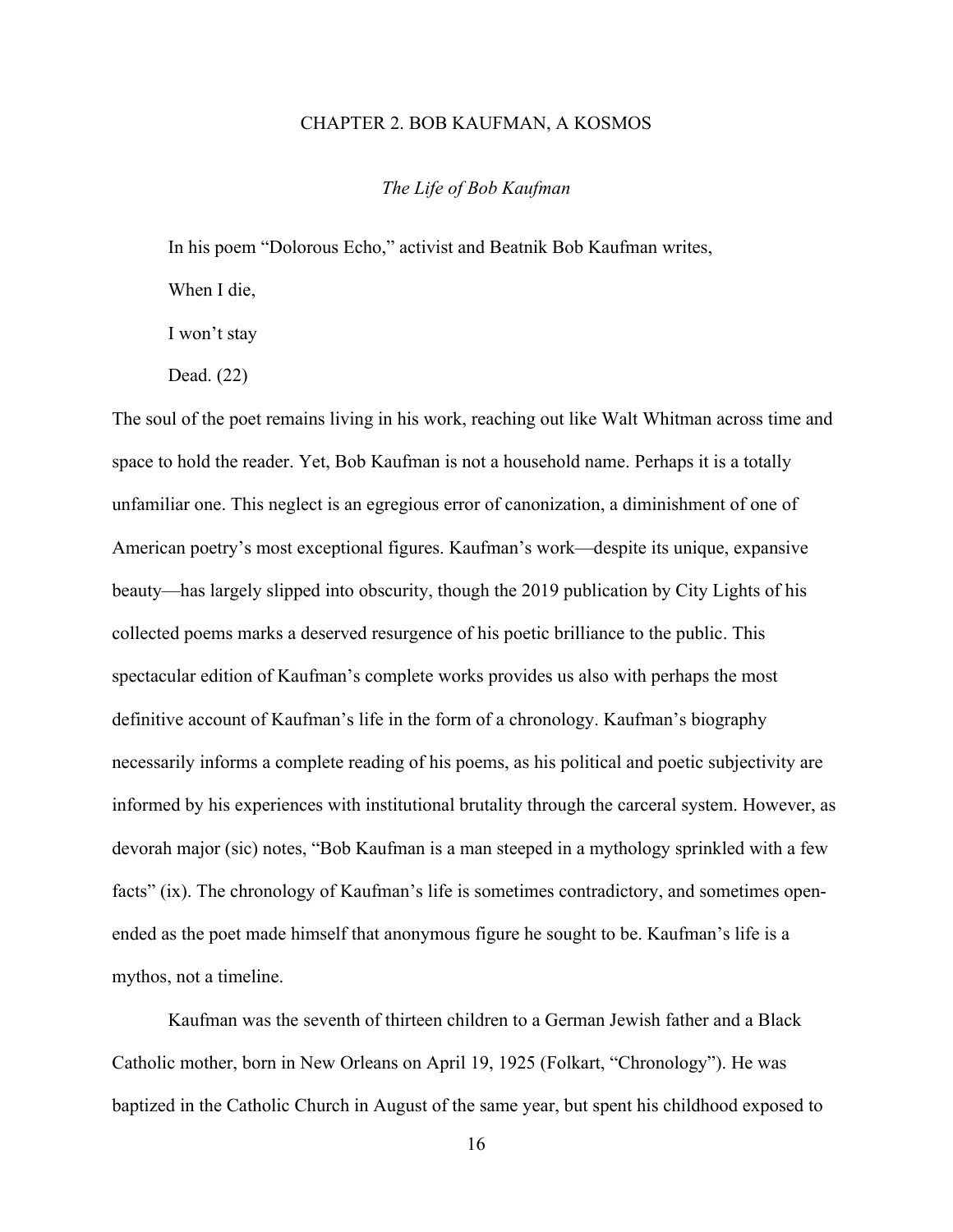Jewish, Catholic, and his grandmother's Voodoo traditions ("About Bob Kaufman"). After graduating high school in 1942, he began to work for the U.S Coast Guard. At this point, his life becomes for several years merely a series of shipping out and returning ceaselessly, often landing him around New York City. He became a person of interest for the FBI during these years due to his supposed connections to purported Communist Party organizations, namely the NMU Maritime Training School. He was ultimately seen as a "security risk" by the Coast Guard and, as a result, was discharged from service as well as expelled by the union he participated in due to possible drug use, all of which happened in 1951 ("Chronology"). As Mel Clay describes, "A young Black Union organizer was not the most welcomed person around," yet despite his difficulty operating within these spaces, Kaufman's time in this radical work still enabled him to experience solidarity that he carried for the rest of his life (8). Clay continues, "[Kaufman] learned the dreams and fears of his fellow men firsthand in prisons, in meeting halls and in hospital wards" (8). Kaufman's visitations of these spaces are a prelude to his later intimate familiarity with them. These dismissals from his various positions are indicative of some larger truth of Kaufman: his revolution was not to be compromised, for he was unrelentingly true to himself—his desires and ideals, which often positioned him as an outcast in both disciplined revolutionary circles and in more conventional circles.

Kaufman's poetic life takes place primarily in the North Beach of San Francisco. From his initial 1957 arrival until his 1986 death, activist and photographer Jerry Stoll remembers:

He was functioning as a critic of society in a much more social and political way than any of the other poets in North Beach were…it is really clear that people like Ginsberg and the rest of them, when they were political activists, were following Kaufman. They didn't lead Kaufman, he led them. He had the political consciousness." (Henderson 9-10)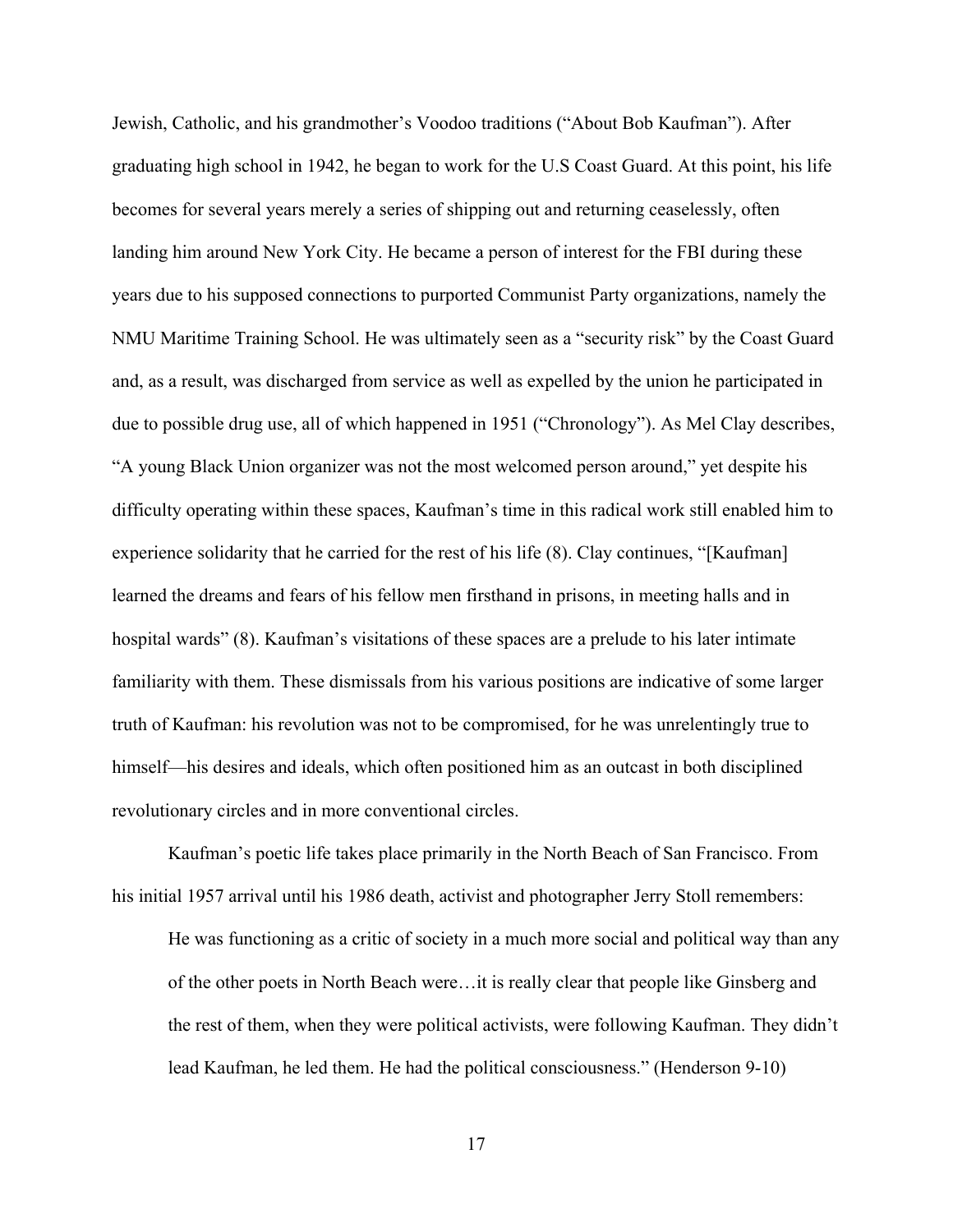Through Kaufman's deep commitments to resistance, he became the embodiment and centerpiece of the Beat movement. Other figures from this movement include Diane di Prima, Lawrence Ferlinghetti, Jack Kerouac, Gregory Corso, and perhaps most famously, Allen Ginsberg whose long poem "Howl" prompted a censorship trial in 1957 regarding its purported obscenity. The word Beatnik was first printed in 1958 by reporter Herb Caen. According to some recollections, Caen overheard Kaufman "playfully invent" the word, and thus, the term Beatnik was born and lives (Morgan 145). More importantly than semantics, Kaufman's political consciousness formed the moral center of the movement, leading the way, as Stoll describes, for the other poets to similarly embody the beliefs they expressed in their poetics through on-theground activism.

During this time in San Francisco, Kaufman's political activism and its embodiment of his poetic ideals led to frequent run-ins with police; he was even committed to mental health institutions where he forcibly underwent electroshock therapy ("Bob Kaufman"). In 1959 alone Kaufman was arrested by the San Francisco police 39 times, mostly for the asinine charge of disorderly conduct (Peditto). Kaufman refused to view these agents of the state as figures worthy of respect, something they refused to offer him. The poet Paul Landry recounts that a particular cop—named Bigarani—expressed frequent hatred for Beatniks, harassing them at the Coexistence Bagel Shop and often tearing down their poetry, so in response "Bob just stood up and pissed on the guy's pants." Kaufman acted viscerally in opposition to the police defacement of art in his own personalized act of defacement, and his community stood behind him—the "Bob Kaufman Can" was a fixture of the Coexistence Bagel Shop, a container that sat by the door of the business and acted as perpetual bail fund (Henderson 13).

Kaufman's profound yet fluid authenticity manifested in every facet of his persona. Allen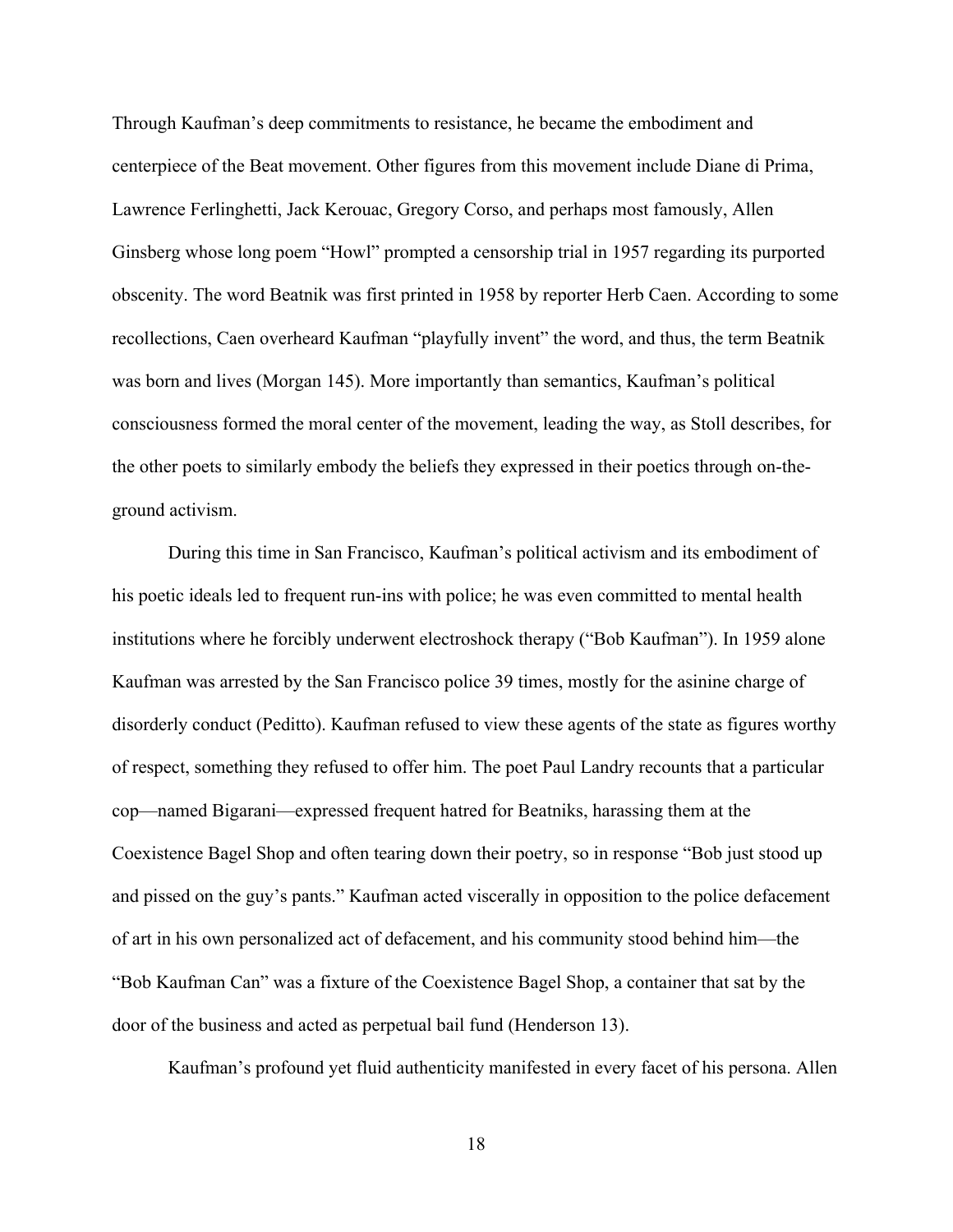Ginsberg (1920-1996) said of him, "[Kaufman] wasn't just political, he was metaphysical, psychological, surrealist, and enlightened in extending his care into the whole society of poetry, seeing that as the revolution" (Henderson 7). For Kaufman, revolutionary politics and the written word were inextricable. The poetry was not merely part of the revolution or vice versa—they were simply one. His altercations with police were necessary to him—resistance to the racist, oppressive, carceral state was as much a part of him as his own flesh and bone, as much a part of him as his poetry. His brother George recalls, "He was arrested many times, brutally treated, thrown into jail cells with no heat and freezing conditions and kept there for a long time. But that never stopped him. He still had his own way of thinking" (Henderson 9).

Kaufman refused to be anything but himself, and his own subjectivity was constructed around his political thought as much as his poetic consciousness—his 1959 *Abomunist Manifesto*  articulates such a truth in its absurdist, aphoristic mode that reflects Kaufman's own psychological fluidity ("Chronology"). Poet and activist Amiri Baraka (1934-2014) explains that Abomunism was Kaufman "making some kind of excluded radical, a radical outsider force…From the real feelings of being opposed to society, and that the whole society had to be overthrown" (Henderson 11-12). The manifesto itself fills nine pages of Kaufman's collected work, and merges poetry, prose, and aphorisms into its body. Within it, Baraka's observations are all present—that opposition to society and desire to overthrow it flows through the work with Kaufman's poetic ideology, all beneath the mask of absurdism. As Laurence Ferlinghetti (1919- 2021) describes Kaufman, he perceived necessarily "the position of the poet as enemy of the state," and the ideology of Abomunism reflects Kaufman's notion of the poet within such a role (Henderson 27). The manifesto begins, "Abomunists join nothing but their hands or legs, or other same" (57). In the first line, Kaufman expresses distaste for organizationally-based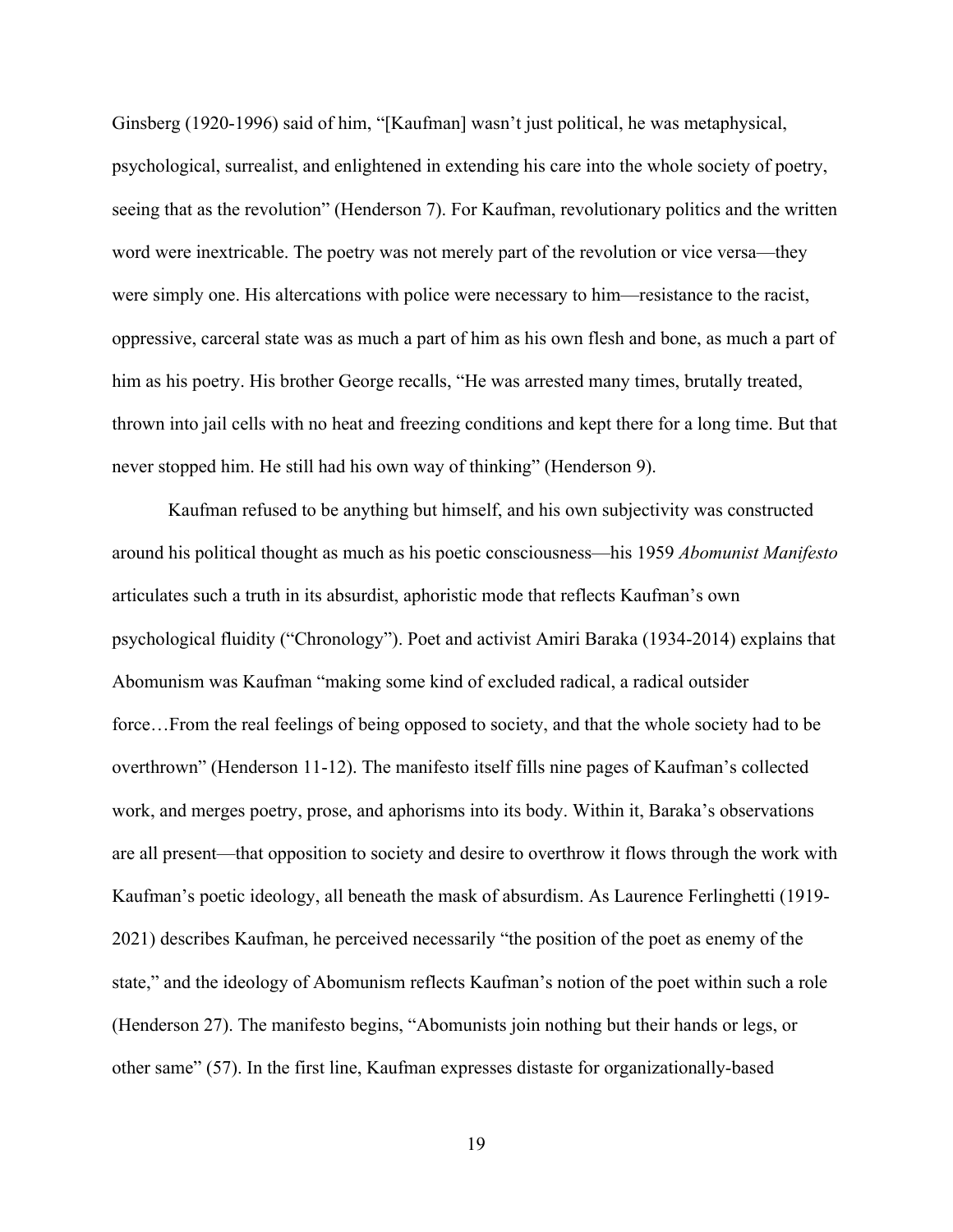ideological structures, likely a response to his experiences with leftist political work where he faced judgment for his lifestyle. The latter part of that first line, though, expresses solidarity. Abomunists do not join organizations, they hold onto their community. In other words, community defines Abomunism rather than some titled, delineated politic. Kaufman's literary consciousness was borne from this radicalism and sense of being an outsider, a sense which was emphasized by his consistent and vicious experiences of police brutality.

In 1960, Kaufman was arrested for walking on the grass in Washington Square Park. Following this arrest, he was shuffled through city jail, Riker's Island, and finally Bellevue Hospital where he was forced to undergo shock treatment (Henderson 16, "Chronology" xxxiii). The hospital staff shaved his head without his consent, and when he returned, he barely spoke and moved his hands erratically as though writing. John Fiske recalls that his hand motions "seemed to be intended to communicate to the cosmos" (Henderson 16). Mel Clay remembers the extended ramifications of this experience for Kaufman:

For the rest of his life he carried the assault of that experience in his body and mind and his poetry dipped into that savage unguarded space where personal identity and dreams collide. (9)

Kaufman's particular trauma during this experience formed a thread, traceable through his work and through his consciousness for the rest of his life.

Kaufman's wife, Eileen, recounts that this repeated brutalization by the police as a result of his art and their racism ultimately took a toll on Bob—he was, she said, "spending so much time in jail being beaten by police that he finally decided to get out of there," and so began his time in New York City in 1960 after being invited to read at Harvard—an event which never transpired (Henderson 14, "Chronology" xxxiii). Instead, he spent his time in New York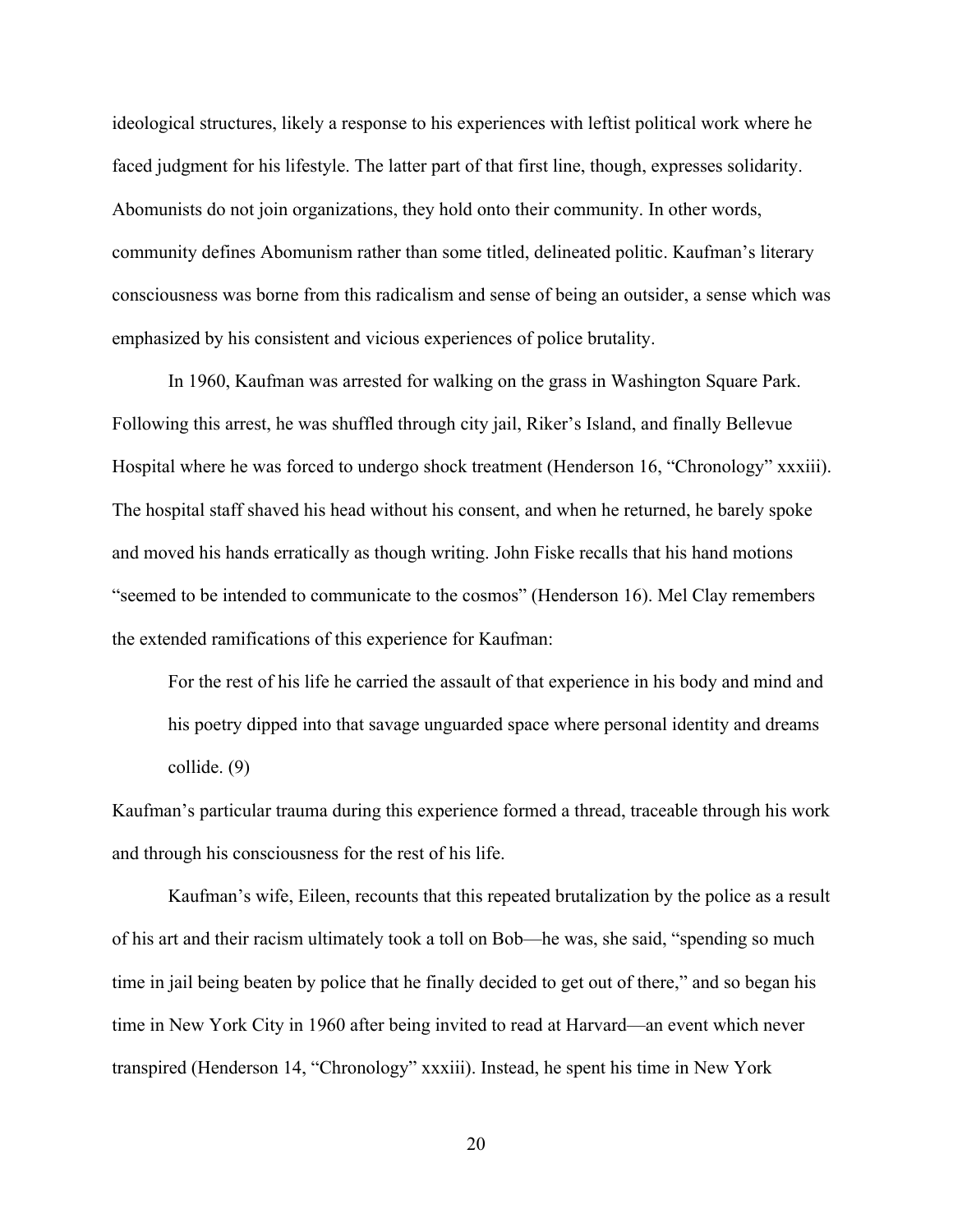spiraling deeper into alcoholism and experimentation with psychedelics, alongside Allen Ginsberg (Henderson 15). As Foye notes, the years Kaufman lived in New York were "filled with poverty, addiction, and imprisonment," culminating with Kaufman squatting in an abandoned building with his infant son during the winter months (ix). Ginsberg remembers that during a psilocybin trip, Kaufman "wanted some kind of reassurance—historical, cosmic, reassurance. What was going to happen to earth" (Henderson 15)? This period of uncertainty and depression serves as a psychological indicator of what was to come, a prelude to Kaufman's later vow of silence.

Bob borrowed money from Lawrence Ferlinghetti to fly home to his family in San Francisco in 1963 where he could rejoin Eileen and their infant son Parker. November of the same year brought the Kennedy assassination, which reportedly "prompted a number of horrific visions" for Kaufman and as a result, the poet entered a period of silence that ultimately lasted for ten years (Henderson 16). The change was predicated in his poems, the shift of consciousness that led to such lengths revealed in his final poem before the silence, titled "Small Memoriam for Myself." The poem, composed of only two tercets, reads:

Beyond the reach of scorn, lust is freed of its vulgar face. No more blanch of terror at reality's threat of sadness. No blend of grief can cause the death of laughter now.

In remembrance of certain lights I have seen go out, I have visualized pathetic rituals and noisy requiems, Composed of metaphysical designs of want and care. (150)

Within this brief poem, Kaufman's characteristically surreal verse outlines a detached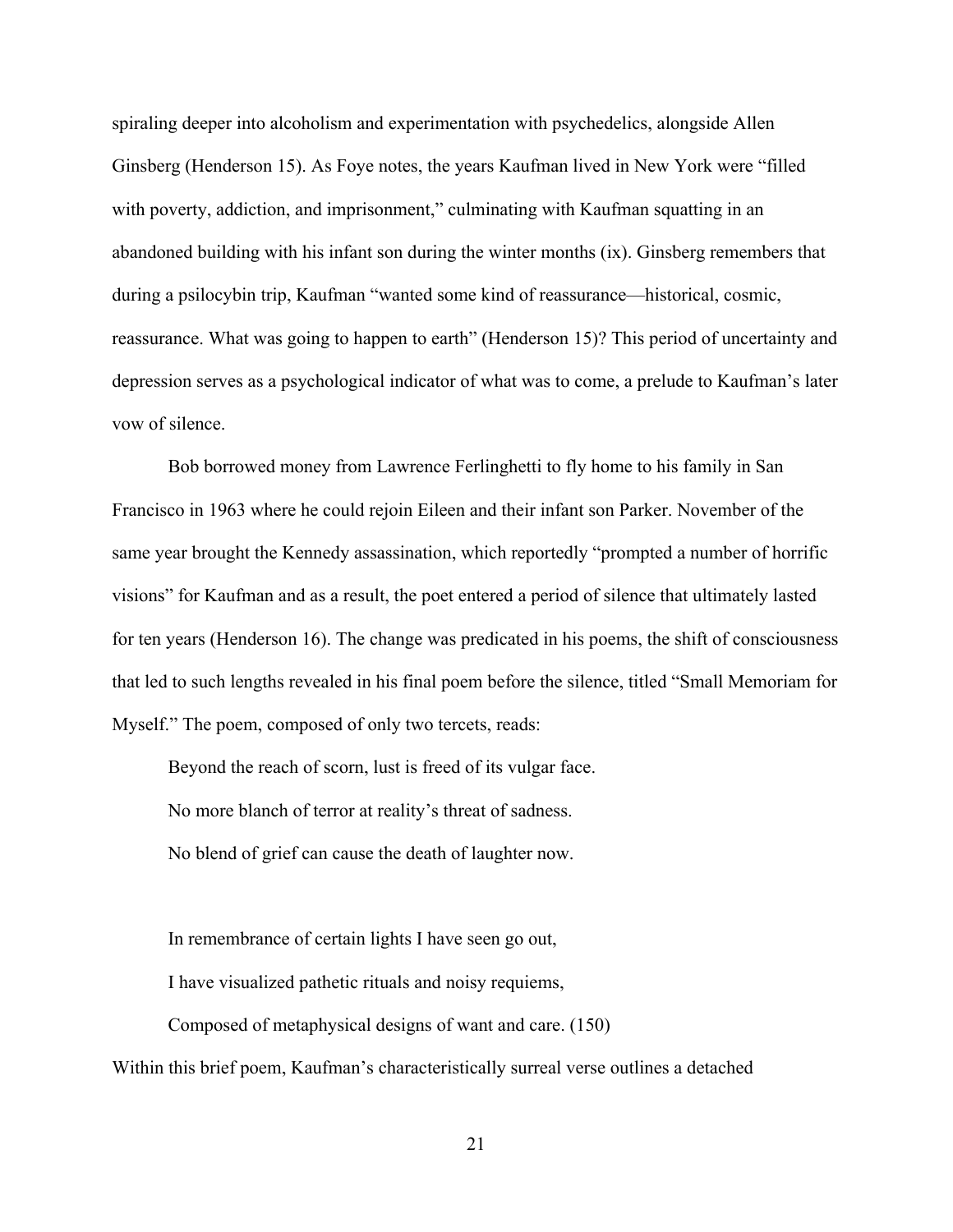subjectivity. The final line of the first stanza clearly expresses such detachment, yet a nostalgia emerges in the following line. There's a tension in the poem—detachment and attachment, looking forward and looking back. Kaufman left his own memoriam, then went into himself.

Yet, those who loved him did not lose hope. During this time, Eileen submitted Bob's old poems to magazines to make them enough to scrape by, supplemented as always by their friends who watched out for them. Eileen recalls, "I never gave up on Bob. I knew he'd surprise us all one day and come out and be as beautiful as ever" (Henderson 18). He spoke again for the first time on the last day of May 1973 by reciting a monologue from T.S. Eliot's *Murder in the Cathedral* followed by his first original poem in a decade, "[All Those Ships That Never Sailed]" ("Chronology" xxxiv-xxxv). The poem begins:

All those ships that never sailed The ones with their seacocks open That were scuttled in their stalls… Today I bring them back Huge and intransitory And let them sail Forever.

All those flowers that you never grew that you wanted to grow The ones that were plowed under ground in the mud— Today I bring them back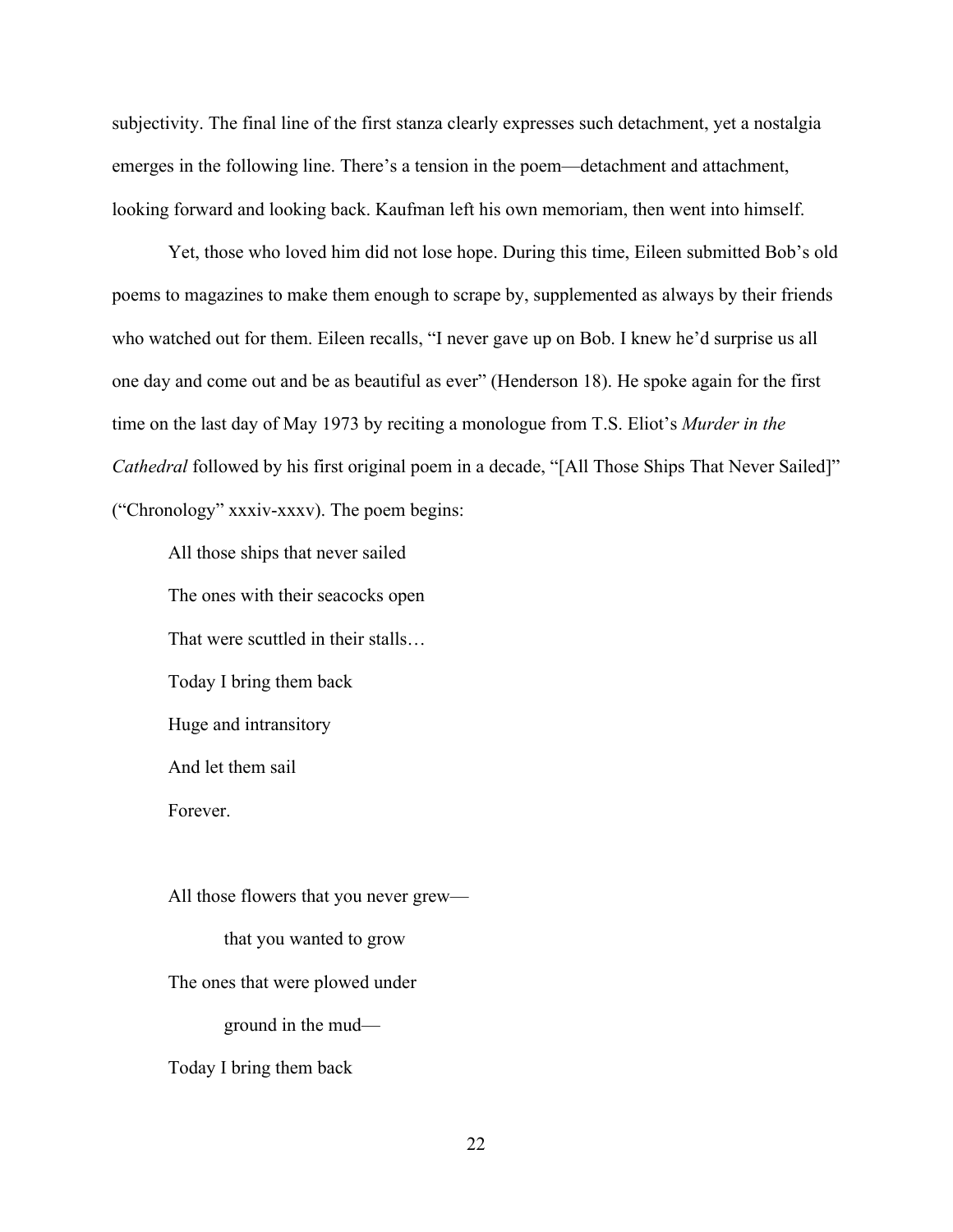And let you grow them

Forever.

All those wars and truces

Dancing down these years—

All in three flag-swept days

Rejected meaning of God— (151)

The poem is triumphant yet melancholic, allowing eternity in all its forevers while still reckoning with darker images such as the mud in the second stanza or the wars in the third. Kaufman's resounding return to his voice is marked by paradox as he weaves together these distant images, of the sea and nature and violence, into a tense whole. The poet harnesses a spectrum of emotional and linguistic texture as the poem continues:

My body once covered with beauty Is now a museum of betrayal. This part remembered because of that one's touch This part remembered for that one's kiss— Today I bring it back And let you live forever.

I breathe a breathless I love you And move you Forever.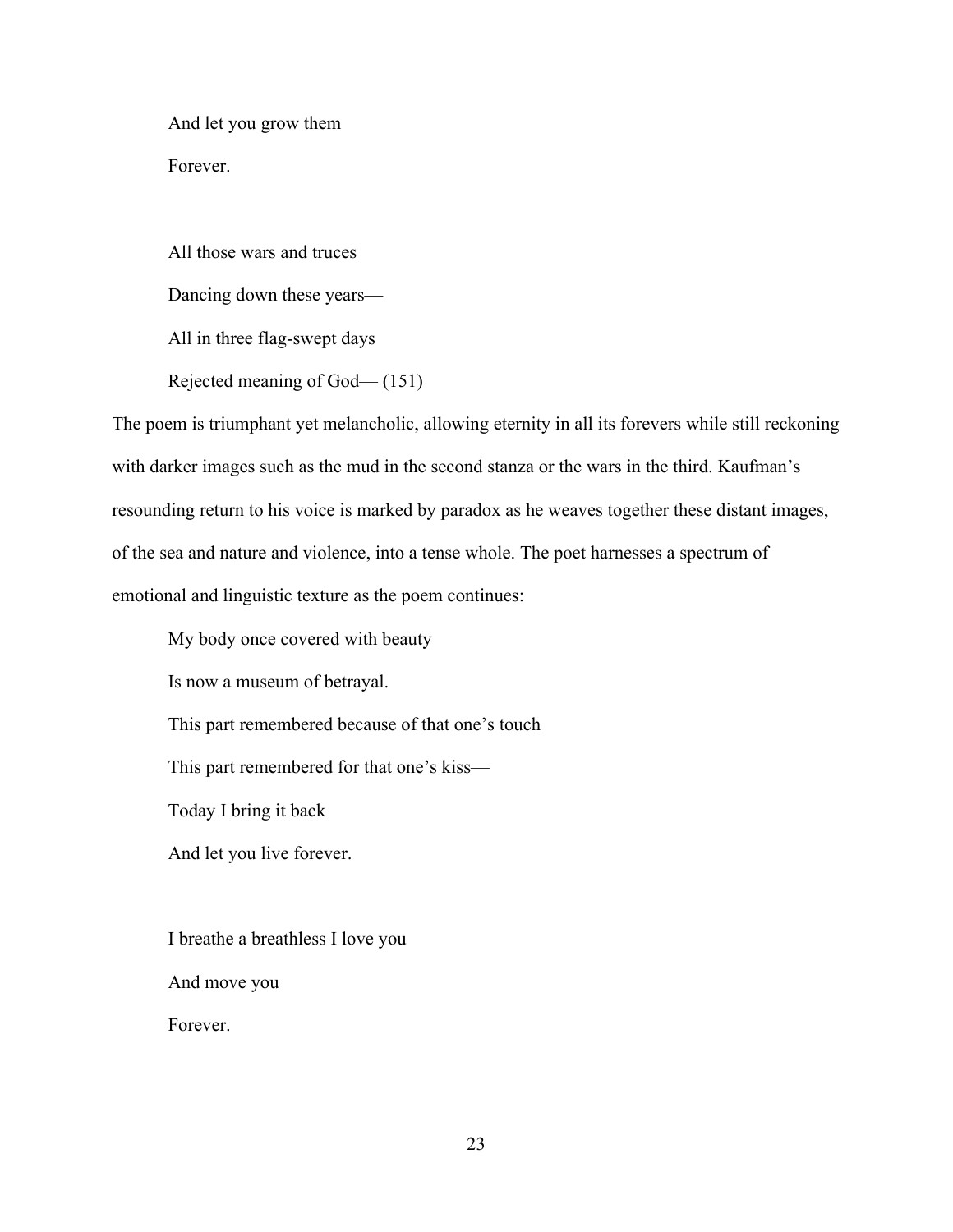Remove the snake from Moses' arm… (151)

These stanzas sustain the tension established, transferring the poem's existing realm of paradox into the body itself. Kaufman here shows the individual as a space that harnesses collective experience, the body as something onto which these experiences and traumas are inscribed. Memories are something that can live again, and the body "once covered with beauty" which now is "a museum of betrayal" carries its wounds with it. Then, Kaufman revisits the eternal love and motion become timeless, and the Biblical reference that the poet employs in the final quoted line reinforces the still-living status of memory, as though Moses's mythos can live again through anyone. This mystical subjectivity is a current throughout Kaufman's work.

Formative to Bob's poetic and political subjectivity were some of his other loves—jazz, mysticism, and community—especially community established through poetry. Foye credits Kaufman with an "absolute" dedication to oral and improvisational poetry, calling him the "quintessential jazz poet" (ix). So important was jazz to Kaufman that he named his only son, Parker, after the musician Charlie Parker (Lindberg). Charles Nyland observes, "For Kaufman jazz seems to have been a force against the destructive. He has some feeling that jazz almost shed a mystical light that enabled one to deal with experiences" (Henderson 9). Yet, Kaufman's love of the oral tradition of poetry did not negate his love of the written word. He stored volumes in his memory, able to reportedly recite from numerous classics at will for hours, which he mixed with his own work indistinguishably as Foye recalls, "for Bob all poetry was one" (Henderson 24).

This communalistic sense informs not only Kaufman's ideals of the poetic canon, but inform his interactions with the poetic community of his contemporaries. His focus on the oral tradition shows his ideal of poetry as communication, as interaction, as togetherness. This same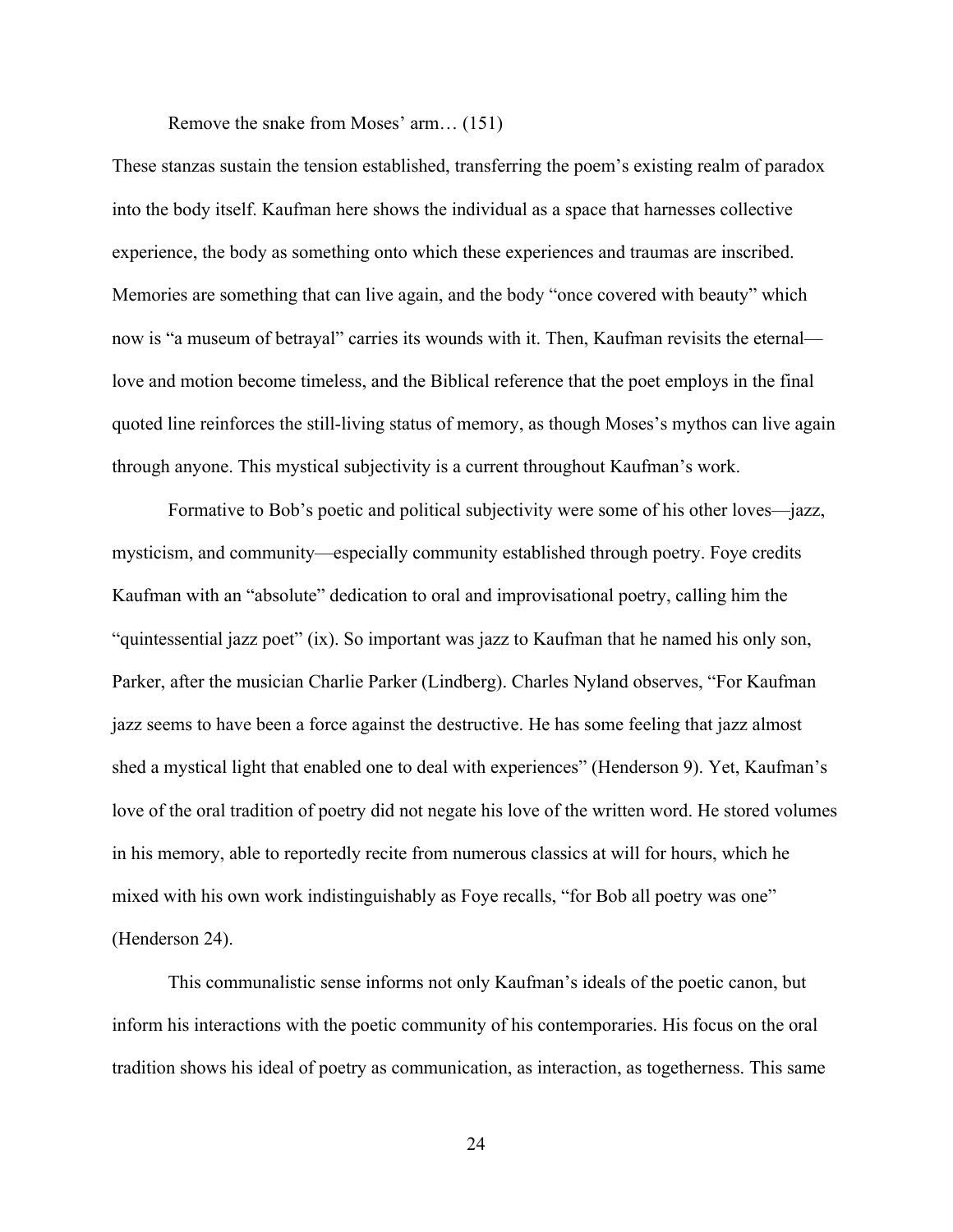perception emerged in his politics, for, as established, the poetic and the political were necessarily one to Kaufman—"activists…didn't lead Kaufman, he led them," a leader without seeking the role (Henderson 10).

Dr. Charles Nyland, a contemporary of Kaufman's, was one of the first American academics to seriously evaluate Kaufman's poetry, understanding it along biographical lines as his poems almost beg to be read. Nyland believes that Kaufman's surrealist mode "gives him a certain aesthetic distance when he makes use of personal experiences" (Henderson 28). This quality of his work is perhaps rooted in his mysticism, something that the people who loved Bob remember expansively. Kaufman seemed to have unique powers over sound and space. Lynn Wildey, Kaufman's companion for his final years, recalls him as a genuinely magical being. "He could do magical things with sound, he sat up all night mouthing sounds into the night. With his fingers," she says, "he could summon something called an 'electronic' being. It was ectoplasmic and hovered in the room" (Henderson 26).

Bob Kaufman died of pulmonary emphysema on January 12, 1986. On January 23, in Kaufman's true communally oriented fashion, a large parade ran through the streets of North Beach, his primary home, where once he was "jumping on cars and shouting his poetry" (Henderson 7). Witnesses recall, "His ashes are scattered in the San Francisco Bay as a rainbow emerges over the skyline" ("Chronology" xxxvii). Kaufman himself is scattered, shouting poetry against that skyline and all skylines, a kosmos who—in his own words—"won't stay / Dead" ("Dolorous Echo").

This biographical foundation illustrates what exactly is at stake in a carceral society. As Kaufman writes in his "Jail Poems," "The defective on the floor, mumbling, / Was once a man who shouted across tables" (47). Kaufman's activism offers a ground for his radicalism, and the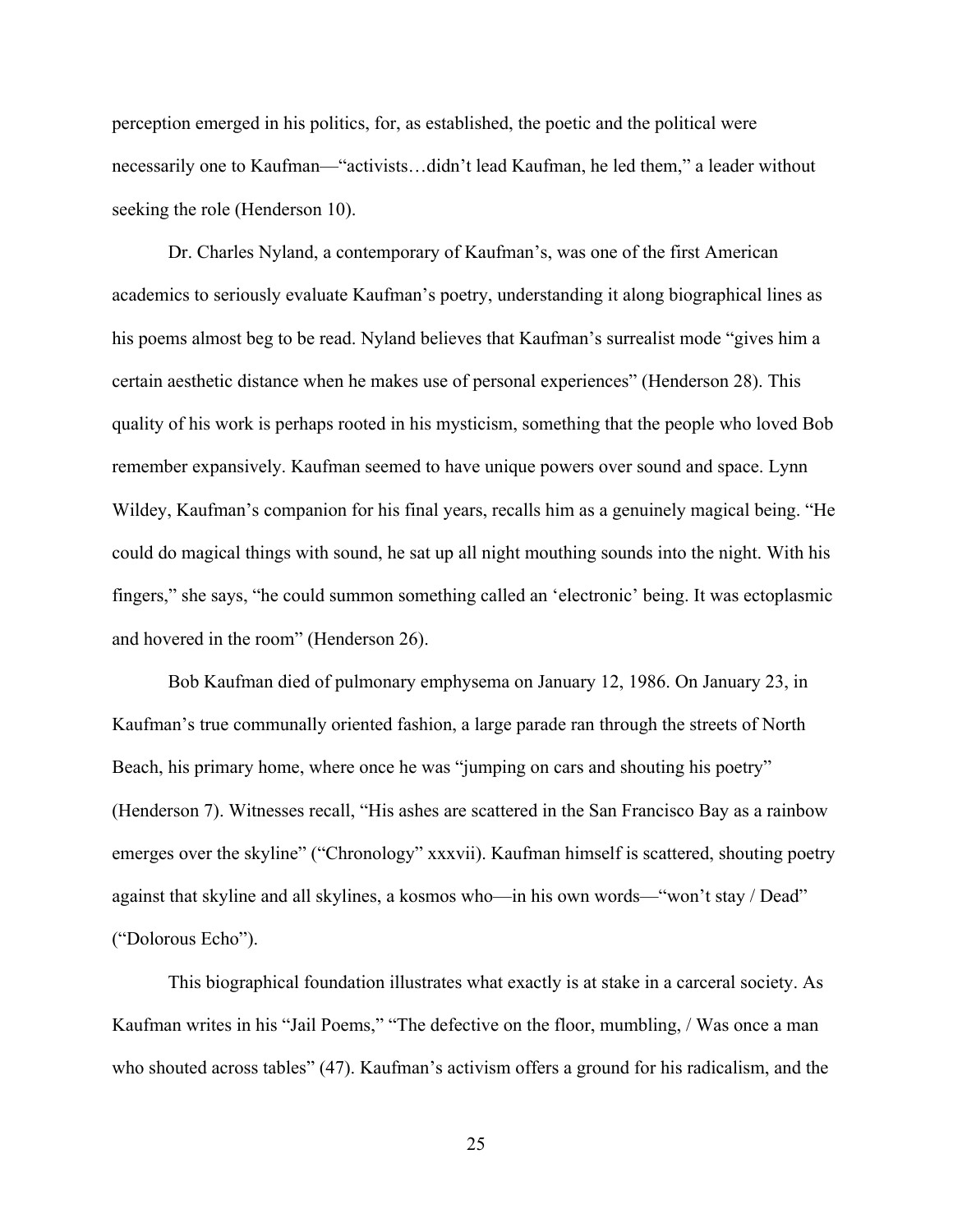accounts by those who loved him showed the cost of such viciousness towards Kaufman—once a man who shouted poetry, reduced at one point to only mumbles. All of this could have been prevented, all this trauma at the hands of the state, wounds reopening against the page in Kaufman's words. As Mel Clay writes, "Find his books and read his poetry—you will feel how much he paid" (7). As Kaufman saw it through his Abomunist lens, organized society must be disrupted and with it so must our faulty, exploitative, carcerally-oriented system of supposed justice.

## *"Always here somehow": Kaufman's "Jail Poems"*

Bob Kaufman's "Jail Poems" form the epicenter of this brand of poetic subjectivity that is shaped and informed by incarceration. The sequence is composed of 35 sections of varying lengths, from a sprawling stanza to a single line, all written in Cell 3 of the San Francisco City Jail in 1959. "Jail Poems" first appeared in Kaufman's readings, of course, but was published initially in the *Beatitude* magazine that he founded alongside the poets John Kelly and William J. Margolis, and edited alongside those and other Beats such as Ginsberg, Peter Orlovsky, Jack Kerouac, and more— "Ann Otherkats," as Kaufman stylizes it on the *Beatitude Anthology* which collected highlights from the journal. This journal forms a crucial part of Kaufman's legacy, in fact—most Beat histories cite this as his primary achievement in a dismissal of his poetic accomplishments. William Hjortsberg explains in his sprawling and uniquely good-faith biography of Richard Brautigan:

Three poets…decided to publish a 'weekly miscellany of poetry and other jazz designed to extol beauty and promote the beatific life among the various mendicants, neoexistentialists, christs, poets, painters, musicians, and other inhabitants and observers of North Beach, San Francisco, California, United States of America.' They named their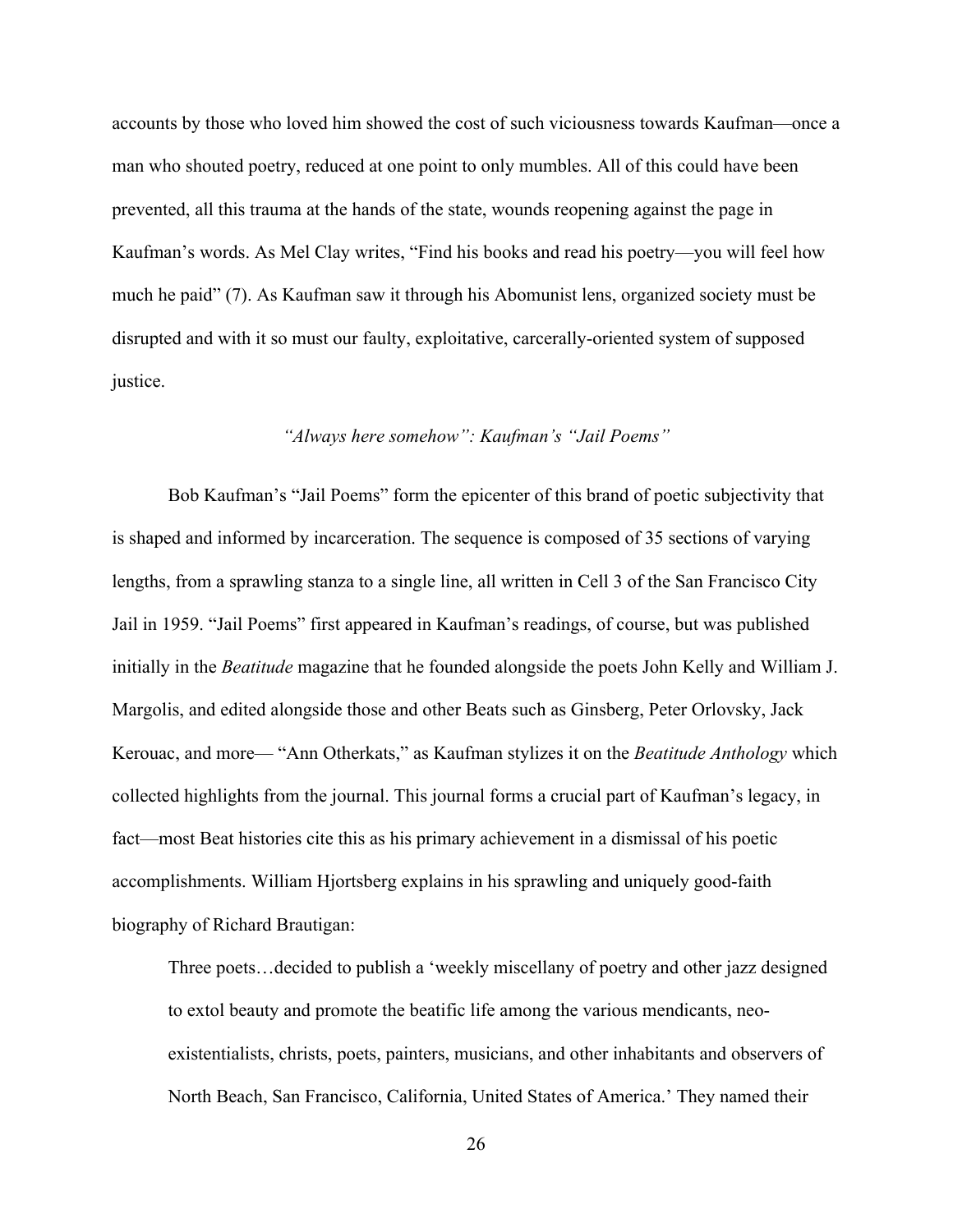nascent effort *Beatitude*, a term meaning perfect blessedness and one designating Christ's pronouncements in the Sermon on the Mount. (154)

"Jail Poems" later appeared in Kaufman's first full collection, 1965's *Solitudes Crowded with Loneliness* ("Chronology"). To allow this work not only the canonical space it deserves but also to allow you, the reader, to engage closely the breadth of the poem, it will appear in full. I will pause between sections to add comments when it feels pertinent rather than between each section because of their variance in length and content. Kaufman begins:

1.

I am sitting in a cell with a view of evil parallels, Waiting thunder to splinter me into a thousand me's. It is not enough to be in one cage with one self; I want to sit opposite every prisoner in every hole. Doors roll and bang, every slam a finality, bang! The junkie disappeared into a red noise, stoning out his hell. The odored wino congratulates himself on not smoking, Fingerprints left lying on black inky gravestones, Noises of pain seeping through steel walls crashing Reach my own hurt. I become part of someone forever. Wild accents of criminals are sweeter to me than hum of cops, Busy battening down hatches of human souls; cargo Destined for ports of accusations, harbors of guilt. What do policemen eat, Socrates, still prisoner, old one? This first stanza is Kaufman at his most compressed and potent—vicious, surreal images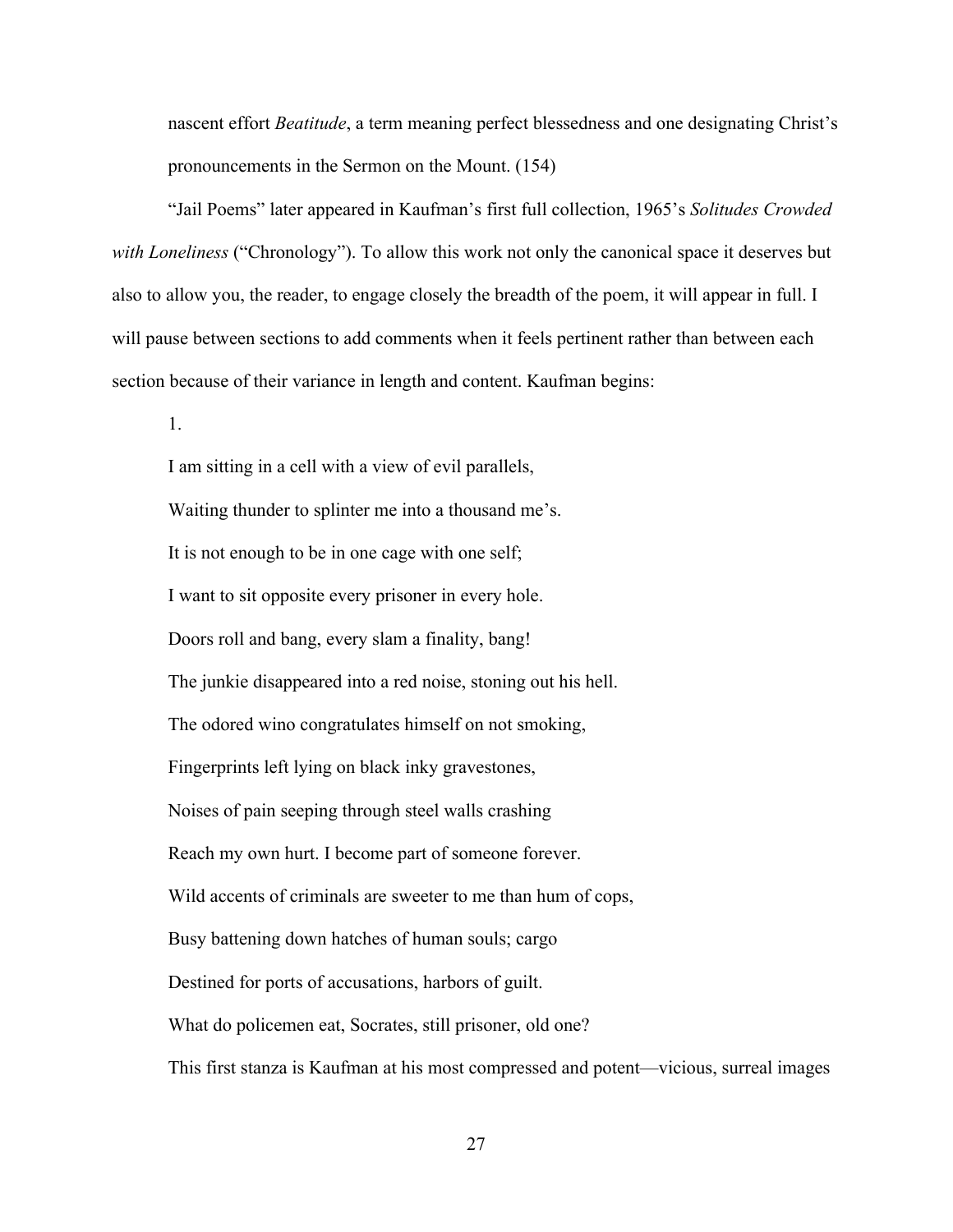shriek around complex ideological implications, rendering a haunted yet empathetic landscape. These fourteen lines, a sonnet against its own history, establish a fluid speaker. This speaker is very much Kaufman but in his spiritualistic way, he is everywhere at once. The specificity of his experience grounds the poem within his personhood—later, specific references to his cell solidify this reading as autobiographical—but he perceives his own self in this universalized way, multiplied through solidarity. This sequence of poems is defined by that desire to "sit opposite every prisoner in every hole"—one self, for Kaufman, is insufficient. He seeks to "become part of someone forever" through solidarity, forming a plural self in opposition to the state as "Wild accents of criminals are sweeter to me than hum of cops" suggests. Kaufman's poetic subjectivity expresses the unity of the carceral subject in opposition to the state, a relationship established by the state as Foucault tells us, but a relationship that the state's subjects may still appropriate in the form of resistance.

Within this poem, overlaid onto all these potent moments of empathy are also experiences of intense pain and trauma. These dual tonalities bind the whole of the sequence together, creating the surreal atmosphere that characterizes Kaufman's work through their paradox. Particularly the midsection of the stanza embodies such a tone of pain. The aggression of the "bang!" that closes the fifth line marks the intensity of the subsequent images—a "junkie," a "wino," graves, even stating clearly "Noises of pain." Yet, these noises "Reach [the speaker's] own hurt" so that he may "become part of someone forever." The shared suffering shapes the unity found.

This stanza closes with a question—"What do policemen eat, Socrates, still prisoner, old one?" The effect of this conclusion is plural. First, it subverts the Socratic method by applying the method to Socrates himself. The Socratic method involves a persistent questioning of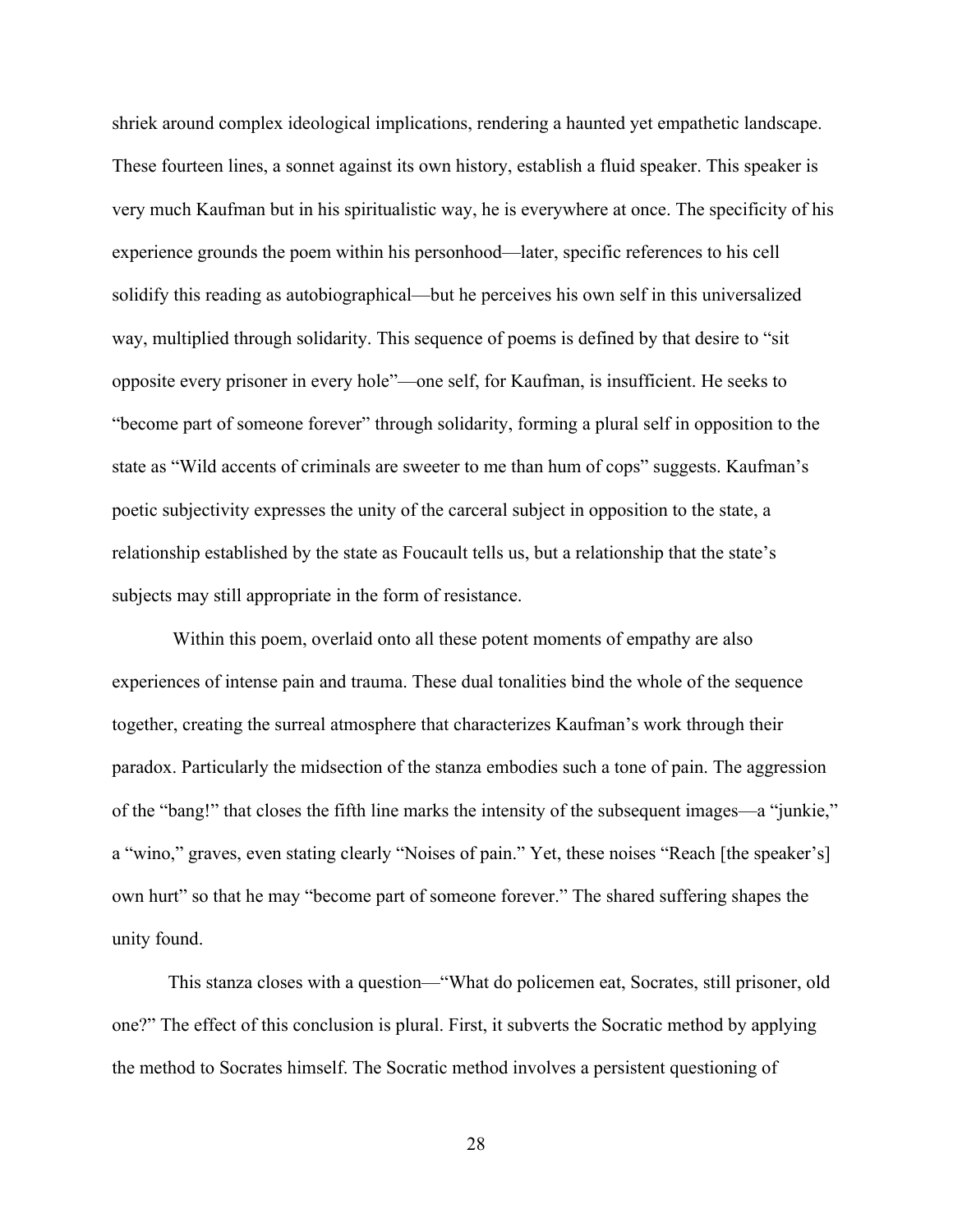everything until satisfactory answers are reached, and Kaufman takes this method and asks Socrates a question instead. The mere presence of Socrates in this poem as if still living also establishes several elements of the poem's reality. Additionally, as Socrates died after incarceration after a death sentence by way of poisoning. This question of what policemen eat calls back to the poison that the philosopher drank—perhaps, then, the policemen eat this poison as well. Through this relationship with Socrates, we see Kaufman creating solidarity with Socrates through their shared experience of incarceration, which paints a solidarity larger than time itself. Finally, the presence of this question frames the rest of the sequence. "Jail Poems" from its second installment to its thirty-fifth could be seen either as a response to this question, or the question could be seen as unanswered, an ambiguity hovering over the subject throughout the remainder of the sequence. This dual reading seems enforced by Kaufman's insistence on the self as fluid. Perhaps, then, these readings of the question should be viewed as simultaneous truths. Following this question, Kaufman continues:

2.

Painter, paint me a jail, mad water-color cells. Poet, how old is suffering? Write it in yellow lead. God, make me a sky on my glass ceiling. I need stars now, To lead through this atmosphere of shrieks and private hells, Entrances and exits, in … out … up … down, the civic seesaw. Here—me—now—hear—me—now—always here somehow.

On the back of Kaufman's collected poems, a quote from Douglas Kearney asserts, "To call these poems 'surreal' seems, now, to muffle Kaufman's prophetic genius. He saw us, our images in pools of blood, milk, and saxophone spittle." This second stanza, of pain and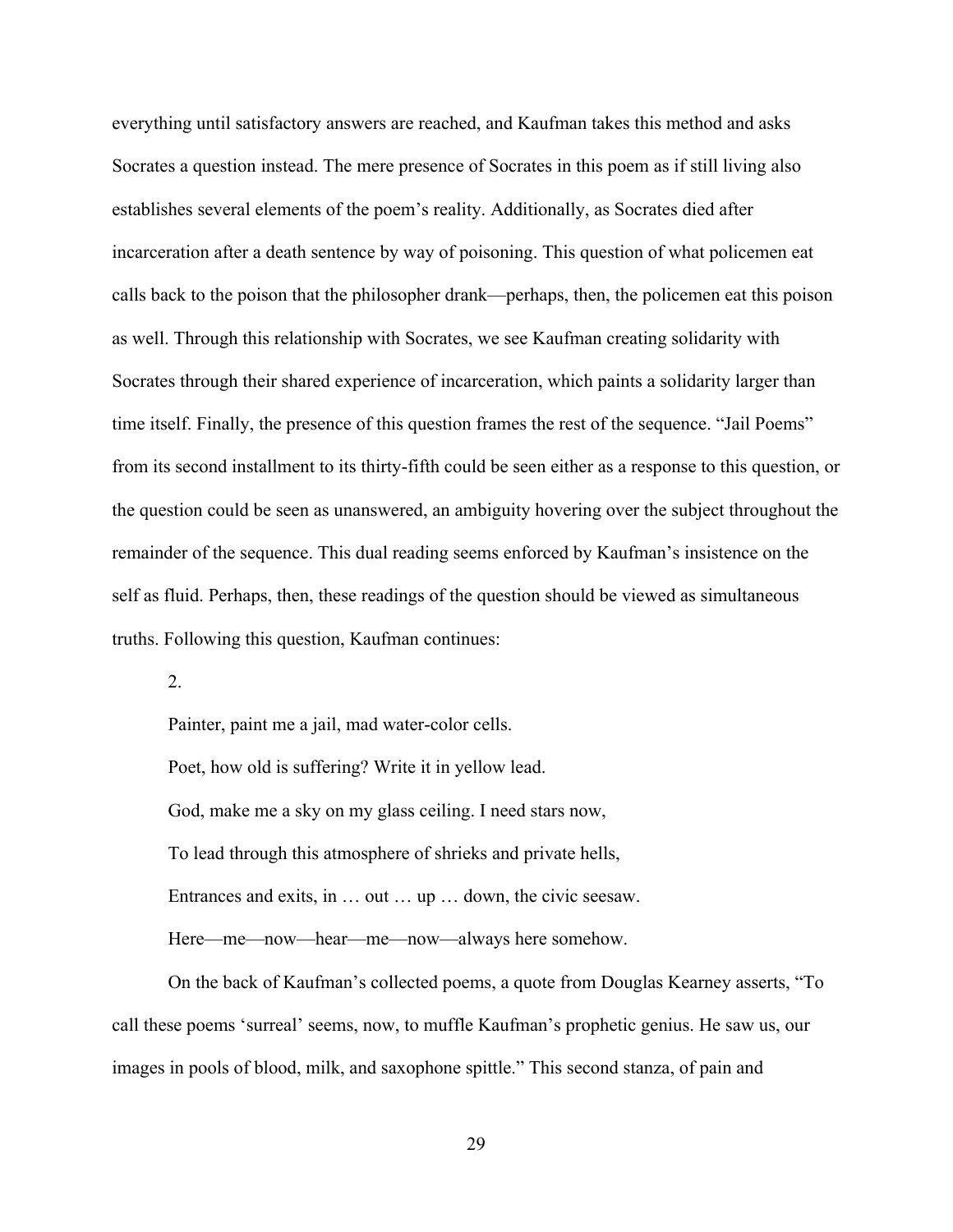infinitude, indicates Kearney's observation. Kaufman's surrealism is not an abstract, impassible one—rather, the surrealism grounds the poetry in reality. Surrealism is reductive—of course the atmospheric quality of Kaufman's verse renders a strange landscape, but to dismiss it as abstraction is to deny its implications. Kaufman's perception depicts in unfamiliar language material circumstances. Kearney describes his prophetic genius—Kaufman who saw the future and the past and now materializes in this stanza, prophetic indeed. Like a prophet, Kaufman asks a God for guidance—stars to trace the path through pain. "God, make me a sky on my glass ceiling," he requests.

Like the first stanza, this stanza incorporates a question, this time in the second line which positions it very near the question from the opening stanza's final line. Throughout the sequence, this poem's communicability is reasserted. There is a constant dialogue present in the piece, as if speaking directly to a multitude. Here, Kaufman asks, "Poet, how old is suffering?" Kaufman here references the poet in a sort of Platonic sense—the poet as ideal being, a form to which all poets aspire, like the abstraction of the painter present in the first line. Perhaps, that is. Kaufman, as we've already seen, views the self as fluid within the body of this poem, and as such, the poet in this line could be seen as the speaker himself, constantly in flux.

The last two lines of this stanza are of interest as well. The "civic seesaw" and its arbitrary pattern shows Kaufman's disdain for state proceedings and their dehumanizing machination. The final line takes the rhythm established by the seesaw and turns it into a mantra of sorts, manipulating homophones into richly alive images through "Here—me—now—hear me—now—always here somehow." Kaufman reasserts the timeless fluidity of the self, made infinite through solidarity. The constant presence is a comfort, someone to stand with you. What we can *hear* when we listen for Kaufman is physically *here*. The eternal spirit of the poet is not a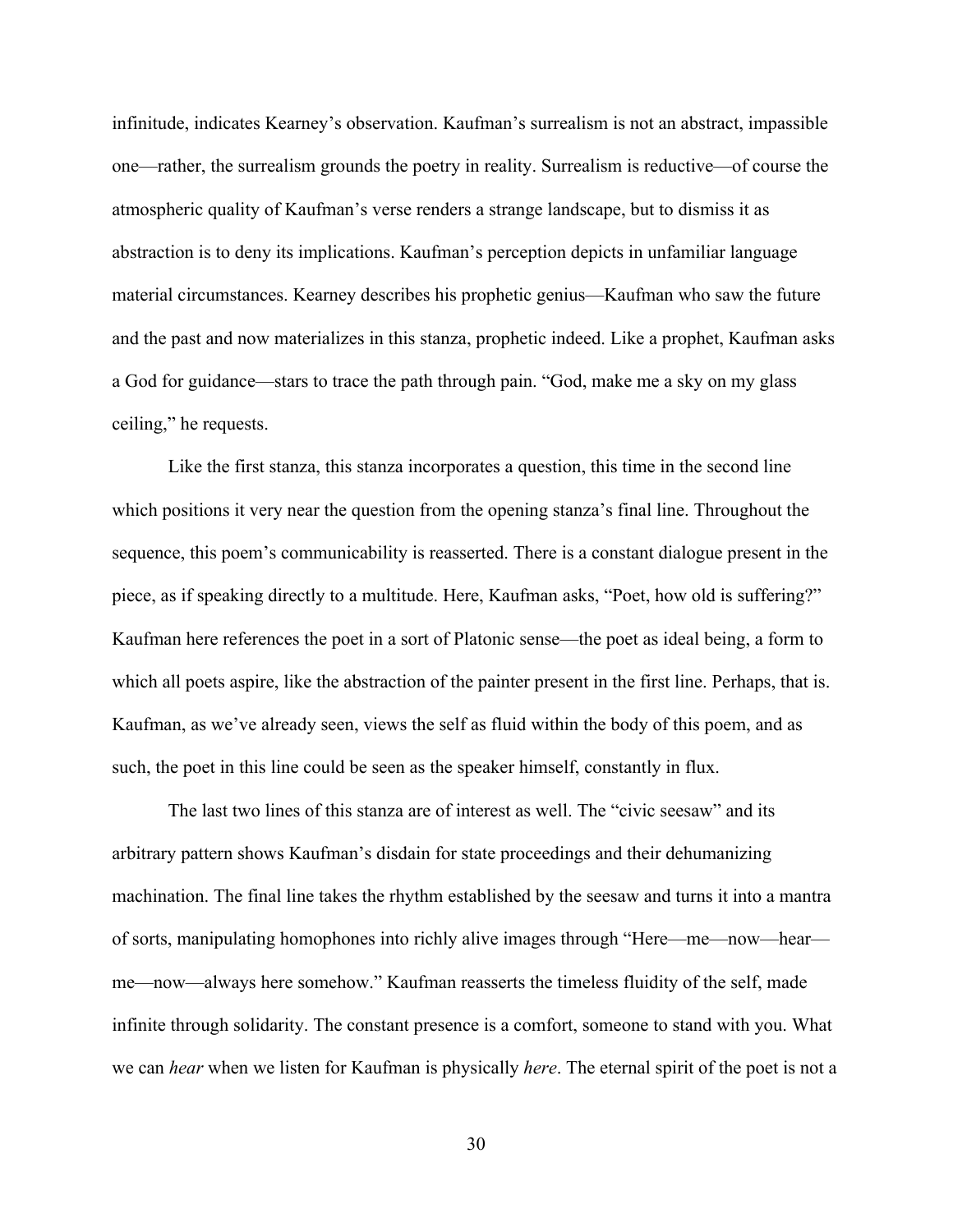figure of speech, but an observable reality through this incantation of sorts. The poem continues:

3.

In a universe of cells—who is not in jail? Jailers.

In a world of hospitals—who is not sick? Doctors.

A golden sardine is swimming in my head.

Oh we know some things, man, about some things

Like jazz and jails and God.

Saturday is a good day to go to jail.

Once more, this stanza begins by questioning. The speaker, Kaufman, Socrates, the listener—all meld together like this. Who asks and who listens? It seems that each does both, shifting between forms and bodies, shifting between each other. These questions solidify further the ethic of the poem by critiquing the distribution of power by the state. This line of questioning particularly stands apart due to its having a clear answer, the first time in the poem that Kaufman has denoted a necessary response to the question which not only provides a rhetorical shift, but also further unifies the speaker and the listener, the asker and answerer. The rhetorical shift indicates a certainty that has been absent in the previous stanzas, when the speaker first expresses desire for communion with other prisoners, then speaks to a God, seeking guidance towards this goal.

This third stanza feels at first more particular, but it expands as well before contracting again all in these few lines. The rhetorical shift that results from the opening lines showcases the binary power structure under the state—jailers as those who are not subject to the jail, doctors are those who are not subject to illness. The state offers power to these figures, ensuring their freedom from the things they enact as compensation. The next three lines move back into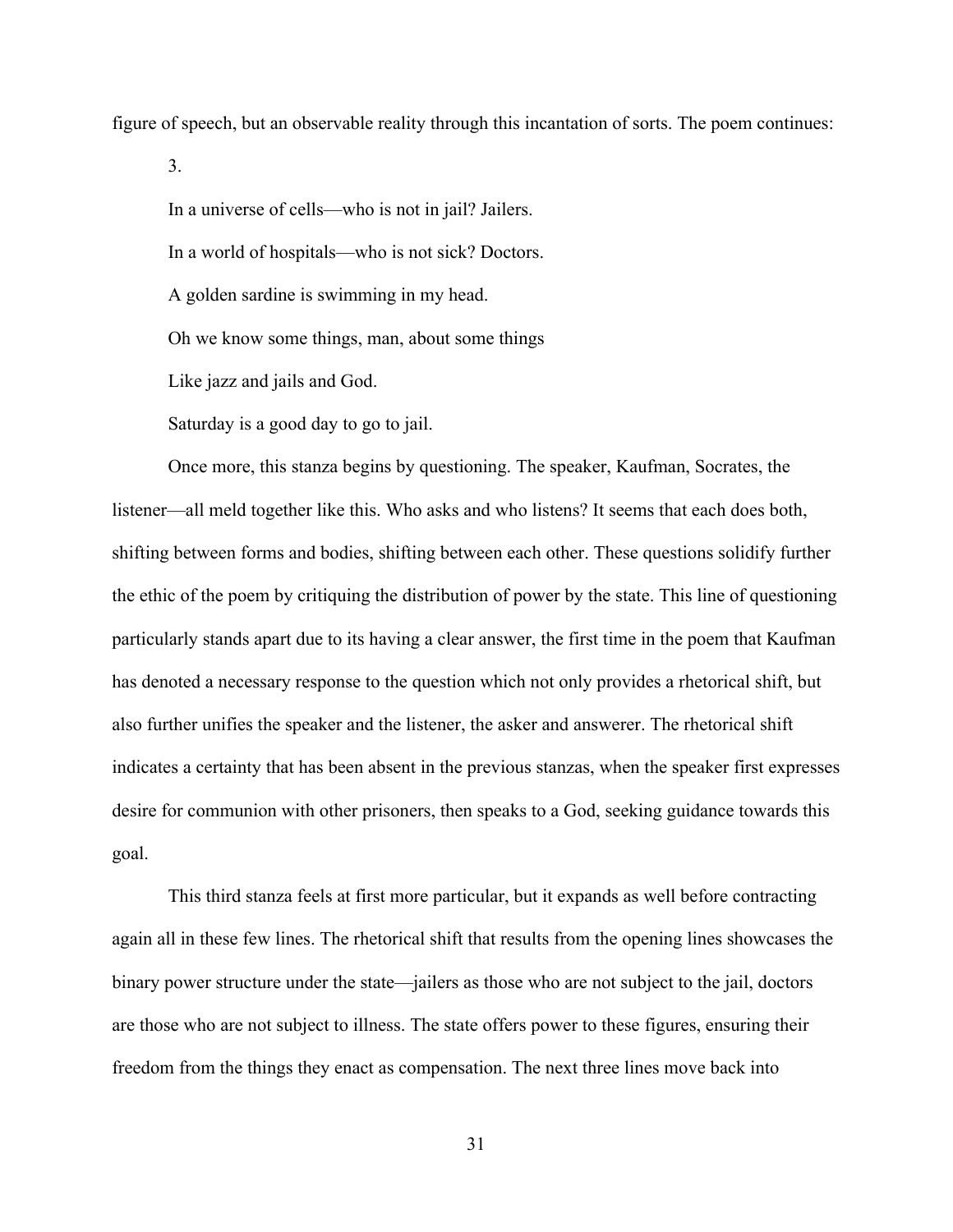consciousness—a golden sardine, jazz and jails and God all meandering through the lines before the stanza halts. Kaufman continues:

4.

Now they give a new form, quivering jelly-like, That proves any boy can be president of Muscatel. They are mad at him because he's one of Them. Gray-speckled unplanned nakedness; stinking Fingers grasped toilet bowl. Mr. America wants to bathe. Look! On the floor, lying across America's face— A real movie star featured in a million newsreels. What am I doing—feeling compassion? When he comes out of it, he will help kill me. He probably hates living.

### 5.

Nuts, skin bolts, clanking in his stomach, scrambled. His society's gone to pieces in his belly, bloated. See the great American windmill, tilting at itself, Good solid stock, the kind that made America drunk. Success written all over his street-streaked ass. Successful-type success, forty home runs in one inning.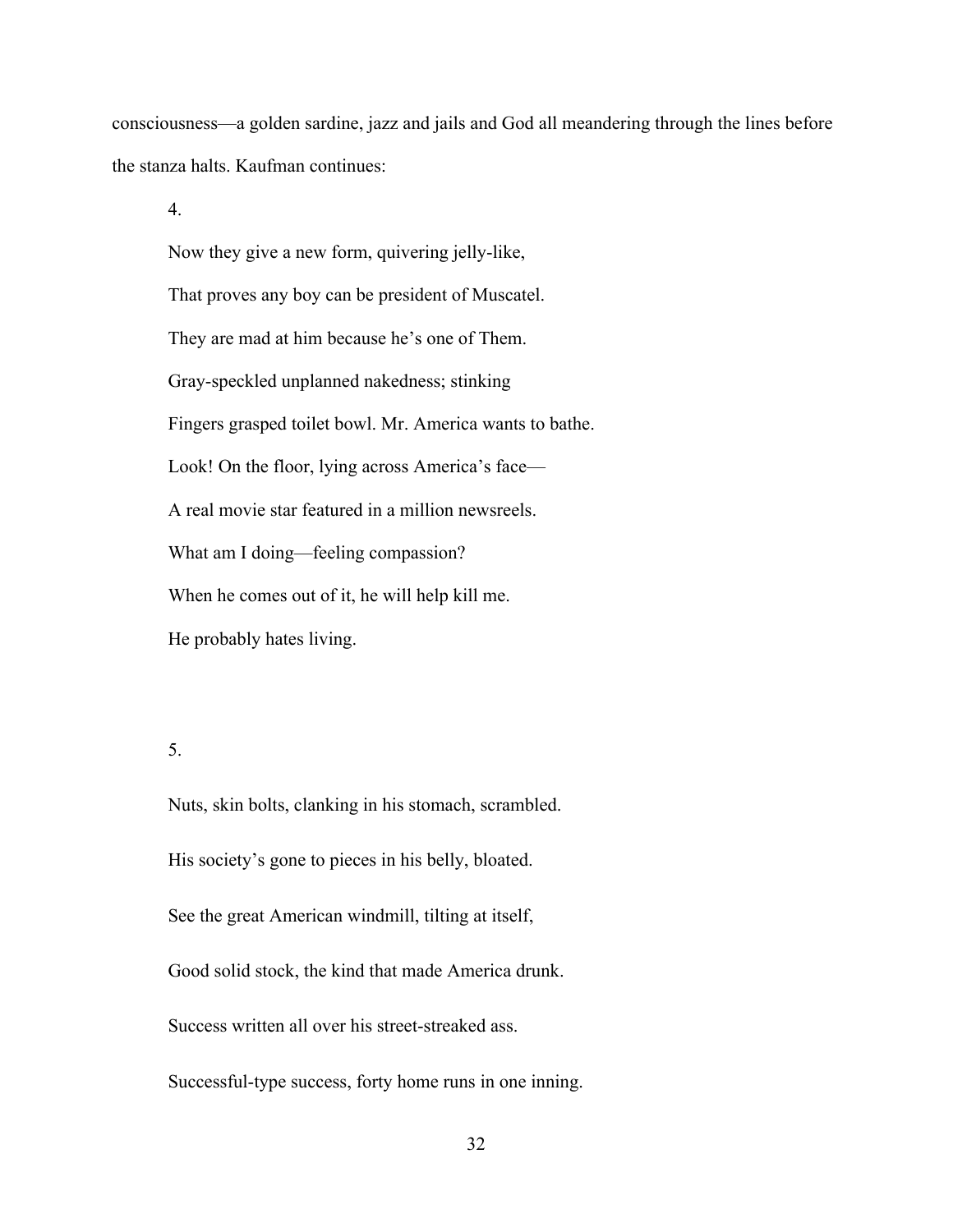Stop suffering, Jack, you can't fool us. We know.

This is the greatest country in the world, isn't it?

He didn't make it. Wino in Cell 3.

This stanza incorporates decidedly American imagery, inverting that familiarity into critique—America itself is a drunk here, once successful but now spoiled. This broadly critical attitude towards America as an entity is necessary for understanding the scope of the poem's critique of the state as a sovereign function, but the closing line of this stanza is equally necessary to fully construct the speaker of the poem. This conclusion is what merits a paragraph of its own for this stanza. In my discussions of the first two stanzas, I mention a moment in the poem that merits a reading of Kaufman as speaker. "Wino in Cell 3" is that moment. The note that follows this poem's inclusion in Kaufman's *Collected Poems* mentions that the poems were written in Cell 3 of the San Francisco City Jail in 1959. Thus, the wino in Cell 3 who did not make it *is* Kaufman. We know from "Dolorous Echo" that when he dies, he will not stay dead. He died in jail, but did not stay dead. Following this revelation, the poem resumes:

6.

There have been too many years in this short span of mine. My soul demands a cave of its own, like the Jain god; Yet I must make it go on, hard like jazz, glowing In this dark plastic jungle, land of long night, chilled. My navel is a button to push when I want inside out. Am I not more than a mass of entrails and rough tissue?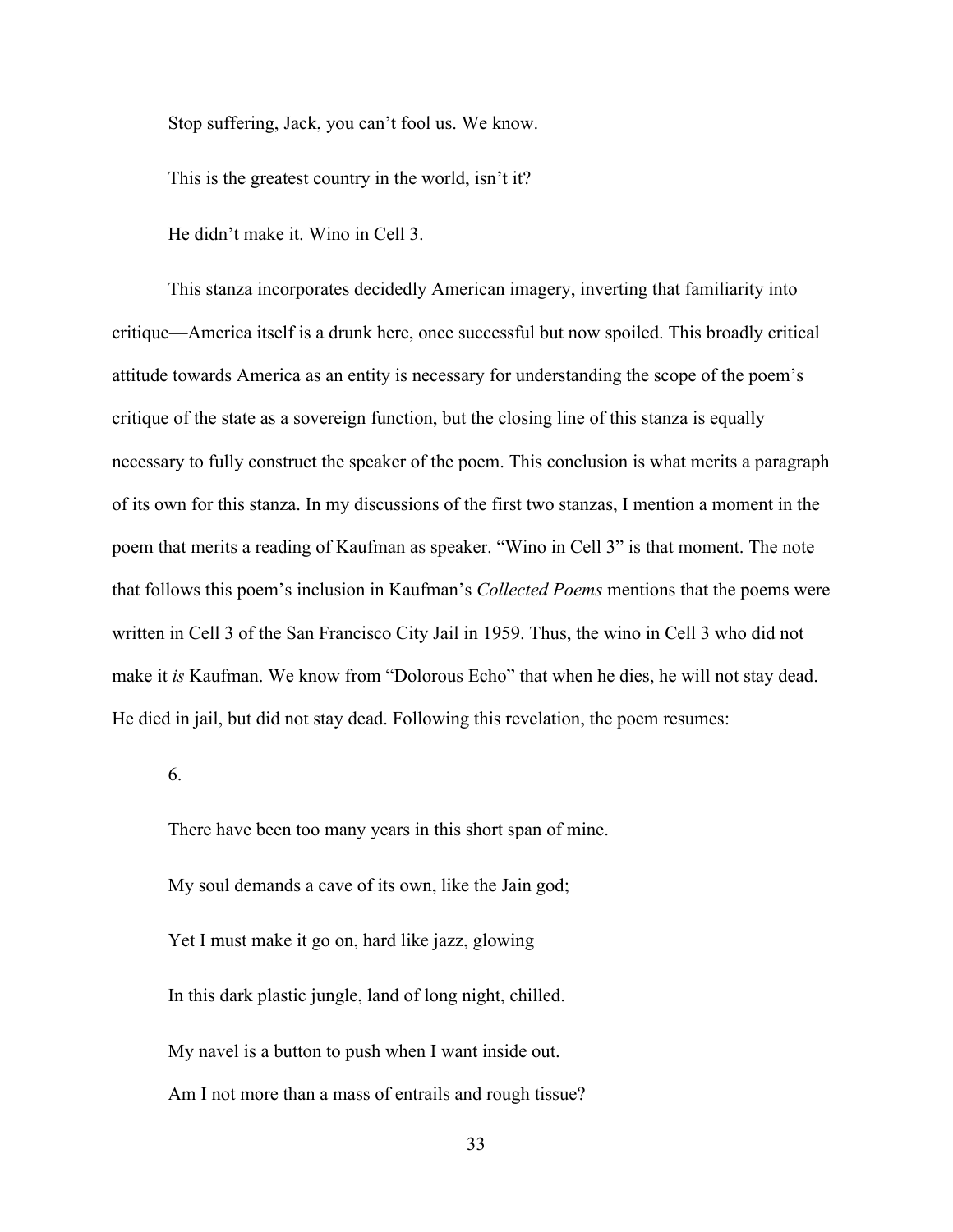Must I break my bones? Drink my wine-diluted blood? Should I dredge my old sadness from my chest?

Not again,

All those ancient balls of fire, hotly swallowed, let them lie.

Let me spit breath mists of introspection, bits of me,

So that when I am gone, I shall be in the air.

7.

Someone whom I am is no one.

Something I have done is nothing.

Someplace I have been is nowhere.

I am not me.

What of the answers

I must find questions for?

All these strange streets

I must find cities for,

Thank God for Beatniks.

Walt Whitman, grandfather-poet, lover, in "Song of Myself"—in which he, or the speaker, is not just himself but fluid and many; everyone at once—tells us "I bequeath myself to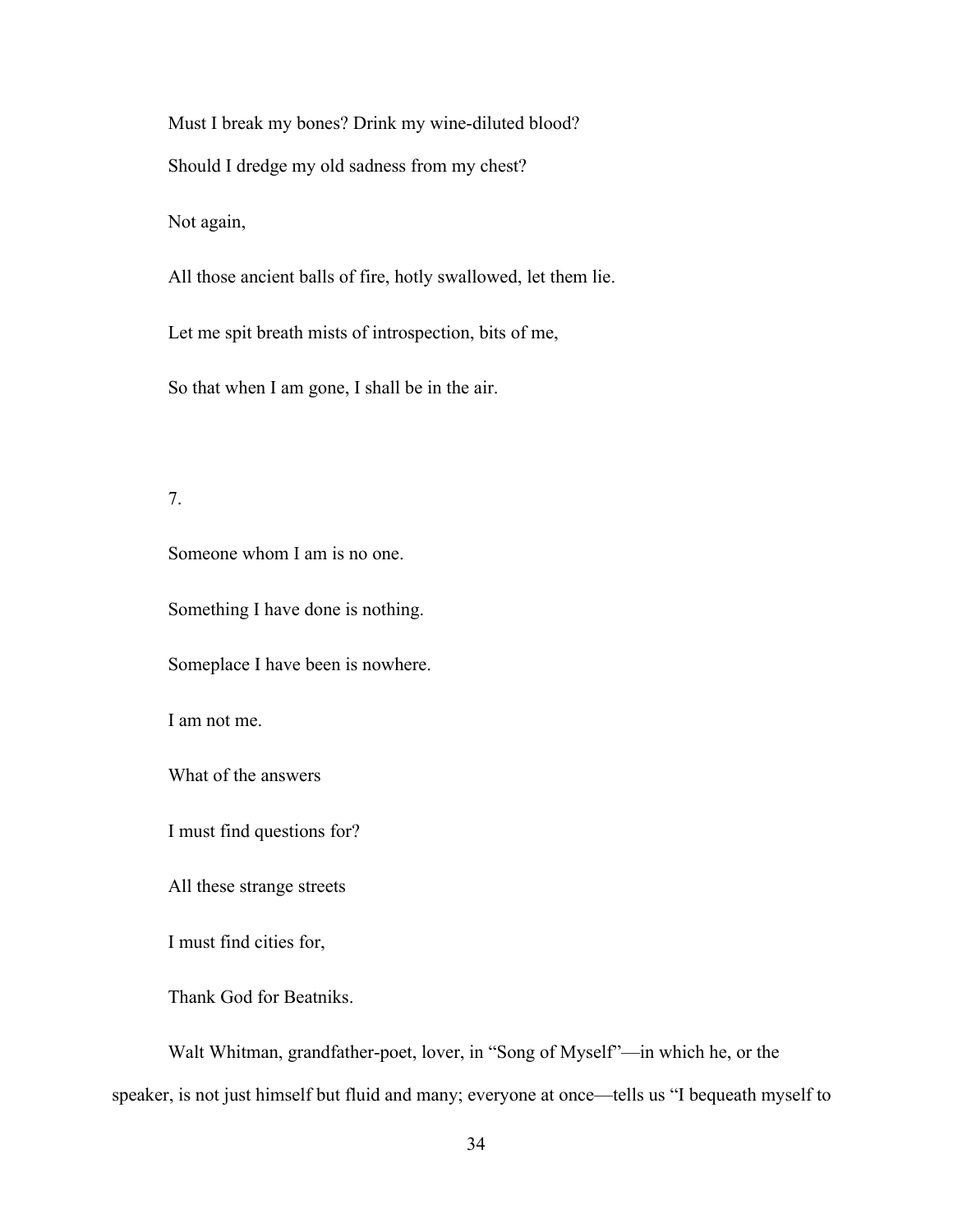the dirt to grow from the grass I love, / If you want me again look for me under your boot-soles" (1339-40). Kaufman turns this sentiment immaterial in stanza six—"when I am gone, I shall be in the air." If Whitman is the poet of the soil, Kaufman is the poet of breath—what fills the lungs with smoke or with poetry or with chants at a protest, swirling around us all, flowing in and out of our bodies. Yet, this triumphant close is preluded with pain—the paradox of Kaufman's own self emerges within this stanza.

He sustains the paradoxes established into the the seventh stanza, which offers a compression from the previous. The lines are clipped and verbally straightforward, though their content remains elusive. Once more, Kaufman reasserts the fluidity of the subject in this stanza—"I am not me"—but he also grounds that fluidity within community—"Thank God for Beatniks." From here, the poem continues:

8.

All night the stink of rotting people, Fumes rising from pyres of live men, Fill my nose with gassy disgust, Drown my exposed eyes in tears.

9.

Traveling God salesmen, bursting my ear drum With the dullest part of a good sexy book,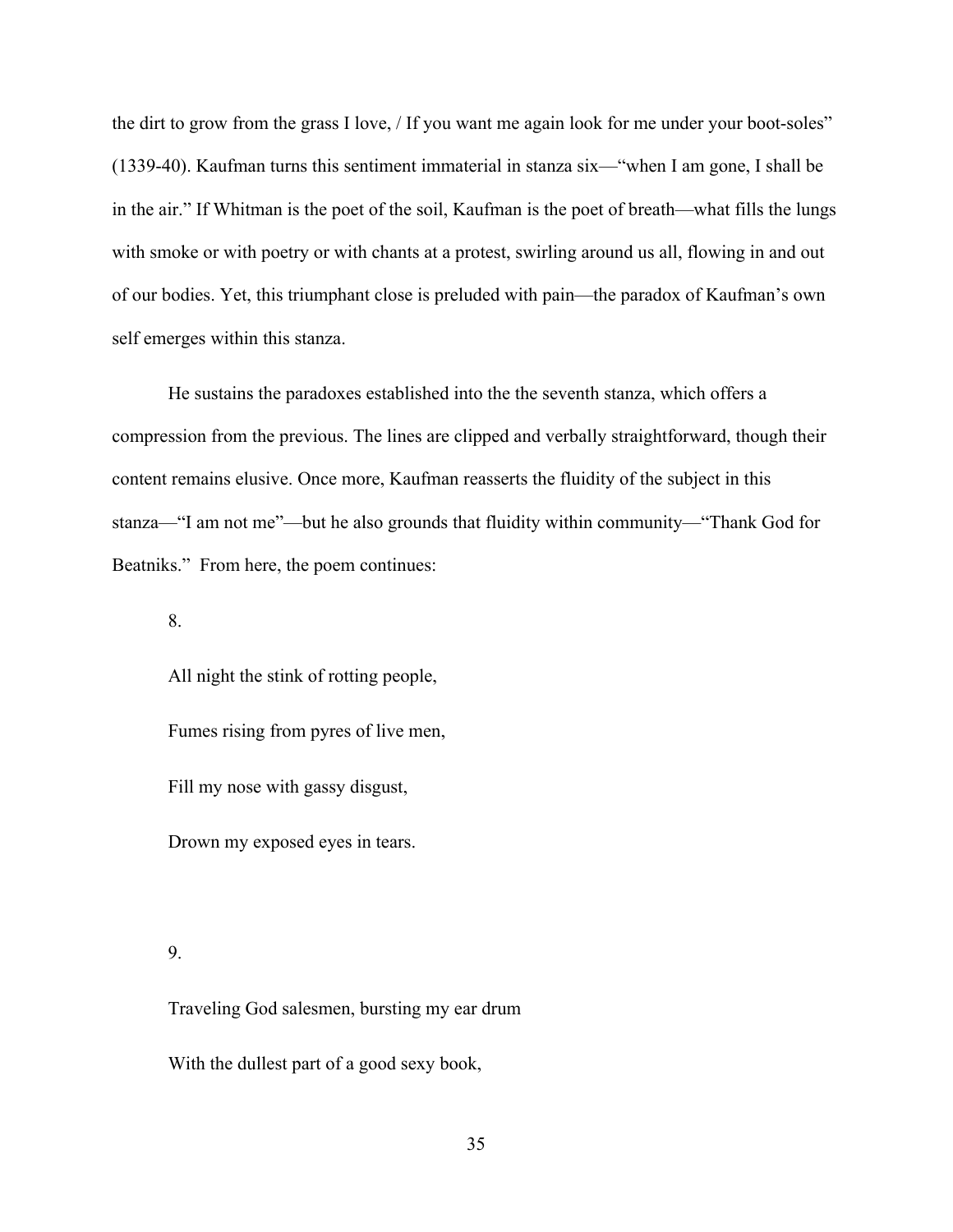Impatient for Monday and adding machines.

10.

Yellow-eyes dogs whistling in evening.

11.

The baby came to jail today.

These stanzas sustain the tonal paradox of the poem, morphing between the grotesque and the lighthearted. The pause here is because of the eleventh installment. This is once more a clear biographical reference, to Parker Kaufman, Bob's only son, whose October 13 birth in 1959 would make him very much an infant at this point.

12.

One more day to Hell, filled with floating glands.

13.

The jail, a huge hollow metal cube

Hanging from the moon by a silver chain.

Someday Johnny Appleseed is going to chop it down.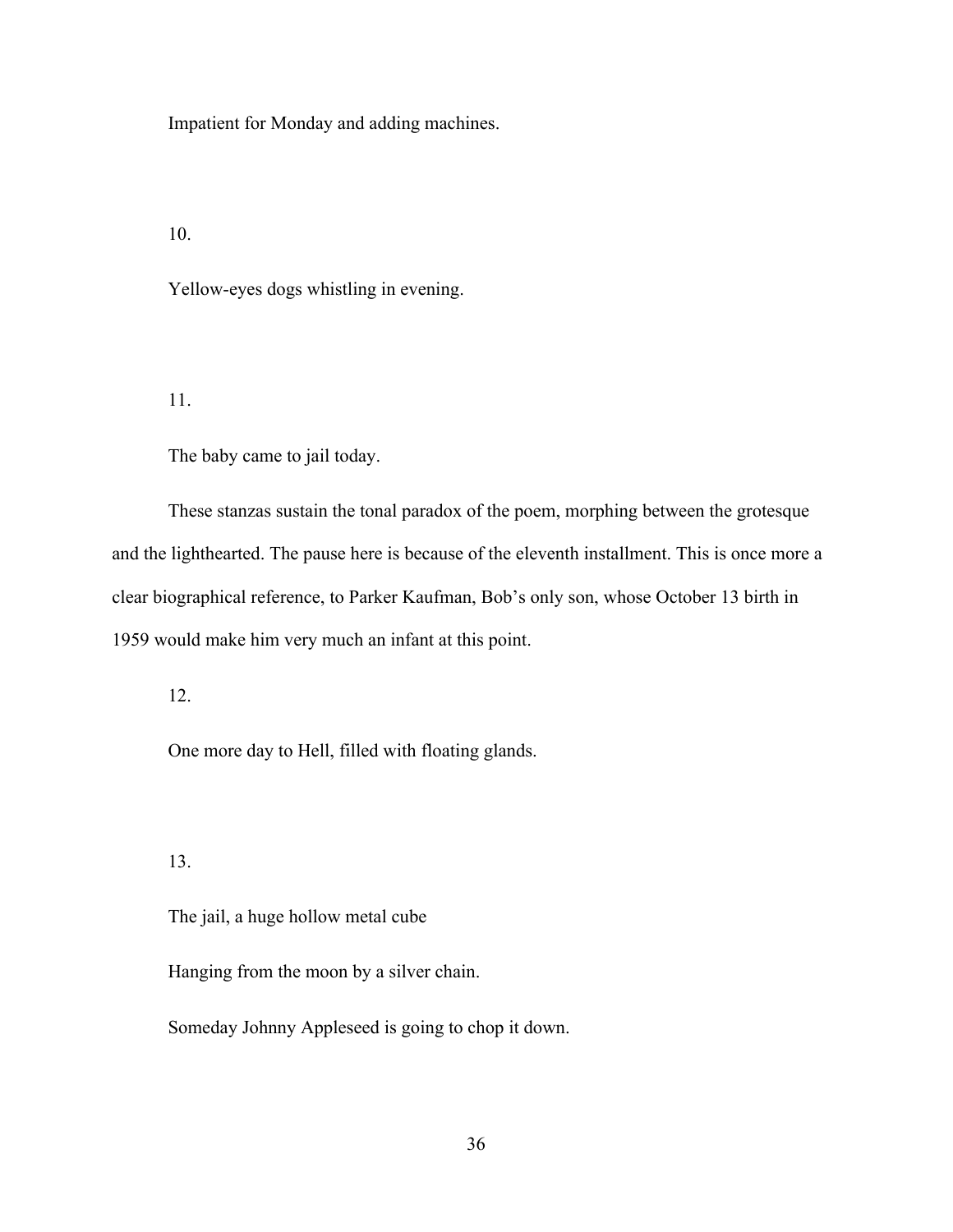14.

One day Adolf Hitler had nothing to do.

All the Jews were burned, artists all destroyed,

Adolf Hitler was very bored, even with Eva,

So he moved to San Francisco, became an ordinary

Policeman, devoted himself to stamping out Beatniks.

Stanza thirteen offers an image of the jail as precariously suspended, and as a manmade institution. The last line offers also a justification for an abolitionist reading of this work—the jail is manmade and unstable and hollow, but it can be chopped down in a simple motion. The fourteenth stanza, meanwhile, calls upon Kaufman's Jewish background—which, though he was not actively practicing in adulthood, often appears in his writing and was a regular part of his upbringing alongside other religious traditions—as he ties oppression by the police to oppression by the Nazis. This comparison aligns the genocidal actions of police with perhaps the most significant genocide in the recent collective consciousness—not more significant than any other in its ramifications, but rather, in its recollection value.

15.

Three long strings of light

Braided into a ray.

16.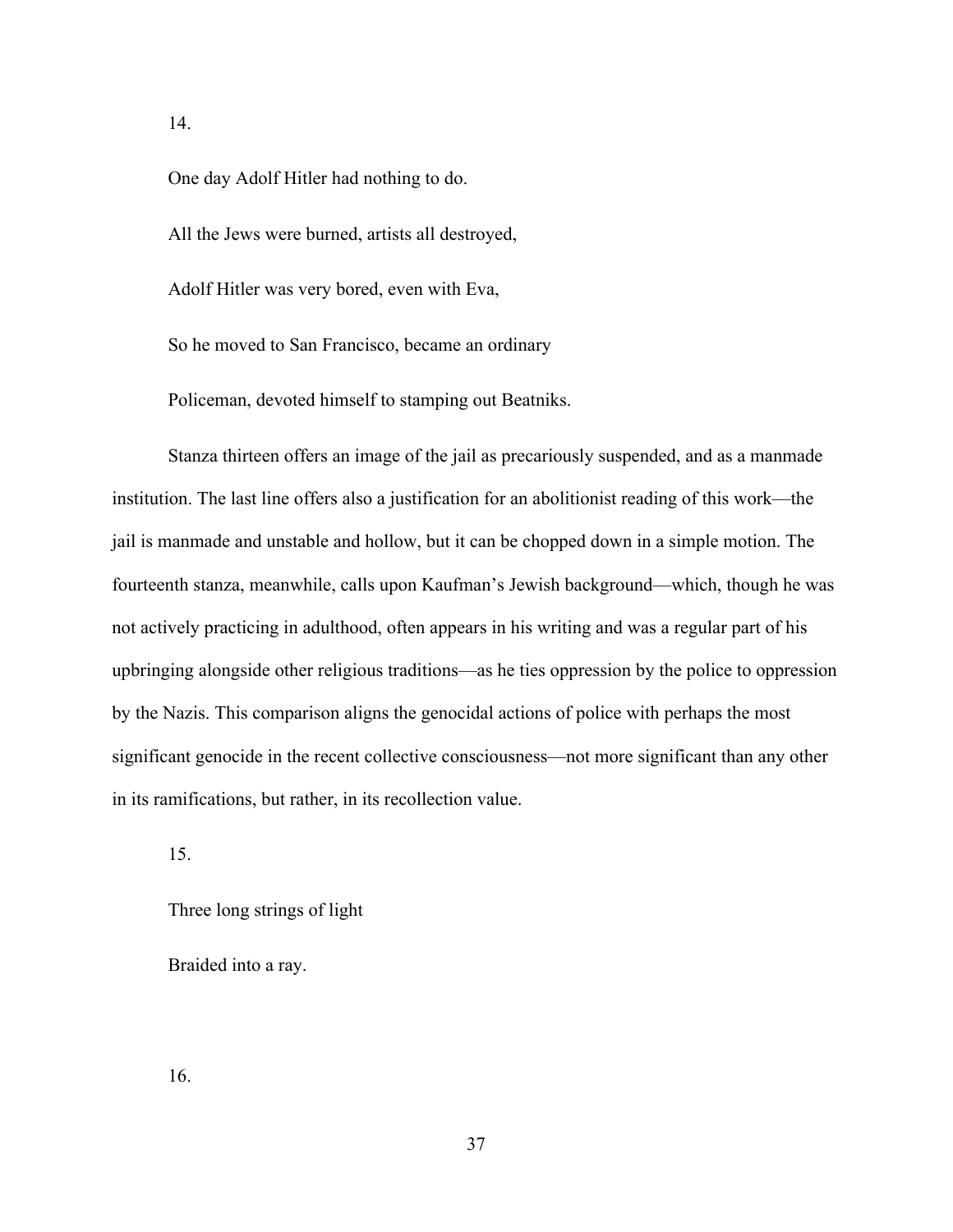I am apprehensive about my future;

My past has turned its back on me.

17.

Shadows I see, forming on the wall,

Pictures of desires protected from my own eyes.

18.

After spending all night constructing a dream,

Morning came and blinded me with light.

Now I seek among mountains of crushed eggshells

For the God damned dream I never wanted.

19.

Sitting here writing things on paper;

Instead of sticking the pencil into the air.

20.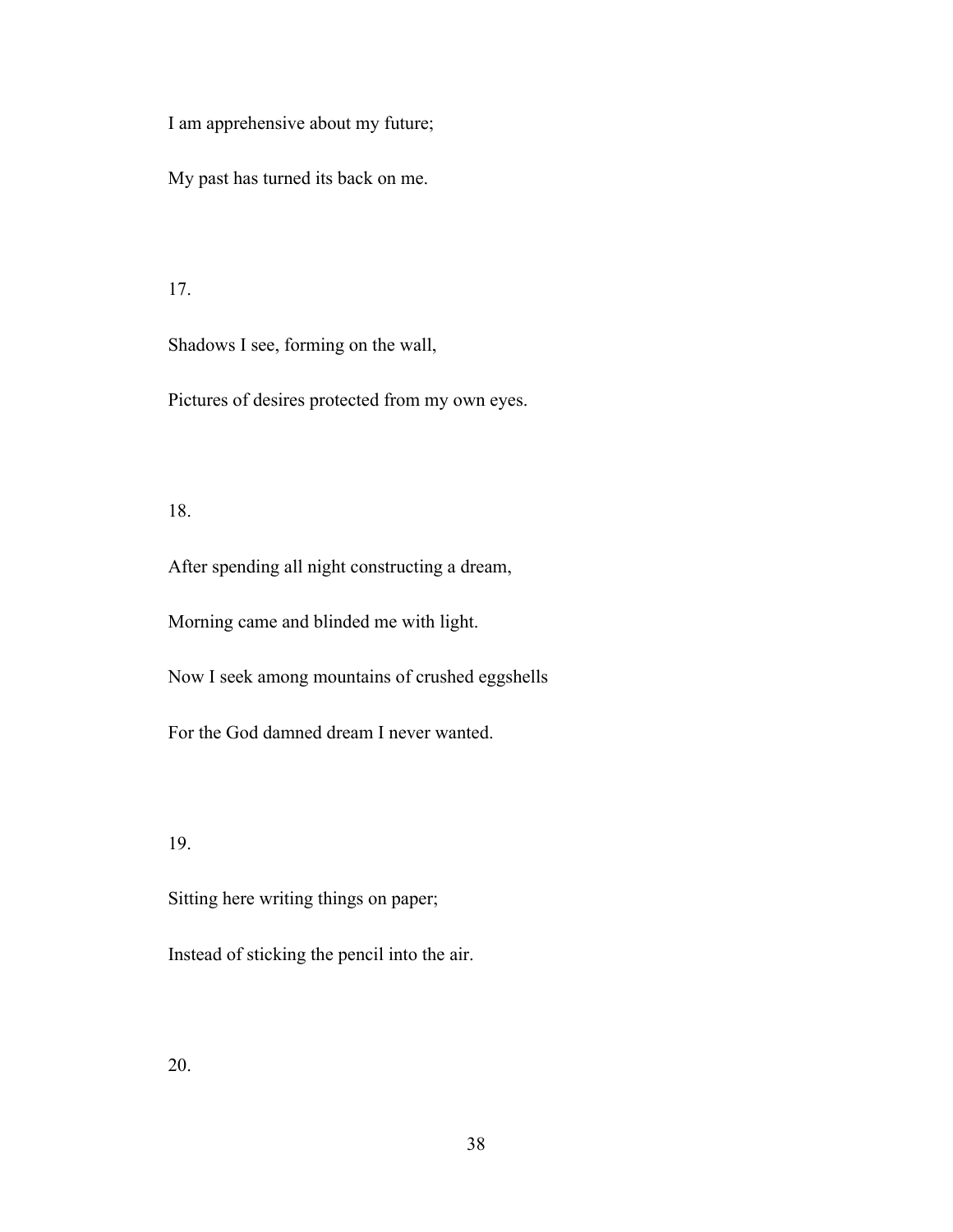The Battle of Monumental Failures raging,

Both hoping for a good clean loss.

# 21.

Now I see the night, silently overwhelming day.

# 22.

Caught in imaginary webs of conscience,

I weep over my acts, yet believe.

# 23.

Cities should be built on one side of the street.

# 24.

People who can't cast shadows

Never die of freckles.

# 25.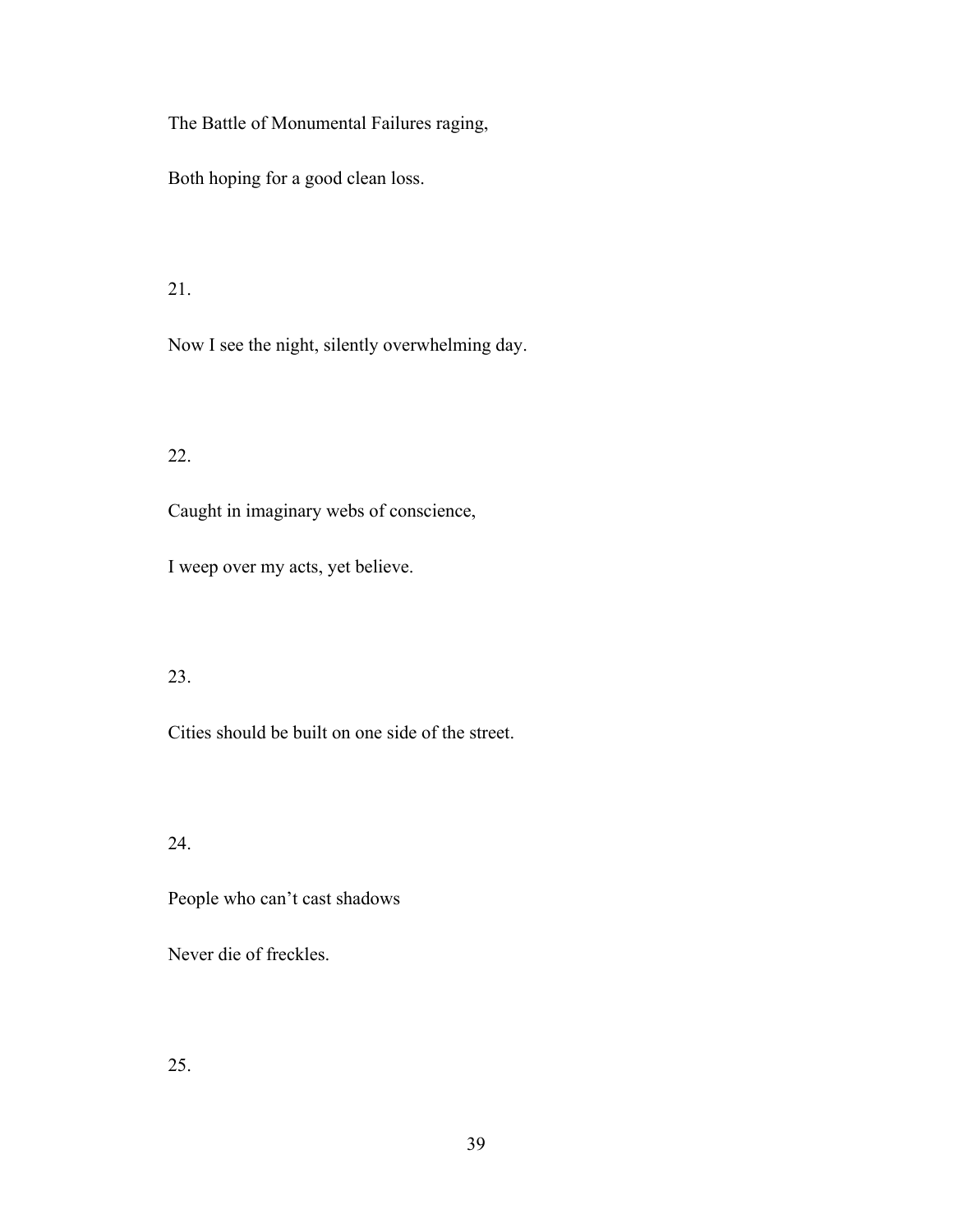The end always comes last.

26.

We sat at a corner table,

Devouring each other word by word,

Until nothing was left, repulsive skeletons.

27.

I sit here writing, not daring to stop,

For feat of seeing what's outside my head.

28.

There, Jesus, didn't hurt a bit, did it?

29.

I am afraid to follow my flesh over those narrow

Wide hard, soft, female beds, but I do.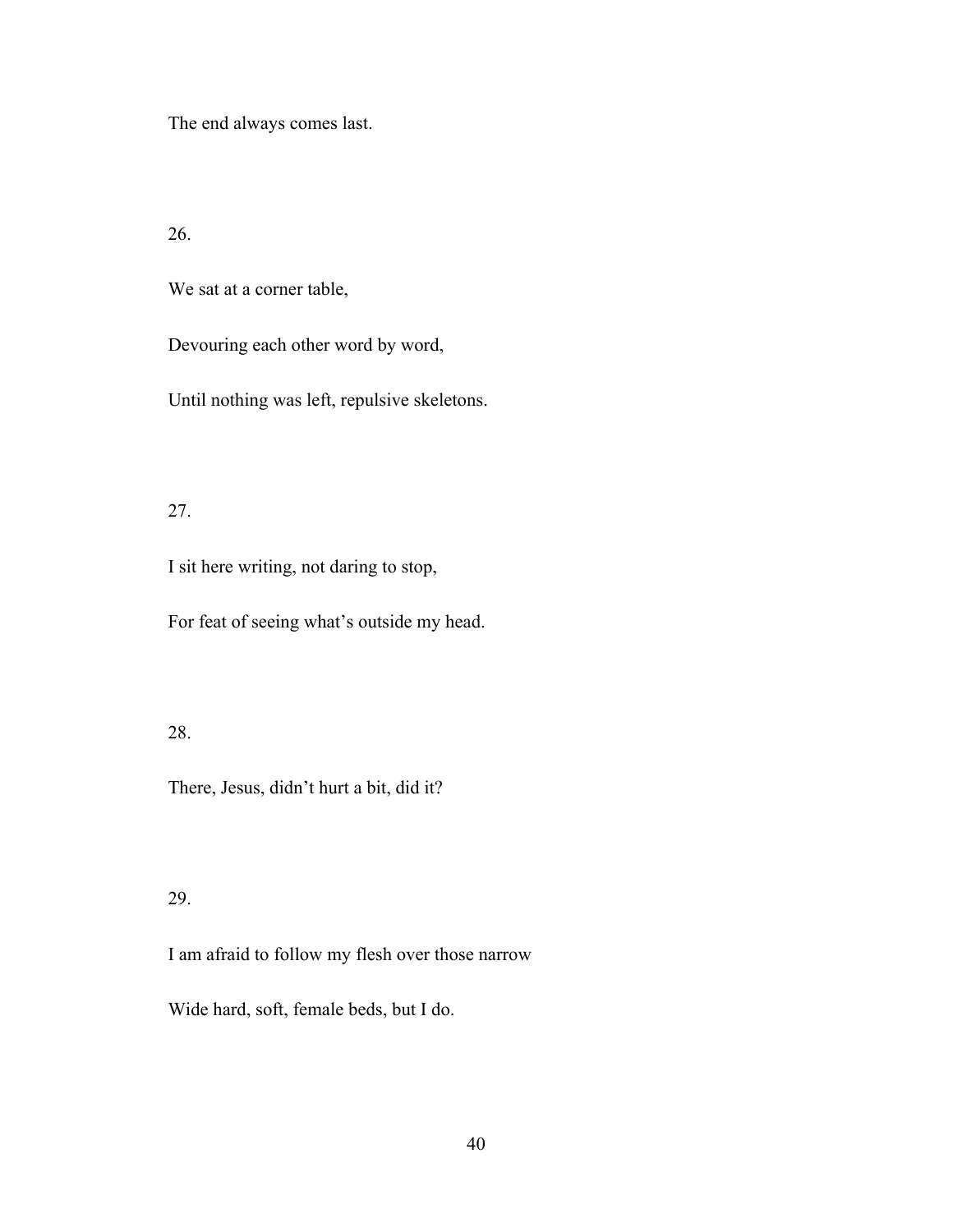30.

Link by link, we forged the chain.

Then, discovering the ends around our necks,

We bugged out.

Stanzas fifteen through twenty-nine migrate into aphoristic, imagistic territory, emphasizing the surreal atmosphere that had previously taken a bit of a backseat to Kaufman's more grounded stanzas. The past and future, the trauma of incarceration, and the act of writing all make appearances within this segment of the sequence. Worth noting is stanza twenty-six, when solidarity reemerges into the poem. Language here becomes the substance of the self, stripping bodies into skeletons when the words are gone. Language also is the grounding force of community in this stanza.

Stanza thirty, meanwhile, observes the nature of labor. If read solely from a perspective of incarceration, Kaufman reveals the corruption of prison labor as sustaining the carceral penal system. If expanded to view all labor in this light, though, Kaufman critiques the nature of wage labor under capitalism as sustaining the oppression of the working class. This dual consciousness suggests Kaufman's overall political stance and, as such, I believe the stanza merits reading in both of these senses. The poem continues:

31.

I have never seen a wild poetic loaf of bread,

But if I did, I would eat it, crust and all.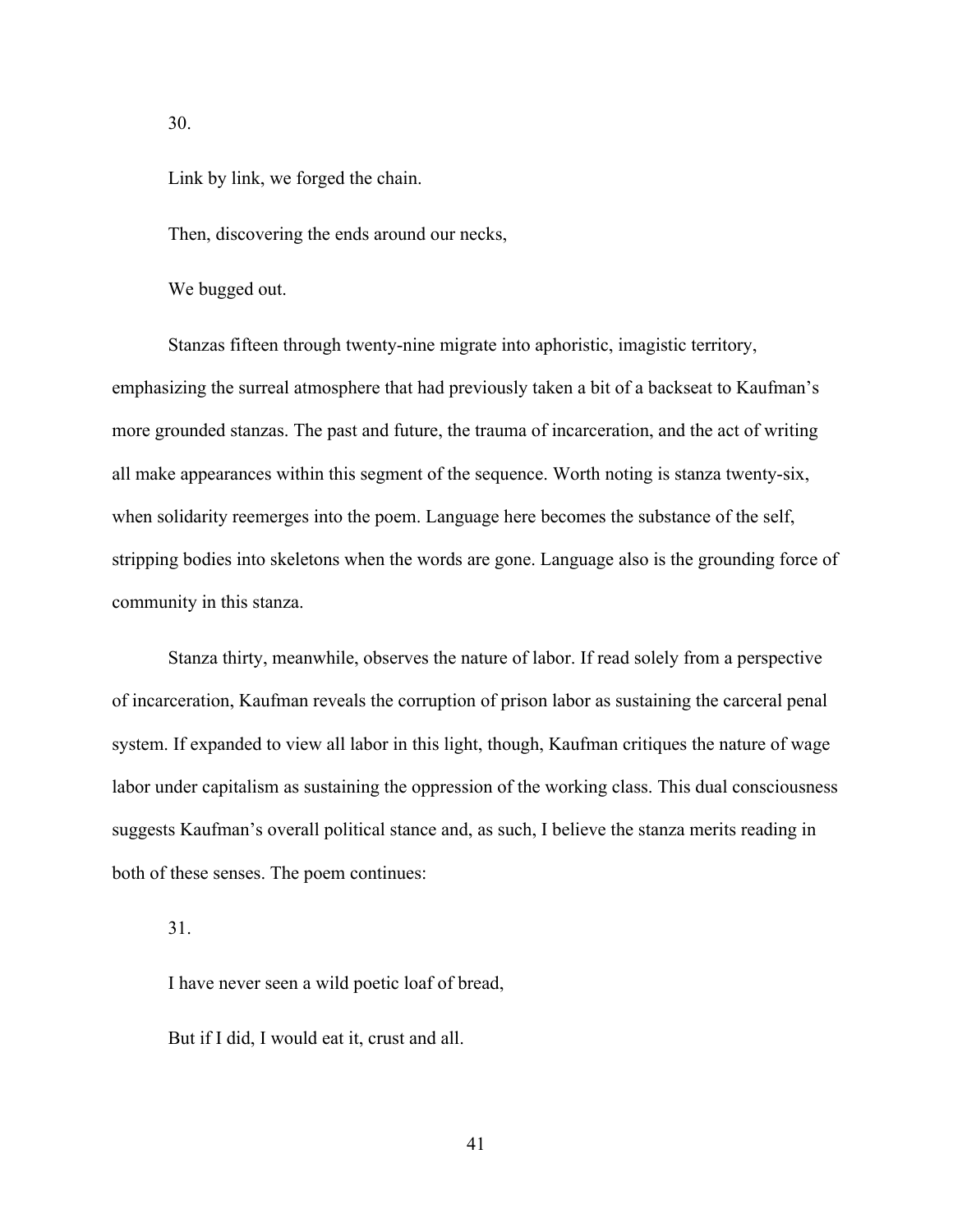# 32.

From how many years away does a baby come?

#### 33.

Universality, duality, totality…one.

## 34.

The defective on the floor, mumbling,

Was once a man who shouted across tables.

35.

Come, help flatten a raindrop.

These final installments help solidify all the existing conversations around subjectivity, humanity, solidarity, and spirituality that are traced throughout the sequence of poems. The clever aphoristic mode sustained through these closing lines unifies the tonal variance between stanzas thirty-one and thirty two with the sincerity of the following three installments. "Universality, duality, totality…one" creates a holistic worldview, uniting competing perspectives into a singularity. Stanza thirty-four, meanwhile, simply portrays the trauma that carceral punishment can inflict upon the subject. The man in this couplet could be Kaufman, who is recalled by many as mumbling when once he shouted, but that view of Kaufman usually is not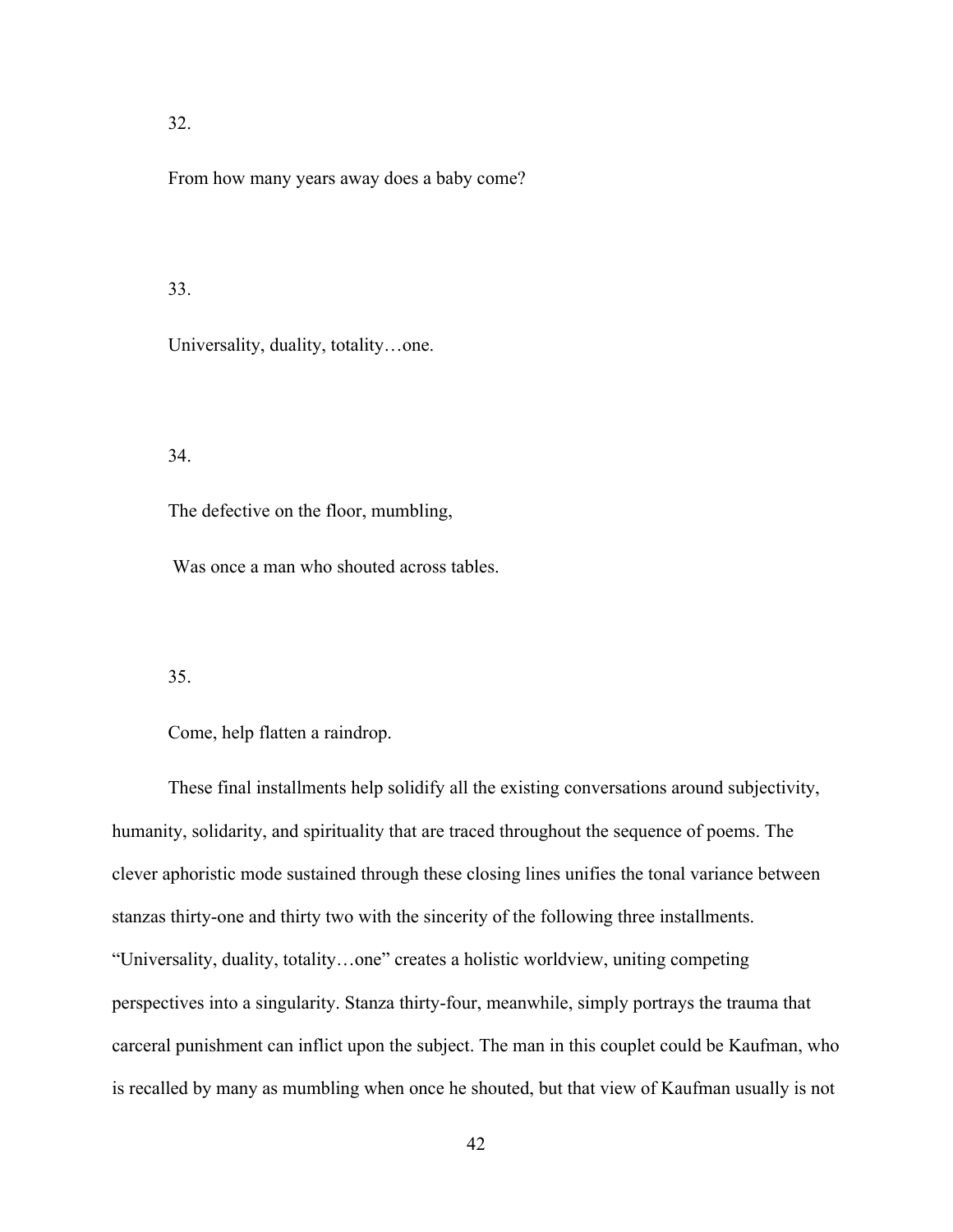seen until later in his life. Kaufman could have written into his own future here, which, with this poet, is within the realm of possibility. However, this observation could also be about someone around him, in an expression of empathy for the man's display of trauma and to draw the readers into the extended pain of incarceration in such a visceral way.

The poem ends with creation and distruction, solidarity and ambiguity—a continued expression of paradox. "Come, help flatten a raindrop." This request for help expresses Kaufman's core view of community within poetry, or within incarceration. However, the absurdity of flattening a raindrop contrasts that tone—in true Kaufman fashion, the paradox between surreal and solidarity ends this great sequence.

"Jail Poems" illustrate Kaufman's poetic subjectivity—solidarity, surrealism, absurdity, paradox, and more stretch throughout its tight to sprawling variety. These poems crystallize a subject of trauma but also of triumph: Through connection and community, Kaufman can envision abolition as Johnny Appleseed chops down the jail, or as he sits across from every prisoner in every hole. The eternity of Kaufman can be found there, sitting cross-legged on the ground and listening to his comrades in their cells.

## *Sneeze Political: Selected Kaufman Poems*

Kaufman, of course, wrote beyond "Jail Poems." His entire body of work contains this surreal yet grounded power, an eternity within his verse. No selection could contain the energy of his poems. However, the following poems encompass more relevant aspects of his poetic subjectivity that demonstrate concepts already established within their lines. First, his poem "Would You Wear My Eyes?" depicts brutally and fantastically the body as a space of inflicted trauma, literalizing its wounds, inscribing it with history (29). Kaufman writes: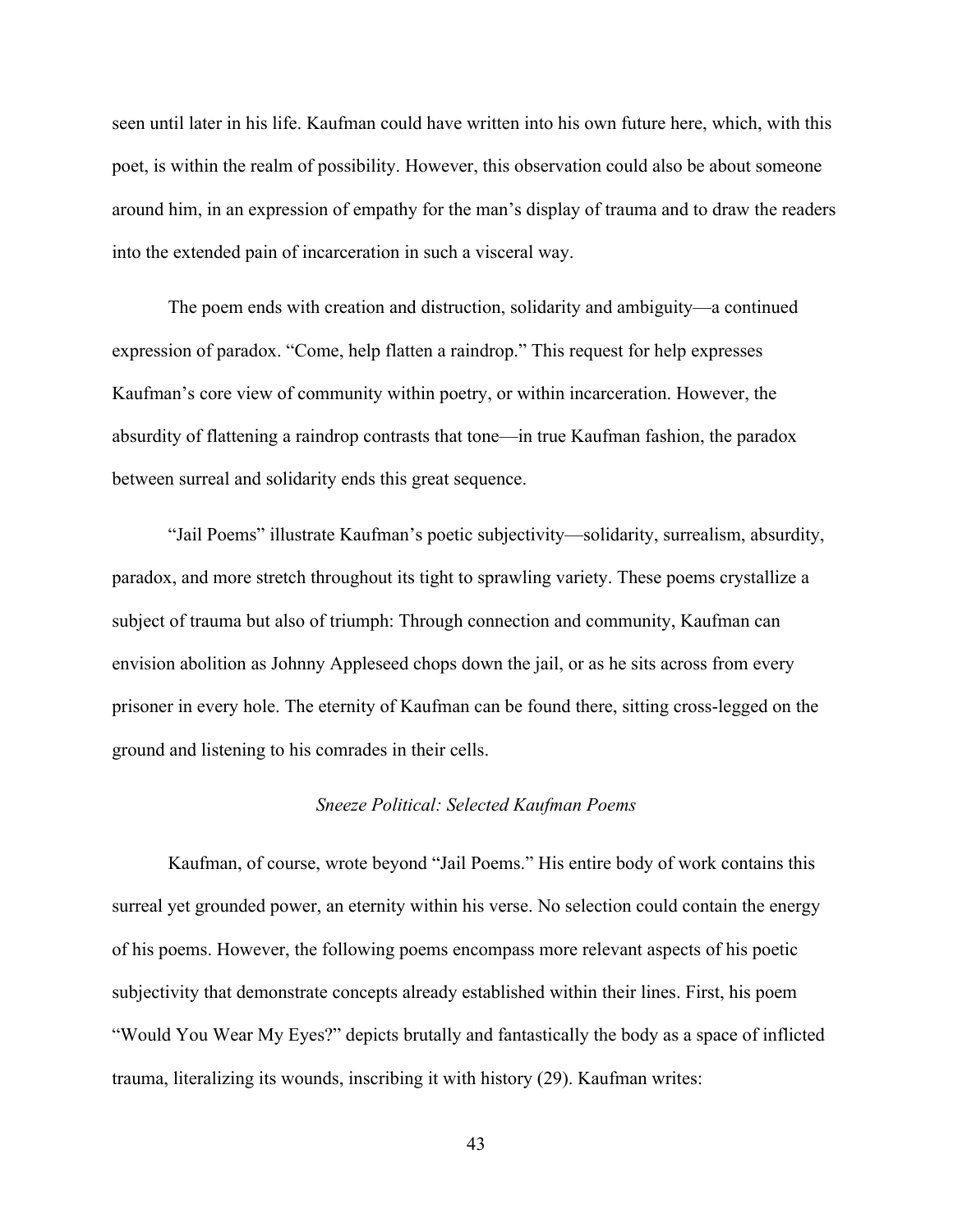My body is a torn mattress,

Disheveled throbbing place

For the comings and goings

Of loveless transients.

The whole of me

Is an unfurnished room

Filled with dank breath

Escaping in gasps to nowhere.

Before completely objective mirrors

I have shot myself with my eyes,

But death refused my advances.

I have walked on my walls each night

Through strange landscapes in my head.

I have brushed my teeth with orange peel,

Iced with cold blood from the dripping faucets.

My face is covered with maps of dead nations;

My hair is littered with drying ragweed.

Bitter raisins drip haphazardly from my nostrils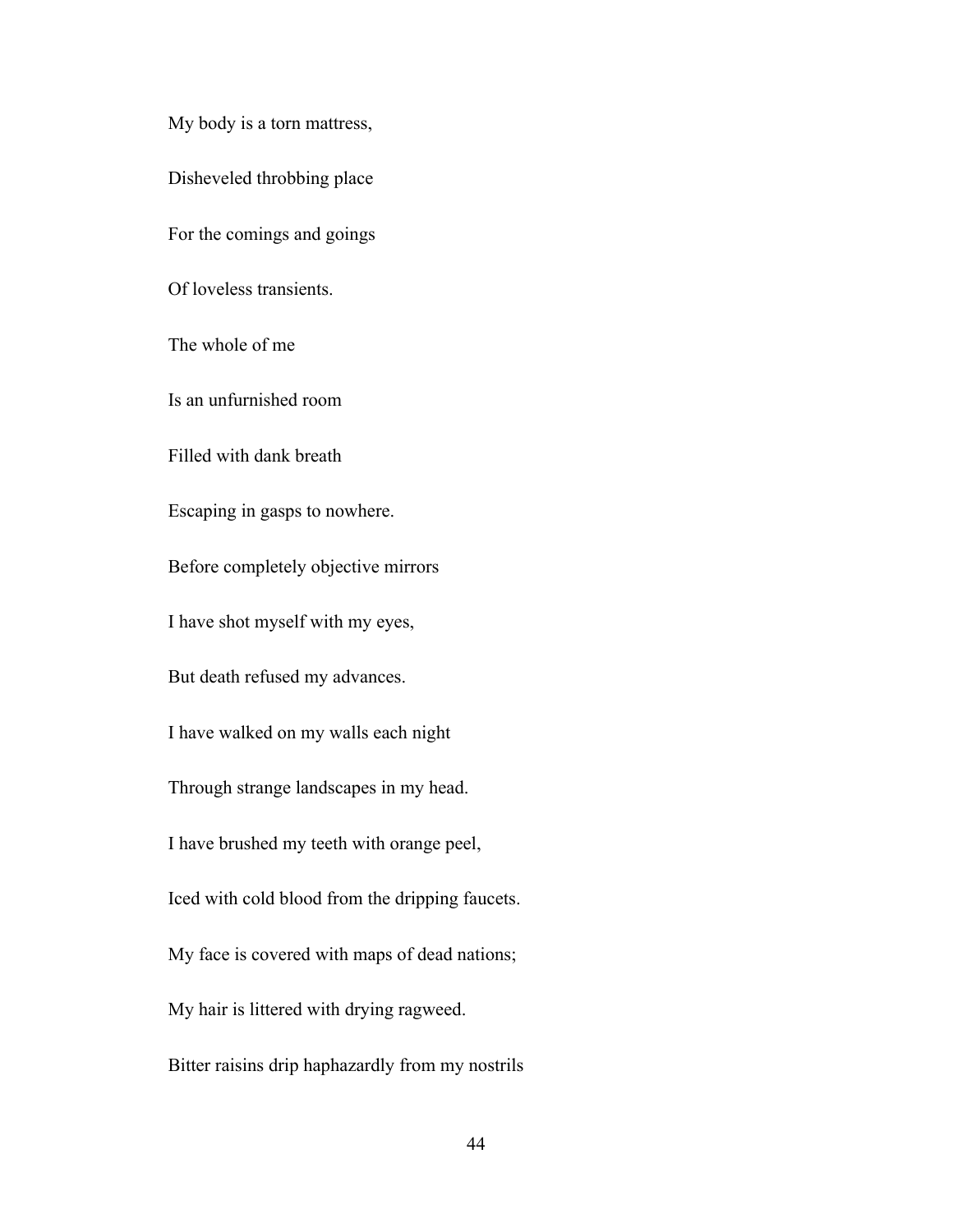While schools of glowing minnows swim from my mouth. The nipples of my breasts are sun-browned cockleburrs; Long-forgotten Indian tribes fight battles on my chest Unaware of the sunken ships rotting in my stomach. My legs are charred remains of burned cypress trees; My feet are covered with moss from bayous, flowing across my floor. I can't go out anymore. I shall sit on my ceiling.

Would you wear my eyes?

This poem renders Kaufman's body as a landscape, creating in dual natural images and manmade images a paradox—the body as a place of pain and also of life, charred and littered and dank, yet growing or sunned or with "schools of glowing minnows" which can only read as beautiful. The viciousness is also home to a magic. Kaufman retreats into himself in this poem, yet still reaches out, asking the reader to wear his eyes. Whether this means that Kaufman would see through their eyes or them see through his is ambiguous and, likely, irrelevant. Either direction of connectivity still reveals the breadth of Kaufman's communal understanding of this trauma processing.

The following poem, "War Memoir: Jazz, Don't Listen to It at Your Own Risk," creates a thread that we can follow into the work of Etheridge Knight, a discussion of whom follows this chapter (140-1). The thread is jazz—Kaufman often performed his poetry to jazz, and named his son for jazz. The historically Black art form was central to Kaufman's subjectivity, an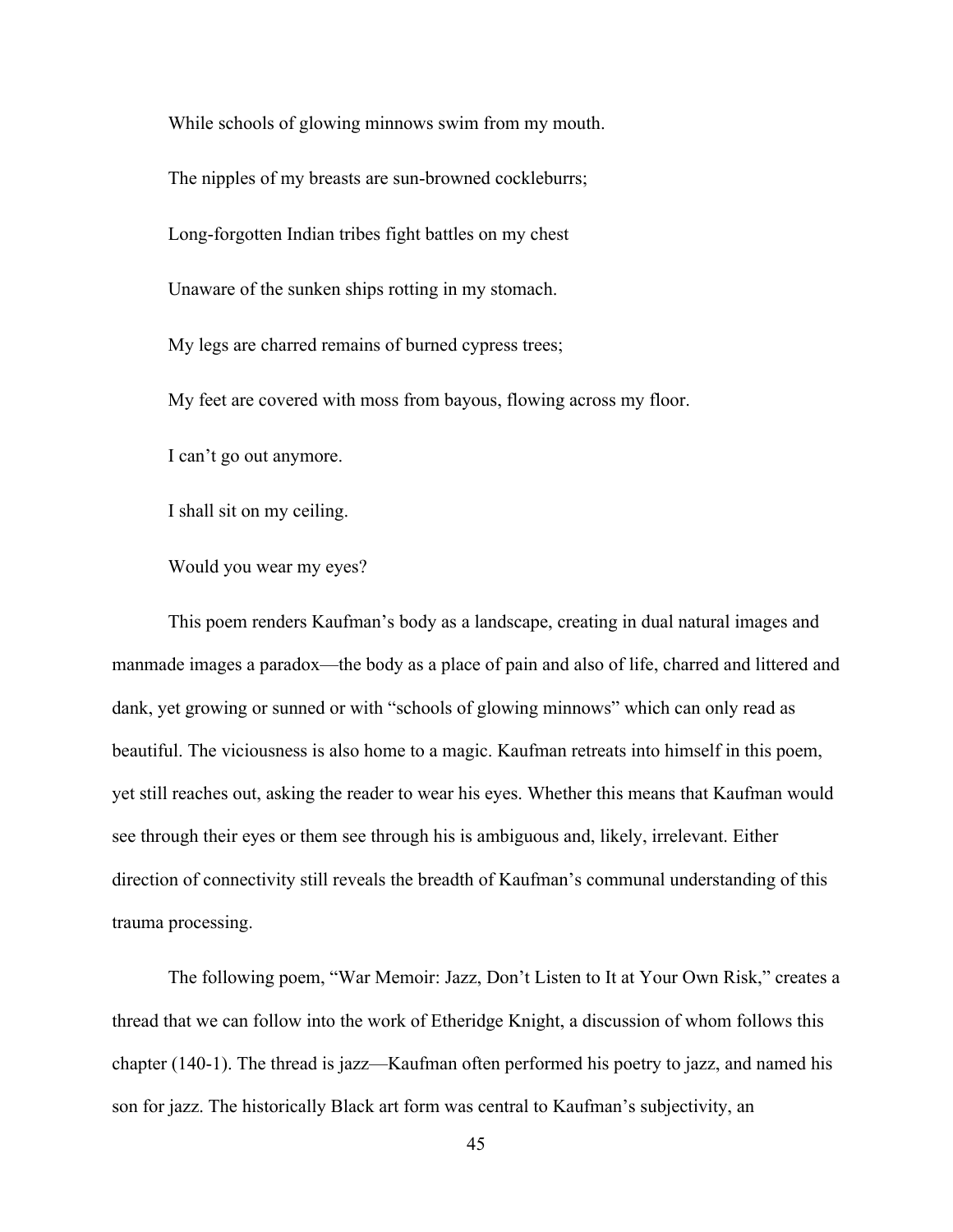embodiment of expressive freedom that inspired Kaufman and Knight as well in multitudinous ways. The poem reads:

In the beginning, in the wet

Warm dark place,

Straining to break out, clawing at strange cables

Hearing her screams, laughing

"Later we forgot ourselves, we didn't know"

Some secret jazz

Shouted, wait, don't go.

Impatient, we came running, innocent

Laughing blobs of blood and faith.

To this mother, father world

Where laughter seems so out of place

So we learned to cry, pleased

They pronounced human.

The secret jazz blew a sigh

Some familiar sound shouted wait

Some are evil, some will hate.

"Just jazz, blowing its top again"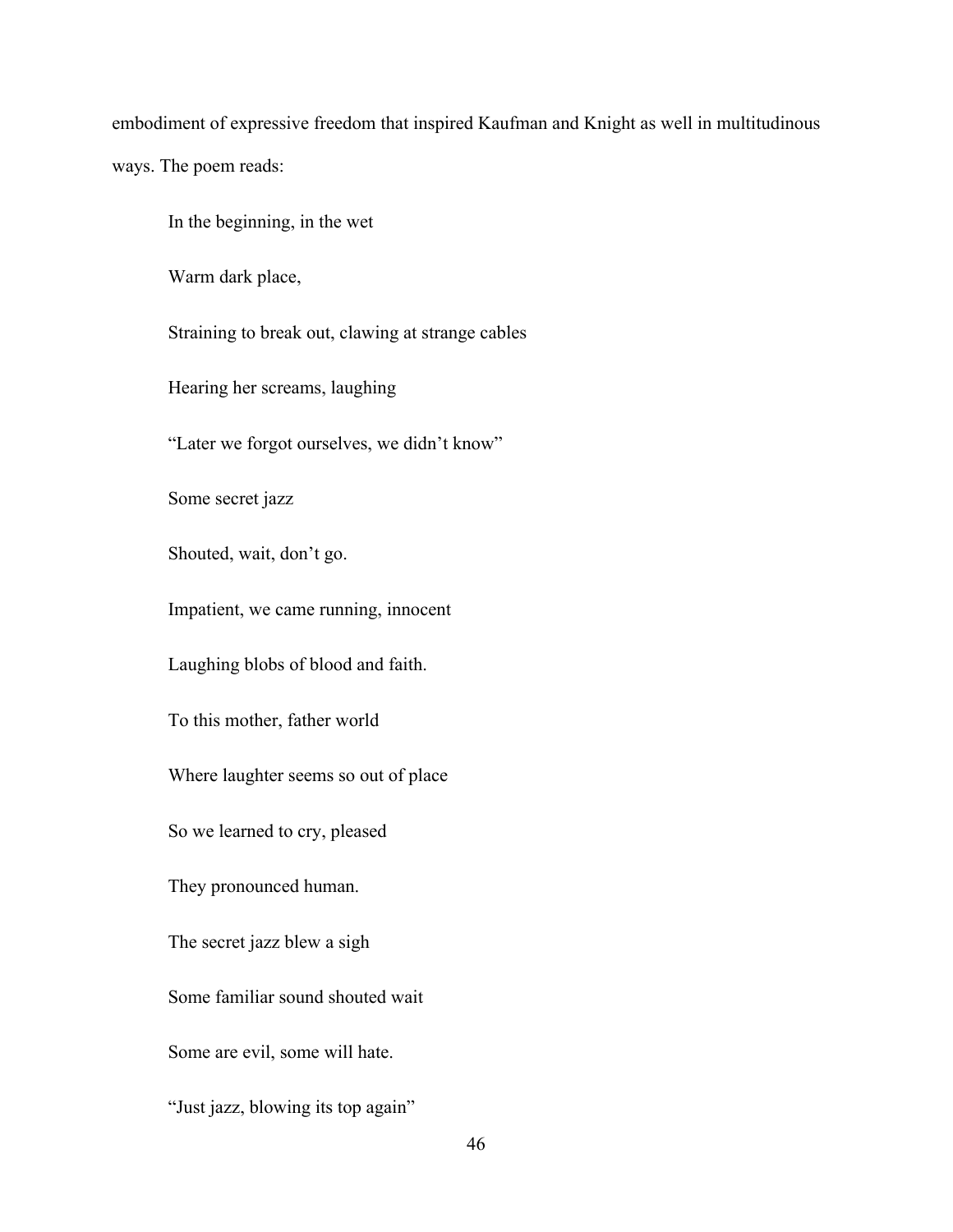So we rushed and laughed.

As we pushed and grabbed

While jazz blew in the night

Suddenly we were too busy to hear a sound

We were busy shoving mud in men's mouths,

Who were busy dying on living ground

Busy earning medals, for killing children on deserted streetcorners

Occupying their fathers, raping their mothers, busy humans were

Busy burning Japanese in atomicolorcinescope

With stereophonic screams,

What one-hundred-percent red-blooded-savage would waste precious time

Listening to Jazz, with so many important things going on

But even the fittest murderers must rest

So we sat down on our blood-soaked garments,

And listened to Jazz

#### lost, steeped in all our dreams

We were shocked at the sound of life, long gone from our own

We were indignant at the whistling, thinking, singing, beating, swinging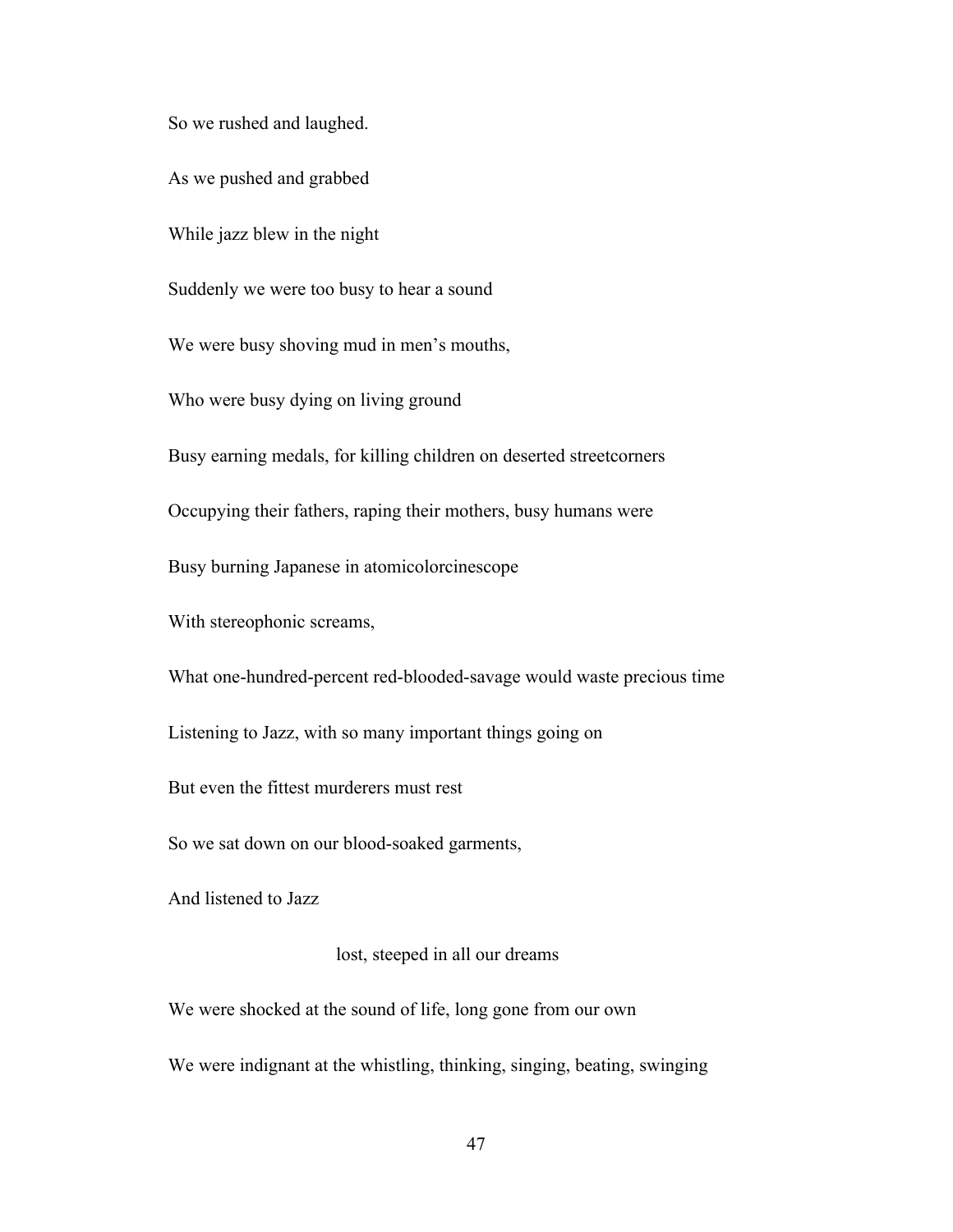Living sound, which mocked us, but let us feel sweet life again

We wept for it, hugged, kissed it, loved it, joined it, we drank it,

Smoked it, ate with it, slept with it,

We made our girls wear it for lovemaking

Instead of silly lace gowns,

Now in those terrible moments, when the dark memories come

The secret moments to which we admit no one

When guiltily we crawl back in time, reaching away from ourselves

We hear a familiar sound,

Jazz, scratching, digging, bluing, swinging jazz,

And we listen

And we feel

And live.

This poem, in Kaufman's body of work, is relatively accessible. He appropriates the biblical creation narrative to center jazz and laughter as essentially human lifeforces. This notion of creativity and joy as the necessary human elements explains the presence of violence in their absence. Even soldiers open back up when exposed to jazz. The title is sincere—the cost of not listening to jazz is a loss of humanity. Thus, the music's centrality to Kaufman's poetic subjectivity and his perception of the value of creation cannot be overstated.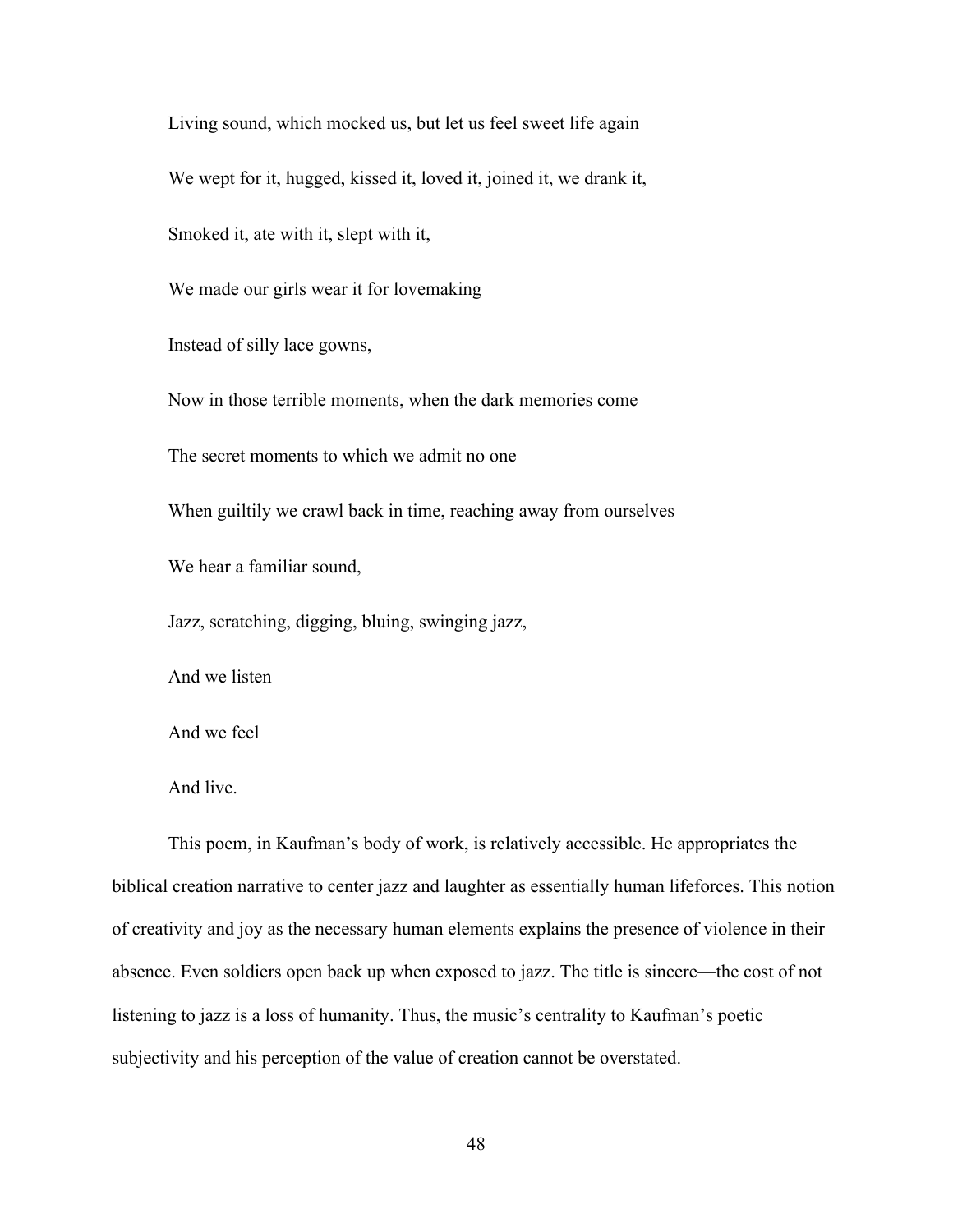That view of creation—music, poetry, art—as central to human consciousness ultimately has political ramifications through its communal nature. If creativity forms community, then the political must follow from that communal structure in resistance to the state. As established, Kaufman views the poet as necessarily oppositional to the state because the state resists creative impulses in order to suppress its subjects, and the poet is precisely one such creative around which a community could foster that spirit. With these implications in mind, so that I might develop further a portrait of Kaufman's political ideology, I will go over in greater detail some extended selections from his *Abomunist Manifesto*.

## **Abomunist Election Manifesto**

- I Abomunists vote against everyone not voting for anyone.
- II The only proposition Abomunists support are those made to members of the opposite sex.
- III Abomunists demand the abolition of Oakland.
- IV Abomunists demand low-cost housing for homosexuals.
- V Abomunists demand suppression if illegal milk traffic.
- VI Abomunists demand statehood for North Beach.
- VII The only office Abomunists run for is the unemployment office.
- VIII Abomunists support universal Frinkage
- IX Abomunists demand split-level ranch-type phonebooths.
- X Abomunists demand the reestablishment of the government in its rightful home at ?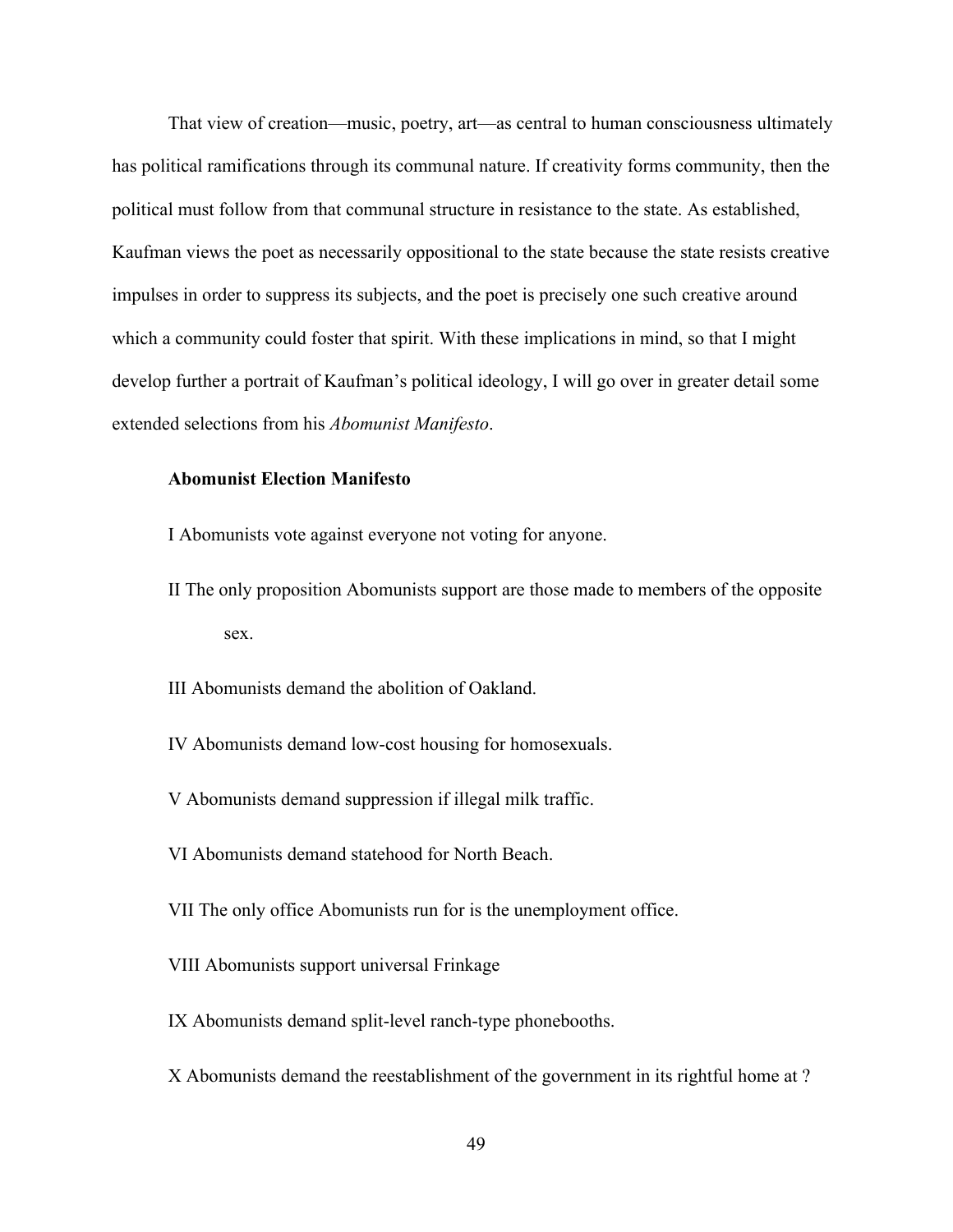## **BOMS**

- II Movies about inventors' lives and glass encased historical documents do not move me as much as drinking or hiccupping in the bathtub.
- III Filled with green courage we sneezed political,

coughing our dirty fingernails for President.

Not all lines in this bear equal weight, of course. Kaufman's characteristic tonal variation is at perhaps its most dramatic in this manifesto, necessarily imparting the absurd into his politic. The election portion critiques electoralism and bureaucracy persistently in I, II, X; and demands community autonomy in VI. The "Boms" portion criticizes the overvaluation of material objects in favor of experience, though a bit mockingly. The mocking tone continues, placing the President at the butt of the joke. Any American electoral politics strewn throughout the manifesto surface like this—comically and absurdly, a caricature of their inherent absurdism in reality. These excerpts demonstrate a relentless critique of American social ideology and politics, placing an emphasis instead on the absurd, highlighting the absurdism in our political sphere while focusing closely on our collective need for community and autonomy. Through this approach, echoing his observations in "War Memoir," Kaufman asks us to lighten up while still keep in our sights the end goal—freedom. Kaufman urges us to embrace laughter.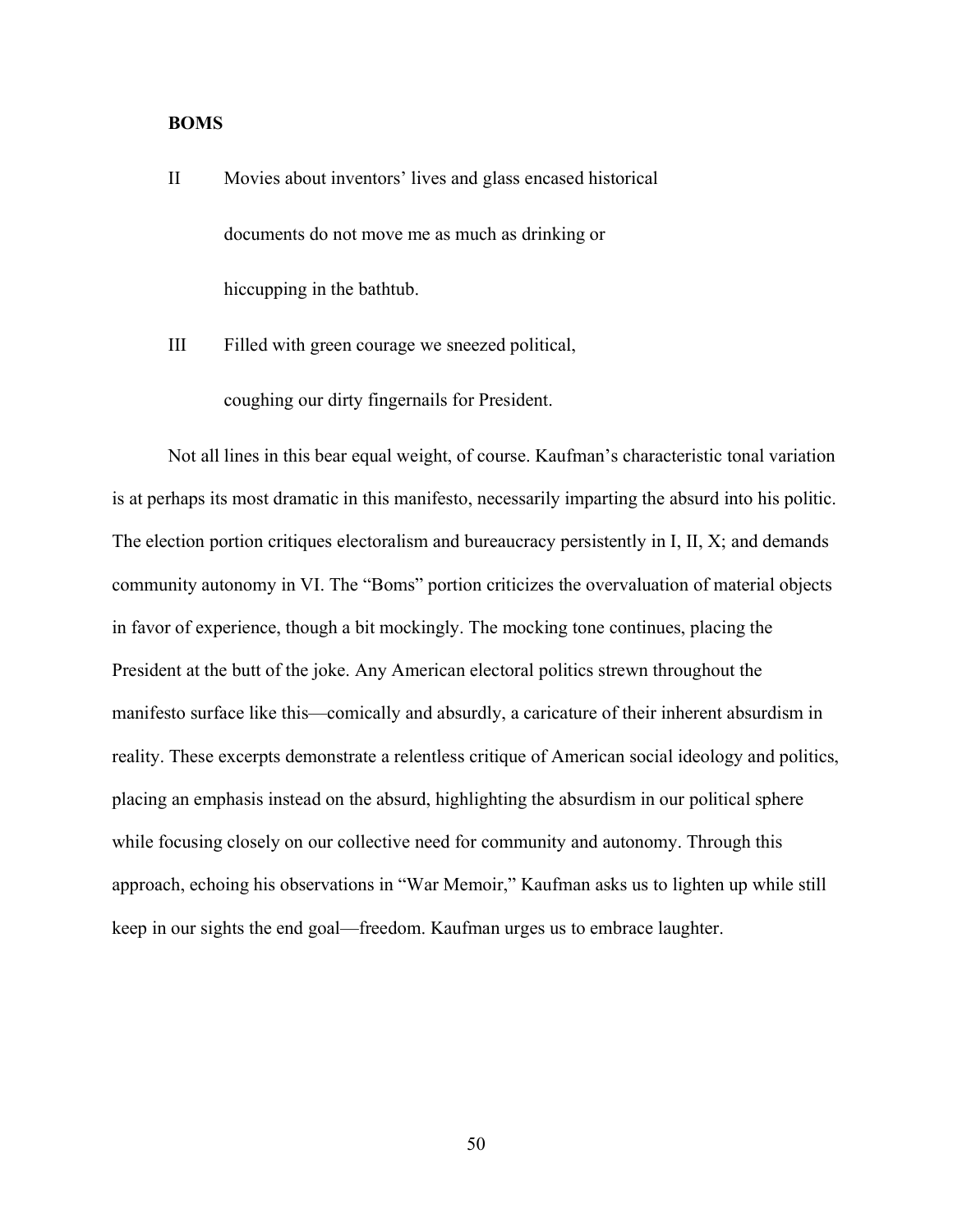## No Moon Floods the Memory of that Night by Etheridge Knight

No moon floods the memory of that night only the rain I remember the cold rain against our faces and mixing with your tears only the rain I remember the cold rain and your mouth soft and warm no moon no stars no jagged pain of lightning only my impotent tongue and the red rage within my brain knowing that the chilling rain was our forever even as I tried to explain:

"A revolutionary is a doomed man with no certainties but love and history." "But our children must grow up with certainties and they will make the revolution." "By example we must show the way so plain that our children can neither go right nor left but straight to freedom." "No," you said. And you left.

No moon floods the memory of that night only the rain I remember the cold rain and praying that like the rain returns to the sky you would return to me again.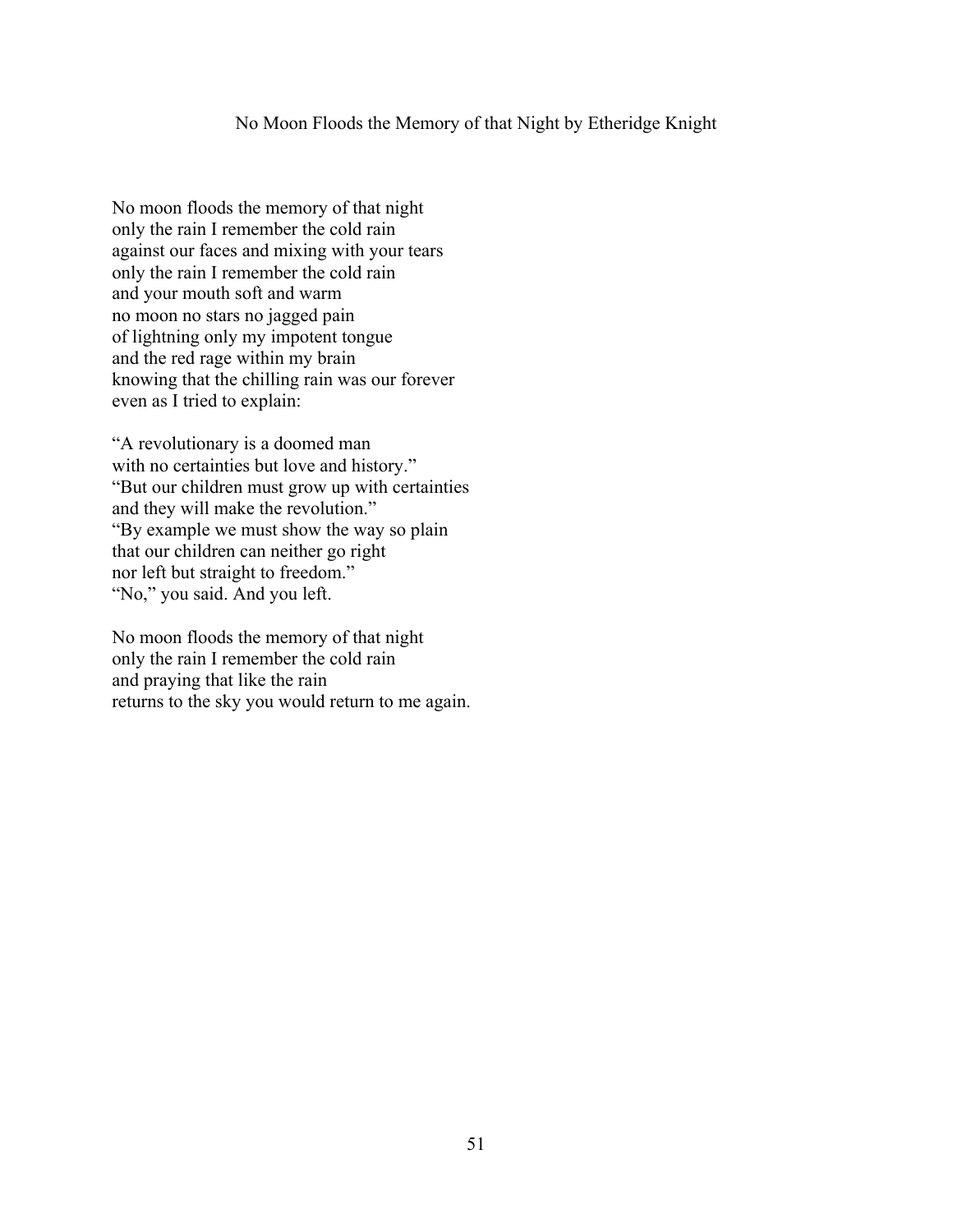# CHAPTER 3. "EVERYTHING IS POLITICAL, EVERYTHING IS AESTHETICAL, AND EVERYTHING IS ETHICAL": THE LIFE OF ETHERIDGE KNIGHT

## *The Lives of Etheridge Knight*

"I died in Korea from a shrapnel wound, and narcotics resurrected me. I died in 1960 from a prison sentence and poetry brought me back to life," reads the back cover of Etheridge Knight's first poetry collection, the 1968 volume *Poems from Prison* ("Knight"). Knight, like Kaufman, refused to stay dead—he came back twice. In this resurrection, Knight's poetic subjectivity became informed by his carceral environment. Knight (1931-1991) was born in Corinth, Mississippi. He dropped out of high school to serve in Korea where he became addicted to drugs (Rowell 973). He was only seventeen when he gave up his gun, telling his Company Commander, "I refuse to be involved in this kind of shit anymore. You got me over here about to be killed, about to have me kill someone, and it has nothing to do with me" (Rowell 974). In a sense, this echoes Kaufman's biography—Knight, too, traveled then settled, embracing his unconventional background within his poetic project as an integral source of that creative impulse while simultaneously enacting his ethical convictions.

"I am not like you; I don't have academic credentials," Knight explains, "I did not finish high school. I live by poeting. I live from the people" (Rowell 969). Yet, this embodiment of the poet was not Knight's foundation until after his imprisonment, though he was known even before his imprisonment as an "accomplished reciter of 'toasts," a traditional Black poetic form consisting of "long, memorized, narrative poems" ("Knight"). Knight describes his toasts as writing about things which happened around him, remembering that, later, his fellow inmates would ask him to recite these toasts "after supper, like a social hour in jail" (Rowell 974).

A 1960 robbery conviction led to Knight's eight-year sentence at the Indiana State Prison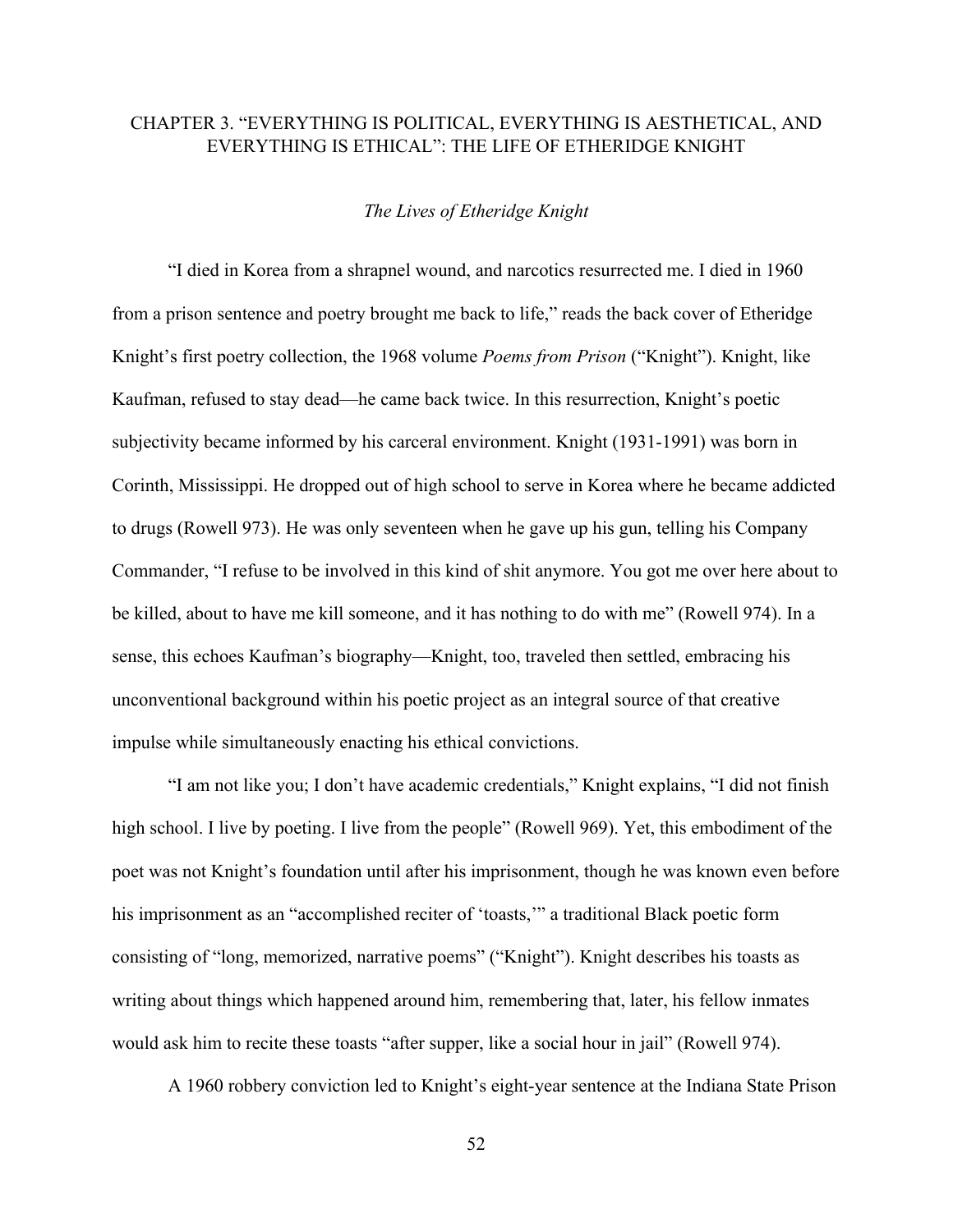("Knight"). Knight recalls, "I began to define myself as a poet in prison" (Rowell 974). Knight's prison poetry is known to focus "on imprisonment as a form of contemporary enslavement and looks for ways in which one can be free despite incarceration" ("Knight"). Patricia Liggins Hill observes that for Knight, the manipulation of space and time are at the forefront of his conception of imprisonment, indicating that "specifically, what Knight relies on for his prison poetry are various temporal/spatial elements which allow him to merge his personal consciousness with the consciousness of Black people" ("Knight"). This racial consciousness permeates Knight's poetic ideology and the structure of his life. His perspective of art is similarly formed in this way. Knight explains, "white society denies art, because art unifies rather than separates; it brings people together instead of alienating them" ("Knight"). The ideological institution of individualism is instilled by white society, and disrupted through community, reunification—through art, in this case as Knight expresses.

This provides another deep link between Knight and Kaufman, a dedication to their activism and to art as a unifying force within that ethic. Knight quotes the poet Gwendolyn Brooks, who expresses, "just being Black in this country and walking down the street is a political act." Knight, however, expands the sentiment further: "Everything is political, everything is aesthetical, and everything is ethical" (Rowell 966). Knight's poetic consciousness falls along these lines—even involuntarily, each line or word or poem makes a political statement, and aesthetic commitment, and an ethical choice. This political space is not something that Knight or Brooks chose. It's, rather, an inescapable imposition of the racially defined social order into which subjects are inevitably placed. Knight's acute awareness of this superstructure inhabits his creative ideology.

Charles H. Rowell asks of Knight in an interview conducted in Knight's Indianapolis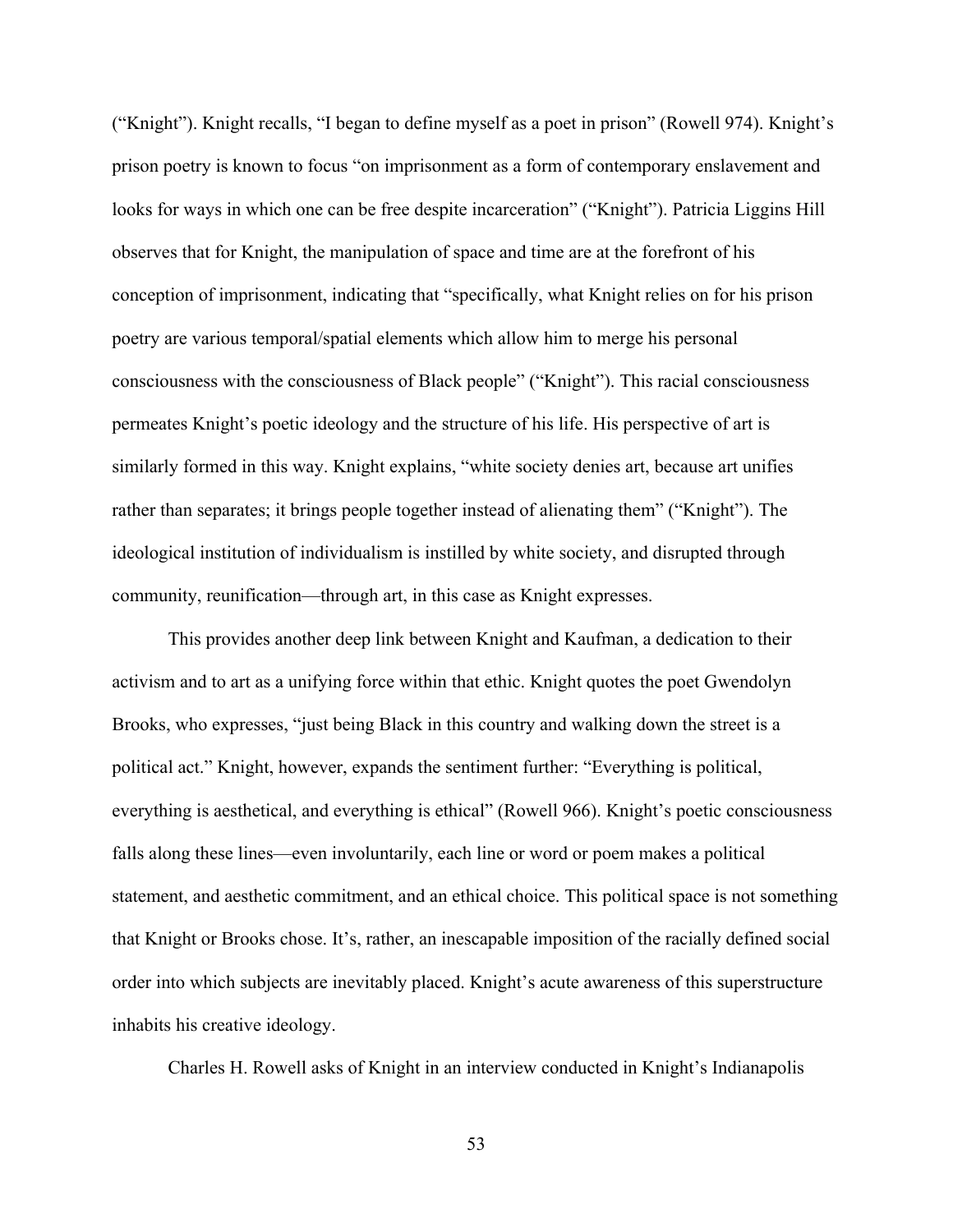home in the later 1970s, "Now that you are no longer incarcerated, do poems come easier for you?" Knight replies, "Actually, it was no easier, because in all the real senses I am still in prison" (Rowell 976). The carceral state inhabits not only the prison itself, but the continuation of the subjectivity it creates. One never truly leaves incarceration. As Knight writes in his poem "Cell Song":

can there anything

good come out of

prison (9)

Rather than a true question, this stanza at the poem's close indicates Knight's statement in the interview—the prison remains. Nothing good can come out of prison because there is no coming out of it. At this point in the interview, Knight says to Rowell that he would like to "articulate a minute," and it seems only right to preserve that articulation as Knight expresses the prison's deep and constant effect:

If I can articulate a minute: To make a poem or to preach a sermon or to create in any sense, you become extremely aware. I think it is what the Greeks meant when you are caught up in the Muses. For the Nigerians, among the Yoruba people, there is a word which refers to the power taking over you. In other words, you become extremely aware. It's that you are able to relate to the whole world what you see and hear. Prison is a very painful reality. If you walk into a meadow and see flowers, while the sun is shining brightly, and you are in love with a young girl, you are extremely aware then, too. Those things you are aware of are pleasant. You are just as aware when you are caught up in prison, but there ain't no flowers. That's painful. All of us are going to try to avoid pain. That's why it's harder. You can sit and write about the sunset and love; or sit, watch the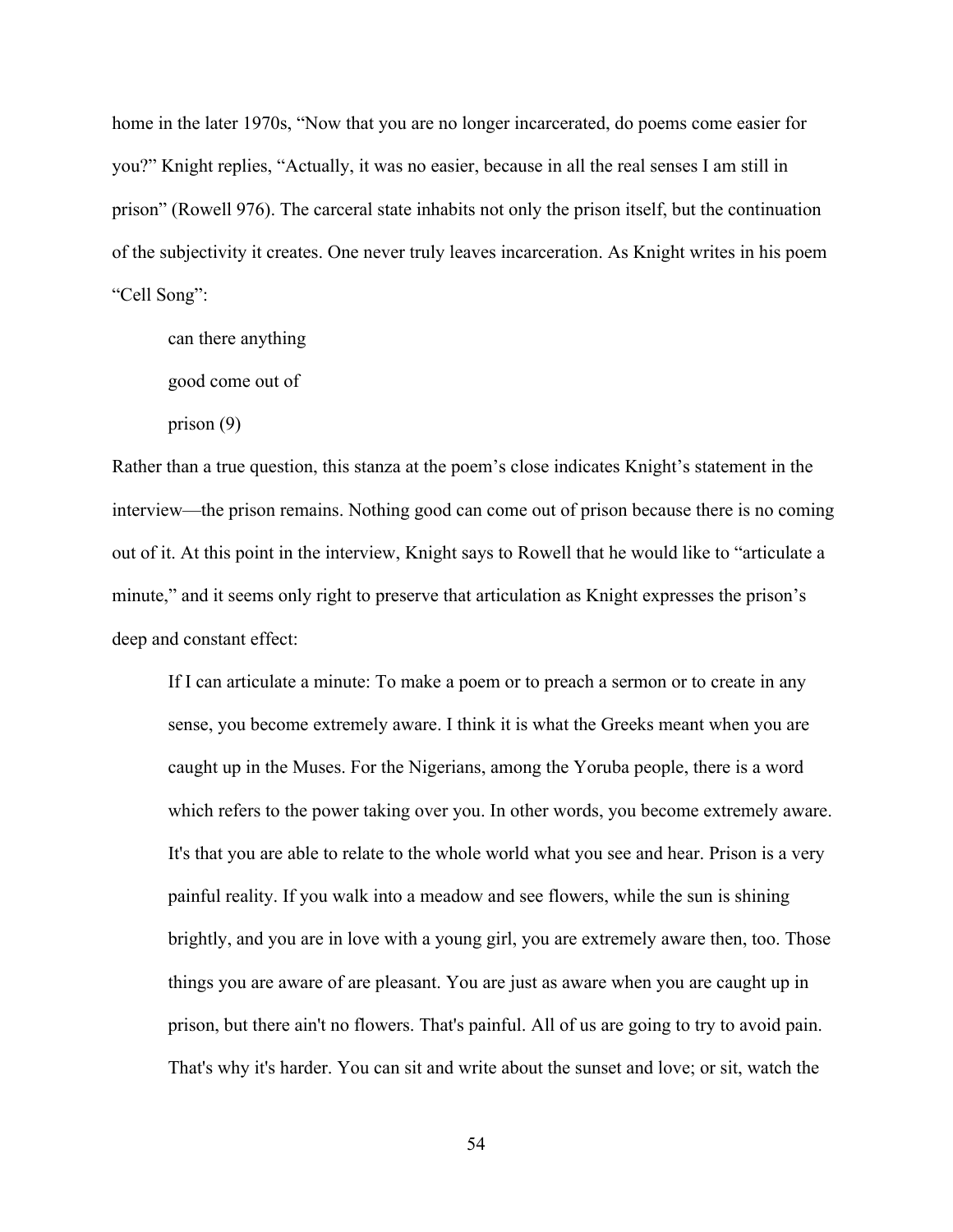sun go down on the sea, and that does not hurt-that ain't painful. That's why it is hard. It's difficult. (Rowell 976)

Knight takes beauty and juxtaposes the same intense awareness with something much grimmer. There is no escape from pain in prison, Knight recognizes, and that forcible encounter with such pain can never fully subside.

With Knight as with Kaufman, the poem is a political space necessarily, as demonstrated by the communal space created through art in its opposition to individualistic societal norms. Carceral subjectivity manifests into that deep political consciousness through the poems themselves, enacting a collectivized consciousness in a space of deep pain and trauma. Thus, at the core for both poets is that solidarity. Knight writes in "Cop-Out Session" of what he's done in his life, a catalog of actions. He writes that he has been "confused, fucked up, scared, phony and jive / to a whole / (sic) lot of people," but, he asks of the reader "Haven't you? / In one way or another?" Kaufman does not want to "be in one cage with one self." He wants "to sit opposite every prisoner in every hole" ("Jail Poems"). In 1959 as Kaufman wrote "Jail Poems," Knight was only months away from the start of his prison sentence. Kaufman sat opposite him, somewhere in that manipulated time and space of carceral punishment, with state lines separating them but poetry uniting them. They did not know each other in life—that we know of, anyway but their experiences held them together.

## *Love and Freedom Are One: Selected Knight Poems*

If you glance through Knight's main selected volume, *The Essential Etheridge Knight*, perhaps the most immediate observation will be of variety—his poems stretch form, manipulating tiny lines or sprawling ones, in installments or long stanzas or short stanzas or strangely staggered experiments. Knight formed language as thought a tactile thing, which is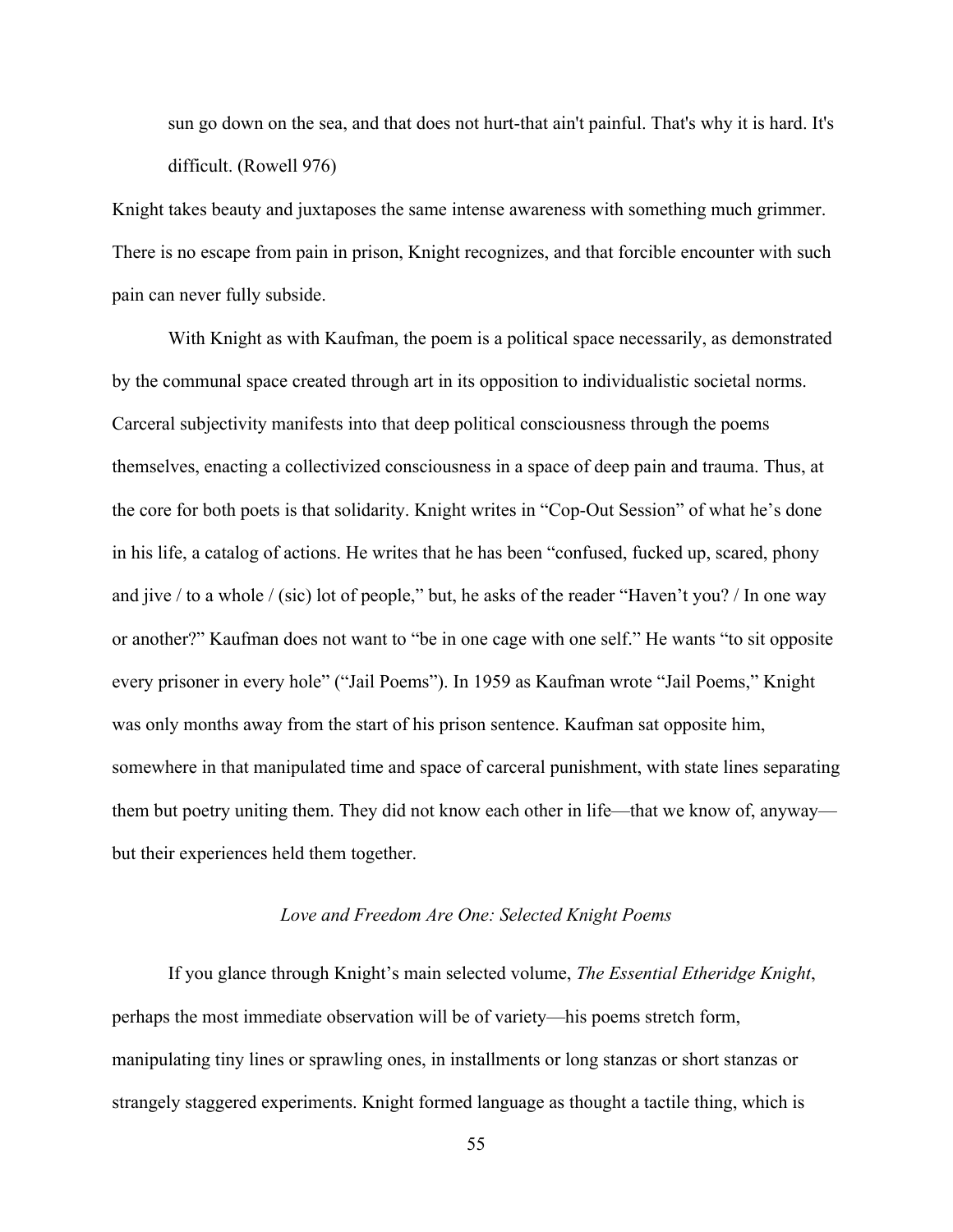visible cleanly on the surface of his various and magnificent body of work. As such, any small selection will fail to capture that constant energy possessed by his poems. The following selections demonstrate, though, the relevant qualities for this thesis—his communally focused ideology, his perception of incarceration, and the potent love that overshadows it all.

First, like "Jail Poems," I've included in its entirety this haiku sequence which reflects on various moments in prison, pausing between sections for commentary when revelant. True to the form's distant origin, these poems crystallize a single instance. In its conventional anglicized form, a syllabic structure of five syllables, then seven syllables, then five syllables per line of a tercet forms the entire poem. However, this syllabic form results from this anglicization. Knight's "Haiku" subverts the syllabic at certain moments in the sequence, adhering more essentially to that initial intent of the haiku as moment more closely than to the additional formal requirements, thus placing these poems often closer to the original notion (17-8). Knight begins:

1.

Eastern guard tower glints in sunset; convicts rest like lizards on rocks.

2.

The piano man is stingy at 3 a.m. his songs drop like a plum.

The second haiku here serves as the first formal disruption, and it seems no coincidence that it falls during a musical reference as the final line here contains six syllables. Like Kaufman,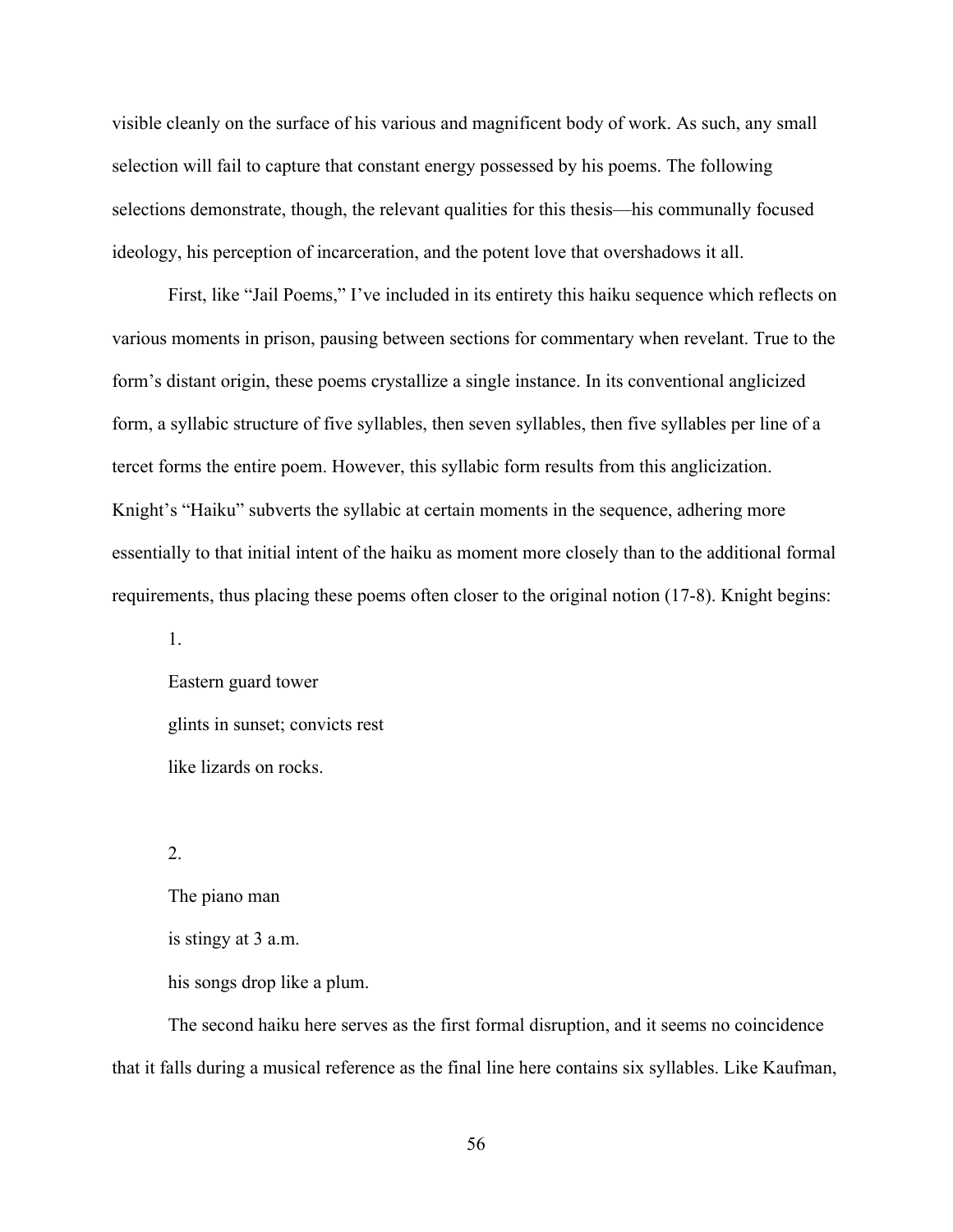Knight found immense inspiration in the historically Black creative form of jazz music. Jazz often subverts musical convention, flowing freely through experimental musical forms and unconventional rhythms. Thus, what better place to subvert a conventional rhythm in a poetic form than when referencing music? The sequence continues:

3.

Morning sun slants cell.

Drunks stagger like cripple flies

On jailhouse floor.

This third haiku is notable because it begins a different capitalization pattern that resurfaces in stanzas six through nine. In fact, this variance in capitalization is a pattern in Knight's work overall. In such a carefully constructed form, we can only assume that this capitalization is intended, and, in the next Knight poem I will discuss, that intentionality remains evident.

This stanza is also notable for its tonally neutral portrayal of drunks in jail. Though the comparison to "cripple flies" may imply a negative representation, the haiku's clipped nature causes a removal from judgment. Instead, the tone of this observation reads as just that—an observation, not a condemnation or judgment, but as a neighbor. "Morning sun slants cell" eliminates ownership. The subjects of the poem are all leveled like this, and the lack of control of the subjects is emphasized by this refusal to claim. Knight resumes:

4.

To write a blues song is to regiment riots and pluck gems from graves.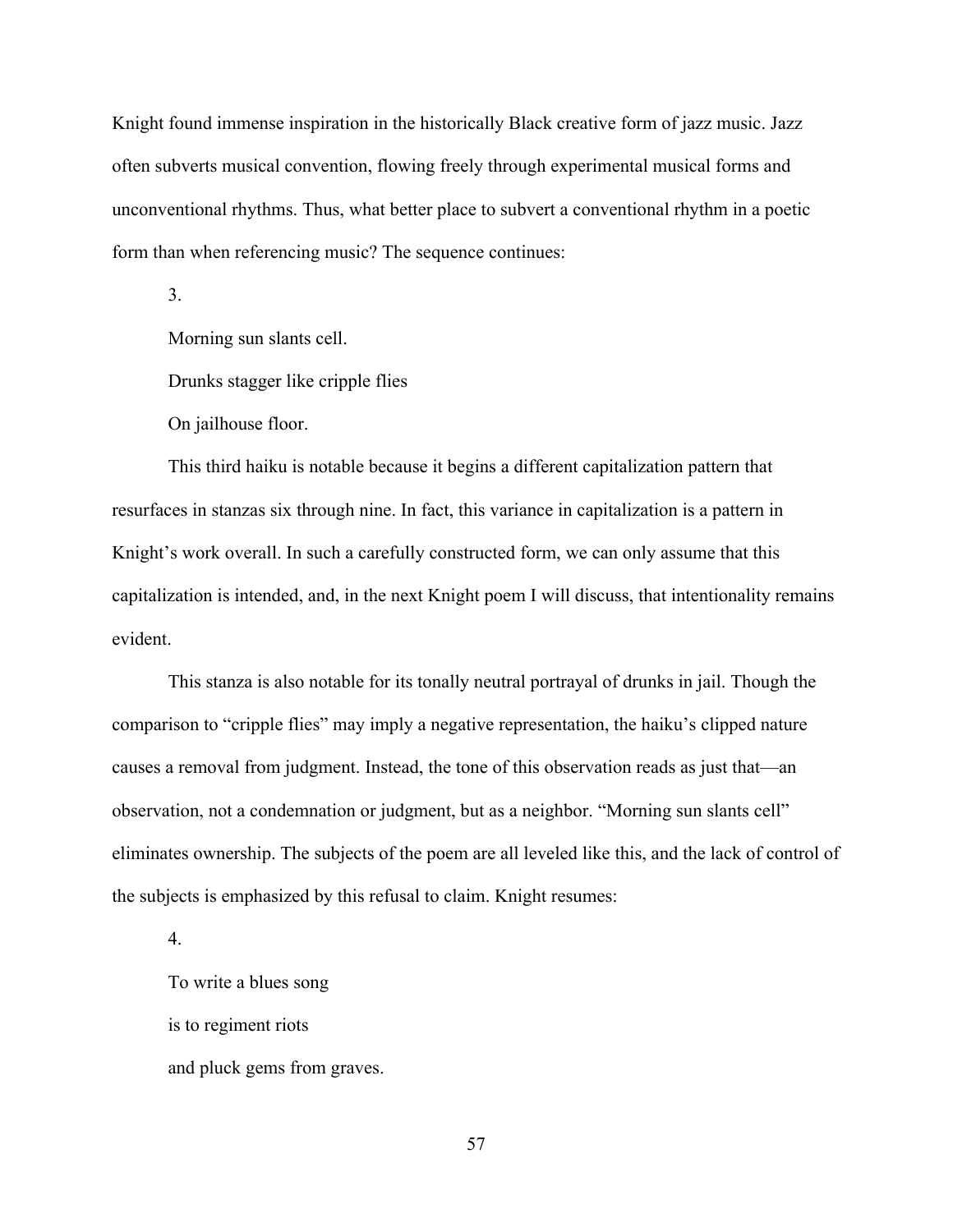This stanza is truly Kaufman-esque, not in a derivative sense, but rather in the sense of wonder that comes from the shared elements of consciousness that emanate off of various great poets such as these two. Here, a surrealistic juxtaposition of images establishes paradox in the poem's body—regimenting chaos, gemstones from death—against the backdrop of the blues. It shows music as uncapturable energy, an unwritable paradox. The poem continues:

5.

A bare pecan tree slips a pencil shadow down a moonlit snow slope.

6. The falling snow flakes Cannot blunt the hard aches nor Match the steel stillness.

7.

Under moon shadows A tall boy flashes knife and Slices star bright ice.

8.

In the August grass Struck by the last rays of sun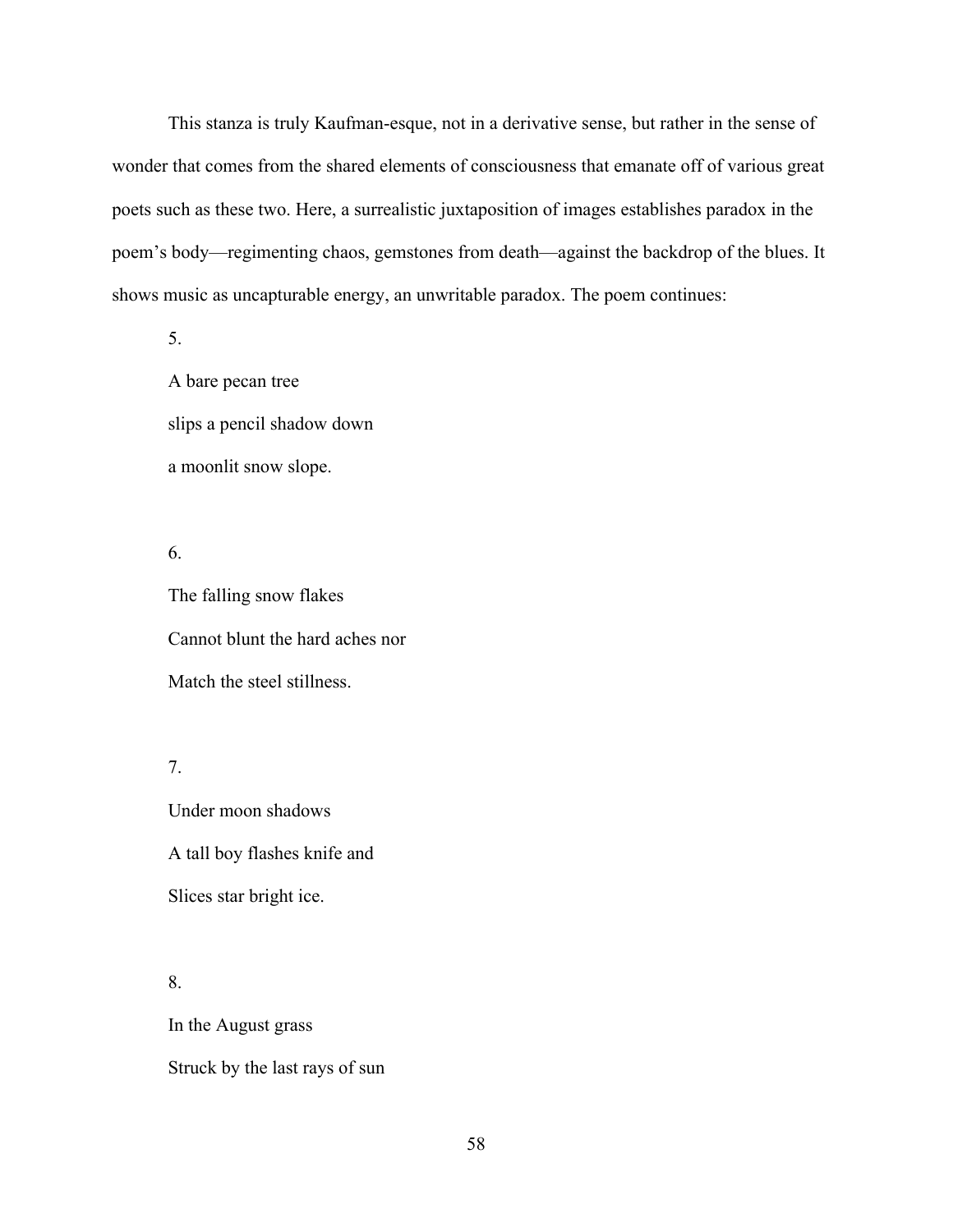The cracked teacup screams.

9.

Making jazz swingin

Seventeen syllables AIN'T

No square poet's job.

Stanza seven here is a prelude to the violence that will emerge later in Jimmy Santiago Baca's narrative, a direct engagement with what some might call unpoetic subject material, but that these poets refuse to categorize as such. They depict their experiences in full, allowing the violence to be an element of their creation as much as the sentiment. The poem closes, once again, with music—a thread that ties Knight's sequence to Kaufman's and to itself. Jazz takes on its own life within these poets, a creative force like a muse itself.

The next poem includes a clearer articulation of Knight's conception of solidarity, his political line, and freedom as it emerges through his poetic ethos. This poem, "And tell me poet, can love exist in slavery?" takes on a tone like a sermon, enveloping spiritual language with clear ethical pronouncements before closing softly (85). Knight writes:

Come then Poet, and sing

To me a TRUE SONG

Of white doves circling the horizon—

Of Guitars strumming the evening calm.

Can we forget, poet,

The right and wrong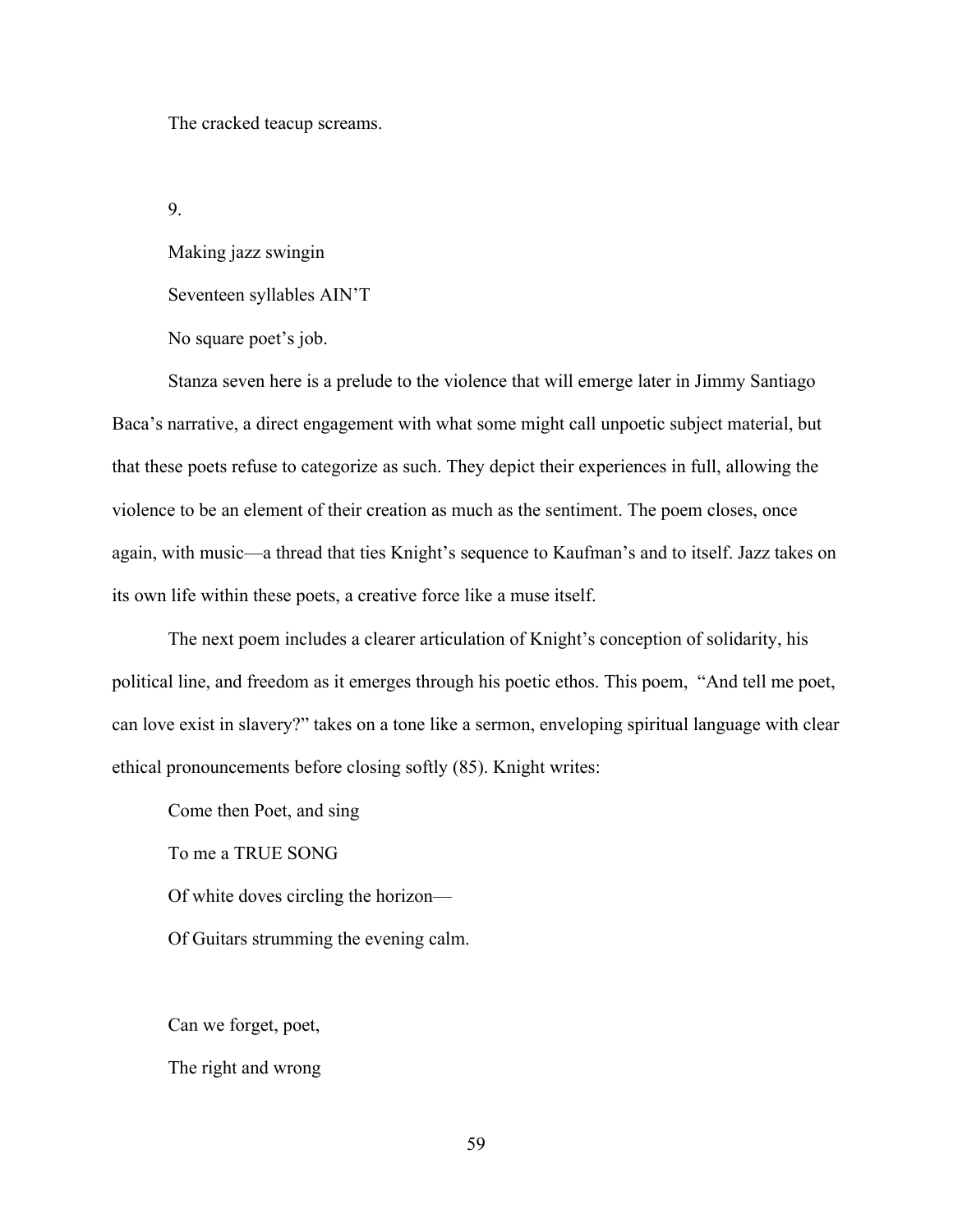Done, the gushing blood, The broken bone Shattering the moon-night, The exiled son, The fugitive daughter?

O Poet, your tongue is split and as still as the Stone In the Belly of the Great Mother. She has always known: *Love and Freedom are One!* ( All the rest is, at best—

A melted ice cream cone. )

Notice especially here that Knight's capitalization varies at the beginning of each line. The bright, prying tone of the first two adopt the more conventional capitalization, while the last stanza varies, as the two uncapitalized lines soften before the triumphant entry of the Great Mother. In fact, this poem culminates into that third from last line—love and freedom are one. This poem is a great unifier, pressing the poet to question their own forgiveness and knowledge, acknowledging finally that the poet cannot know. The wisdom of the poet falls short in the face of this Great Mother of the final stanza, who offers us this solidarity. Love and freedom potrayed as necessarily each other suggests a similarly communal ethic to that of Kaufman's "Jail Poems." Love cannot be without freedom, and freedom cannot be without love. The peace demonstrated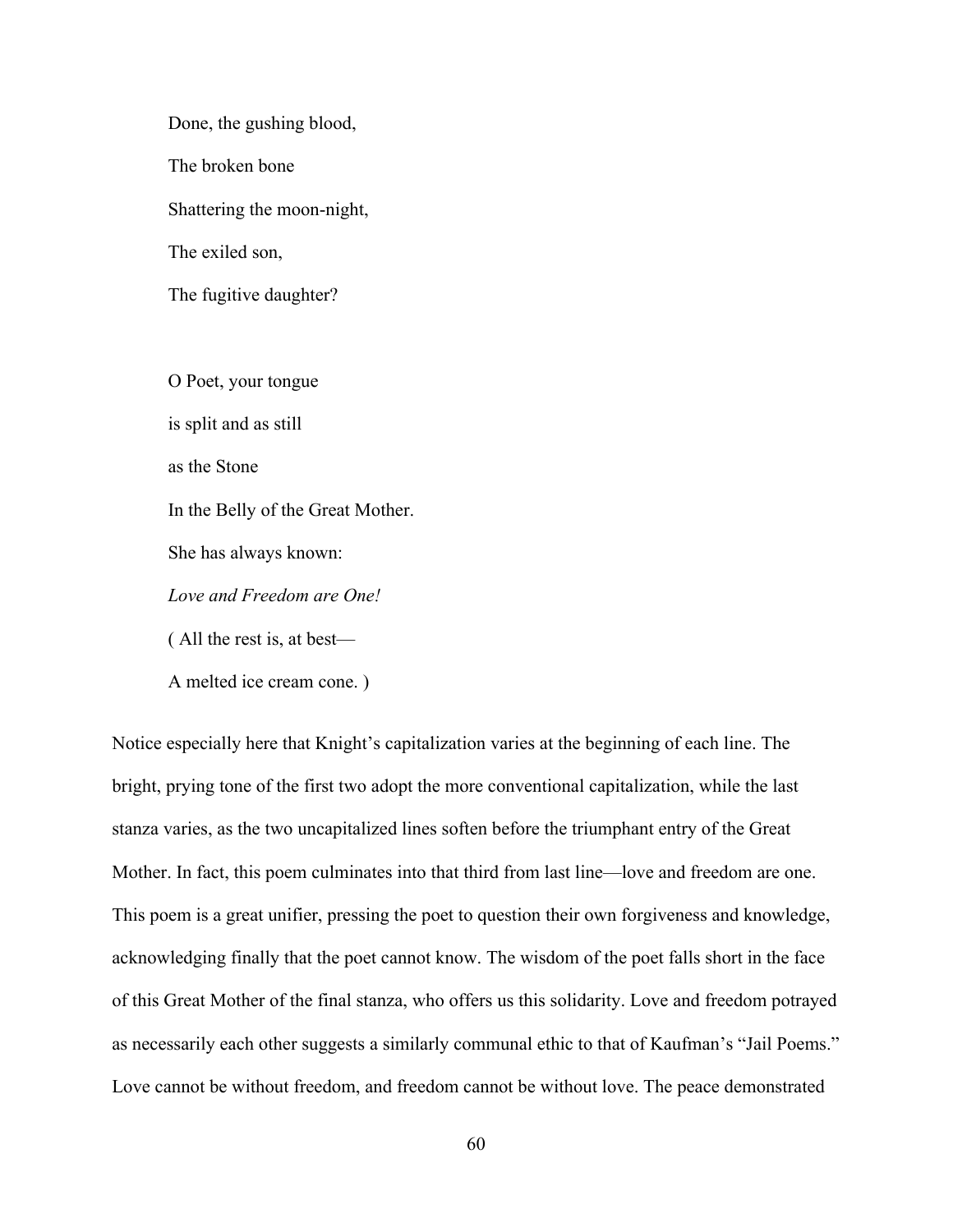in the earlier two stanzas against such questioning, disbelieving tones is ultimately tossed aside in favor of a more potent love—established through freedom, which must be won. The struggle thus supersedes the saccharine ice cream cone of the poem's opening, conquering the Romantic notions of the poet to offer something bigger.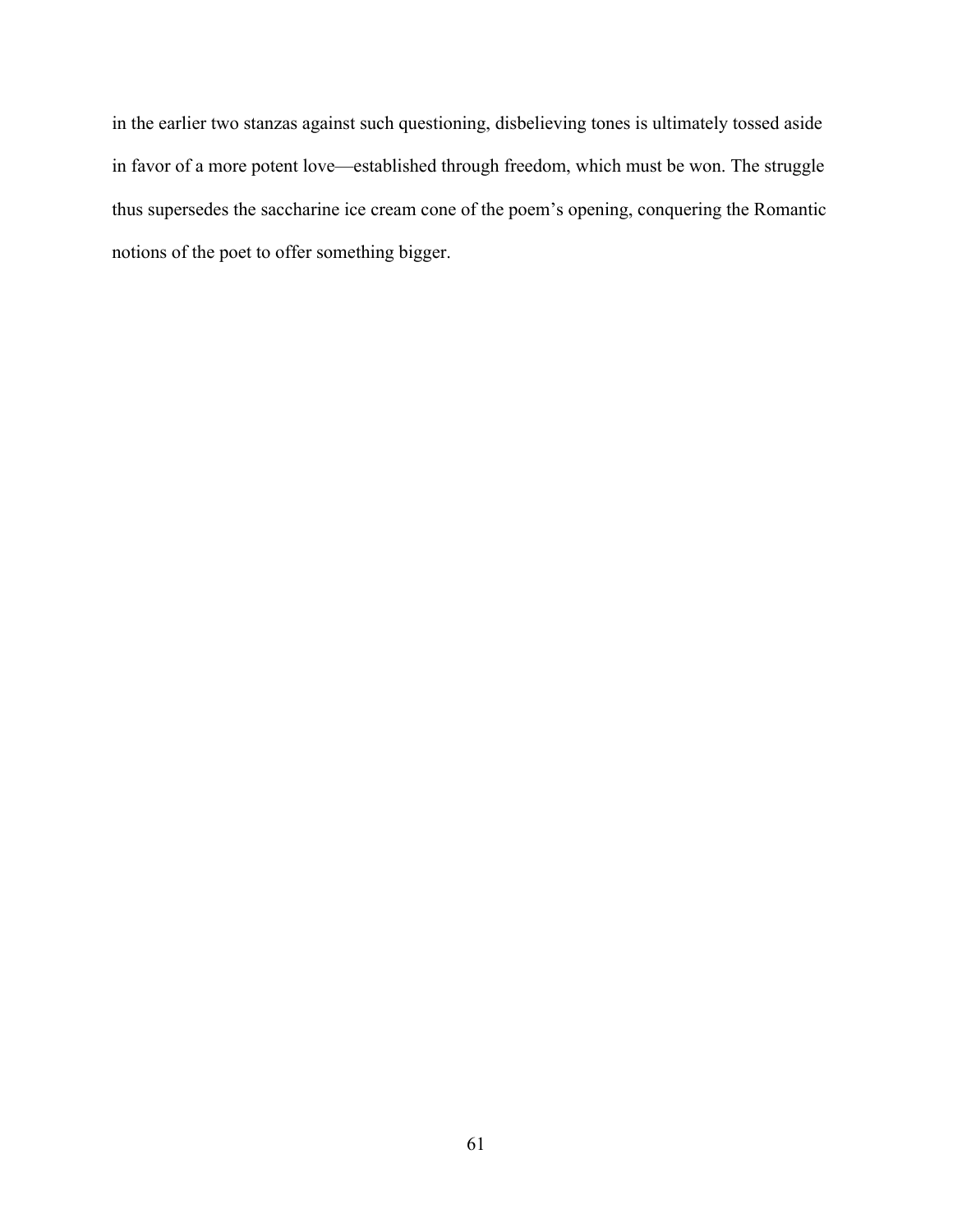## I Am Offering this Poem by Jimmy Santiago Baca

I am offering this poem to you, since I have nothing else to give. Keep it like a warm coat when winter comes to cover you, or like a pair of thick socks the cold cannot bite through,

## I love you,

I have nothing else to give you, so it is a pot full of yellow corn to warm your belly in winter, it is a scarf for your head, to wear over your hair, to tie up around your face,

## I love you,

Keep it, treasure this as you would if you were lost, needing direction, in the wilderness life becomes when mature; and in the corner of your drawer, tucked away like a cabin or Hogan in dense trees, come knocking, and I will answer, give you directions, and let you warm yourself by this fire, rest by this fire, and make you feel safe

## I love you,

It's all I have to give, and all anyone needs to live, and to go on living inside when the world outside no longer cares if you live or die; remember,

I love you.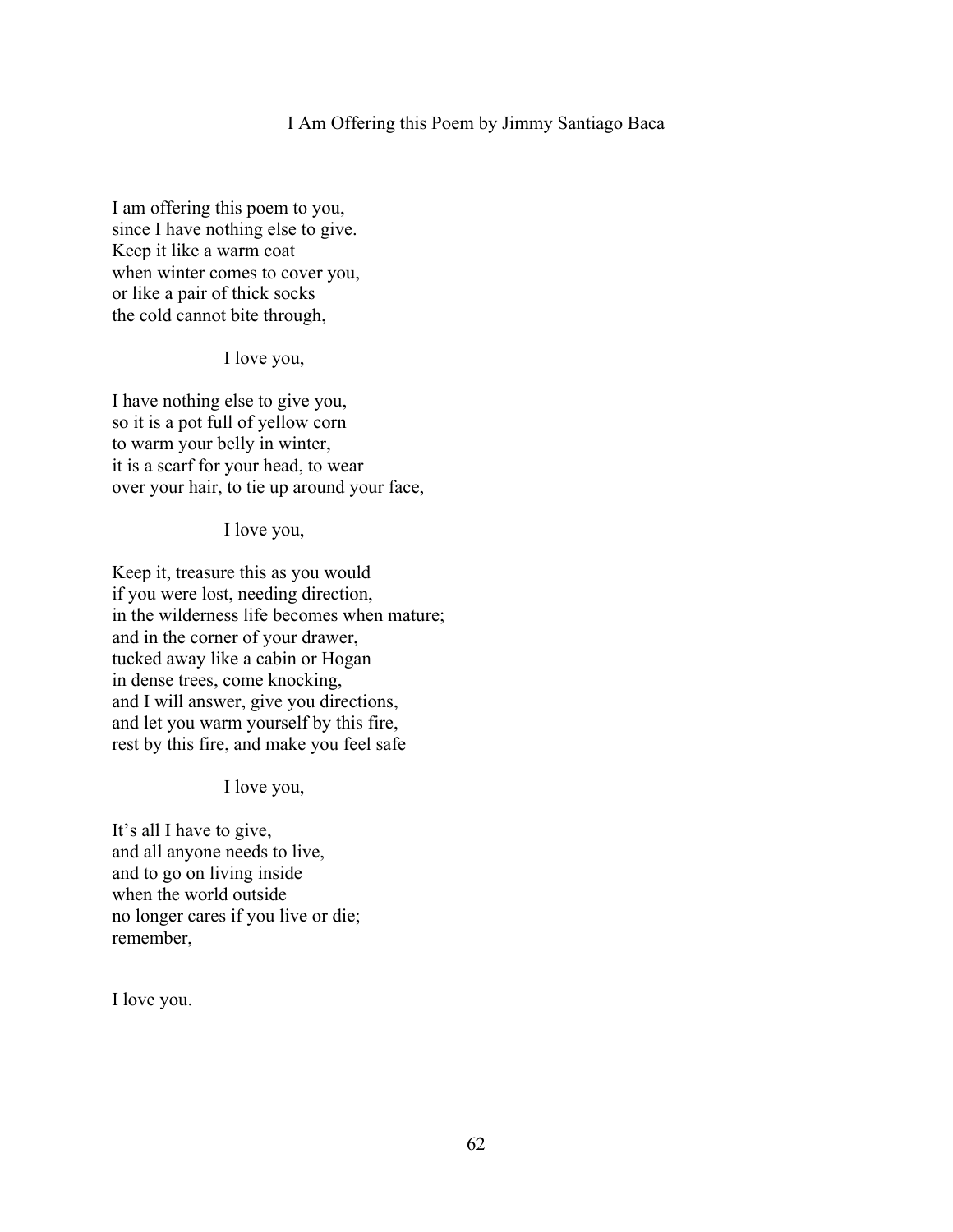# CHAPTER 4. 'AS FREE AS THE WIND': THE REBIRTH OF JIMMY SANTIAGO BACA *The Life of Jimmy Santiago Baca*

Jimmy Santiago Baca was born in 1952, of Chicano and Apache descent ("Baca"). "At thirteen years old I found myself behind bars for the first time," he remembers of his stint in a detention center following his parents' abandonment of Baca and his siblings, a time when he was "a ward of the state, a piece of property" (*Stand* 20, 27). Yet, this was not to be his last time behind bars, as the cyclical oppression of the carceral system pulled Baca into its hold. Baca recalls in his 2001 memoir *A Place to Stand*, which chronicles his experiences with incarceration in its various forms throughout childhood and adulthood, that even at age thirteen he had "begun to feel early on that the state and society at large considered me a stain on their illusion of a perfect America" (29). His teens were characterized by these early experiences with confinement and abandonment, moving around often and making his way by selling drugs. He spent seven years in prison starting in 1973 ("Baca"). He was not yet a poet.

Similarly to Knight, Baca's craft evolved during his time incarcerated. However, Baca could not read at all prior to entering prison. Through books and letters sporadically appearing over the course of his imprisonment, Baca taught himself to read and write, meticulously, word by word and letter by letter. He remembers copying a religious pamphlet sent by Harry, a man who found him from a list of inmates without family distributed at a Christmas mass (*Stand* 183). His correspondence with Harry allowed Baca to experiment with words, parsing his way through their unfamiliar grounds. "With writing," he remembers from this time, "it seemed, if you opened one faucet of words, a hundred more would come on" (*Stand* 186). Poetry attracted him from early in this process, as Baca recalls:

Sometimes I'd pick a word and string nonsense words after it to see what kind of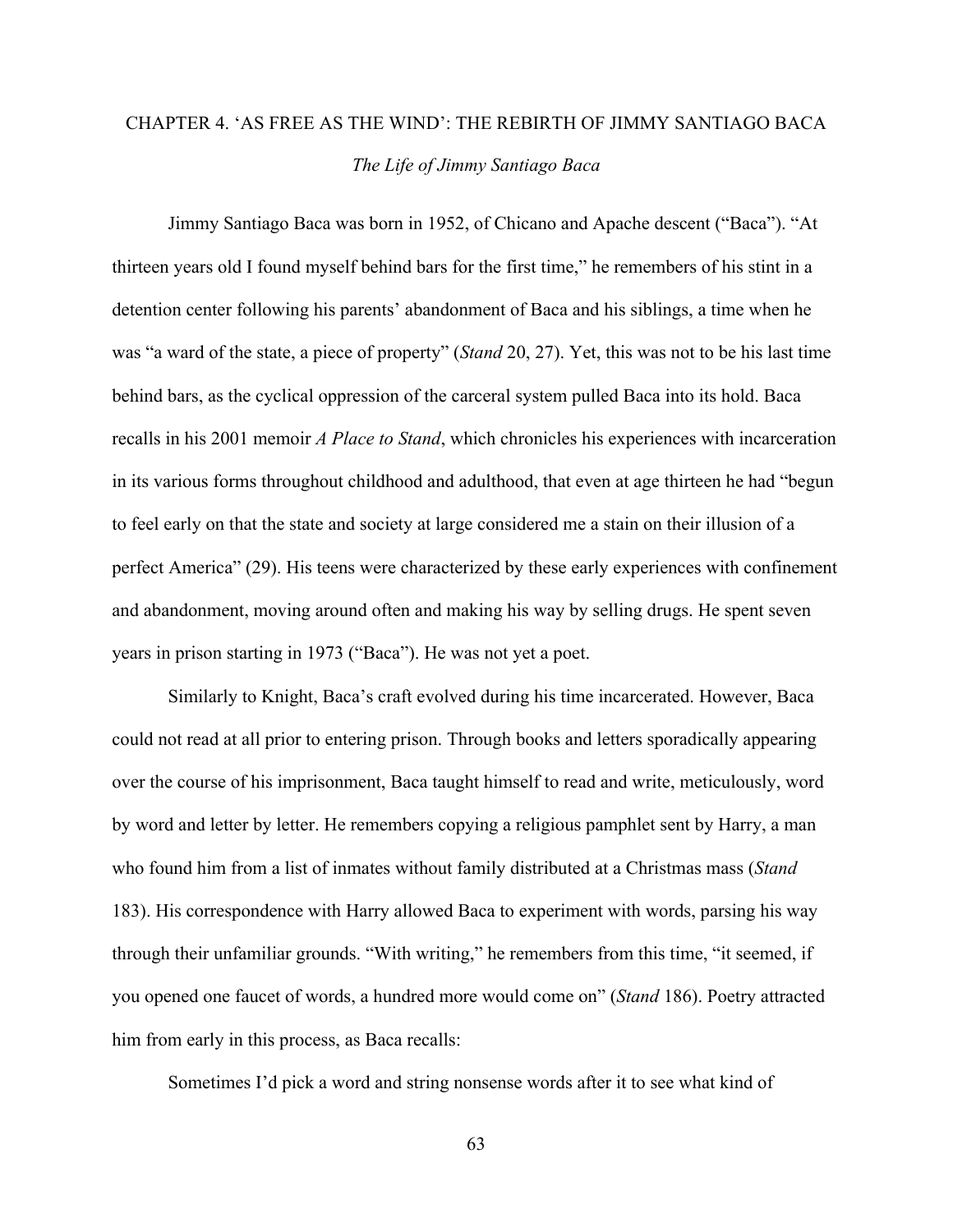meaning came from the random arrangement. Then a particular word would catch my attention and ignite memories. I would try to recall the memory vividly in language, spending hours crossing out and rewriting. (*Stand* 185)

This early associative, play-like approach to the language, grounded in the personal, shapes Baca's ethos of language as "transformative and generative"—language itself as a force of renewal ("Baca"). Words became a life force for Baca, a poetic consciousness constructed around harnessing the original, vivid energy of memory. As the poet explains in an interview with John Keene:

A remarkable thing occurred to me when I came upon language, and I really began to provoke language to decrease me and then to give birth to me again. What I experienced was this: when you approach language in this being-reborn sense, you approach language in the way that the Hopis approach language, which is that language is a very real living being. That's how I approach language. I approach it as if it will contain who I am as a person. Now, when language begins to work itself on you and make certain demands of you, it begins to ask you to risk yourself and walk along its edge. When it does that and you do that, the Yoruba people in Africa have a symbol that they create, and it's made out of bamboo leaves, gold, and rosary beads on it and so forth, and it curls up on itself. This symbol has a think made so that it's almost like a gourd. It curls all the way around itself and goes back into the thick base, and this is the gift that they give men who have

given birth to themselves… Which is what happened with me—I gave birth to myself. For Baca, then, language was the catalyst of this totalizing rebirth, a transformation through the poetic into a new person. Baca was singularly devoted to pursuing language in this way—he protested by refusing to work in the prison until they allowed him to go to school for his GED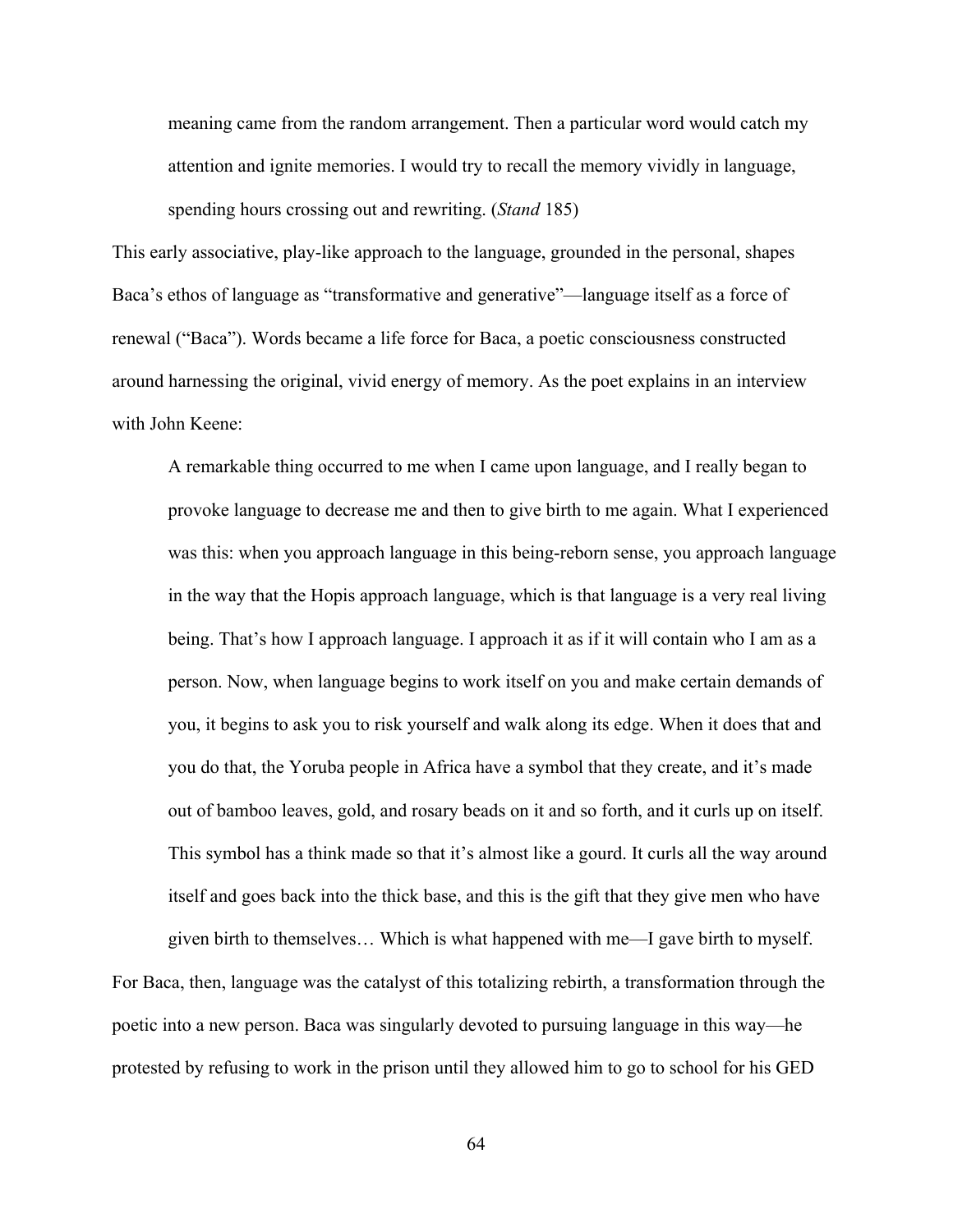during his sentence, a reasonable request which he was repeatedly denied at the hands of prison officials. This refusal to work landed Baca in solitary multiple times in an attempt to break him, to force him to give up his dream of learning and back into prison labor (*Stand* 162-3). The toll that solitary took on Baca is depicted in his memoir in brutal, necessary detail. He recounts "frenzied periods of paranoia" that involved hallucination and insanity, darkness and loss of control, masturbation, and the loss of his sense of self (*Stand* 125-6). Another inmate told Baca, "There is no future, no past, only the moment; you will do what you have to do. You didn't exist before coming here; your life before here never happened" (*Stand* 131).

Baca's experience in prison was outlined by this consistent, targeted brutality and dehumanization, like much of his life before. He writes, "I don't know when the process of criminalization began for any one of the kids I hung out with or woke up with in a prison cell," describing that he views his own criminalization as originating with his mother's initial abandonment (*Stand* 31-2). Criminalization here is an essential term—Baca's unrelenting memoir chronicles exactly how the state creates carceral subjectivity, how systemic oppression wraps its hands around its subjects from childhood and grips. Baca's racial identity shapes his experience here, yet also provides him a path to liberation within his poetry. By processing memories of his people and through reading historical texts sent to him by his outside correspondents, he became in touch with his ancestry:

I felt the many lives that had come before me… I felt all my people, felt them deep in the hard work they did, in faint and delicate red-weed prairie flowers, in the arguments over right and wrong, in my people's irascible desire to live, which was mine as well. I felt their will growing inside me and would ultimately let me be as free as the wind. (*Stand* 152-3)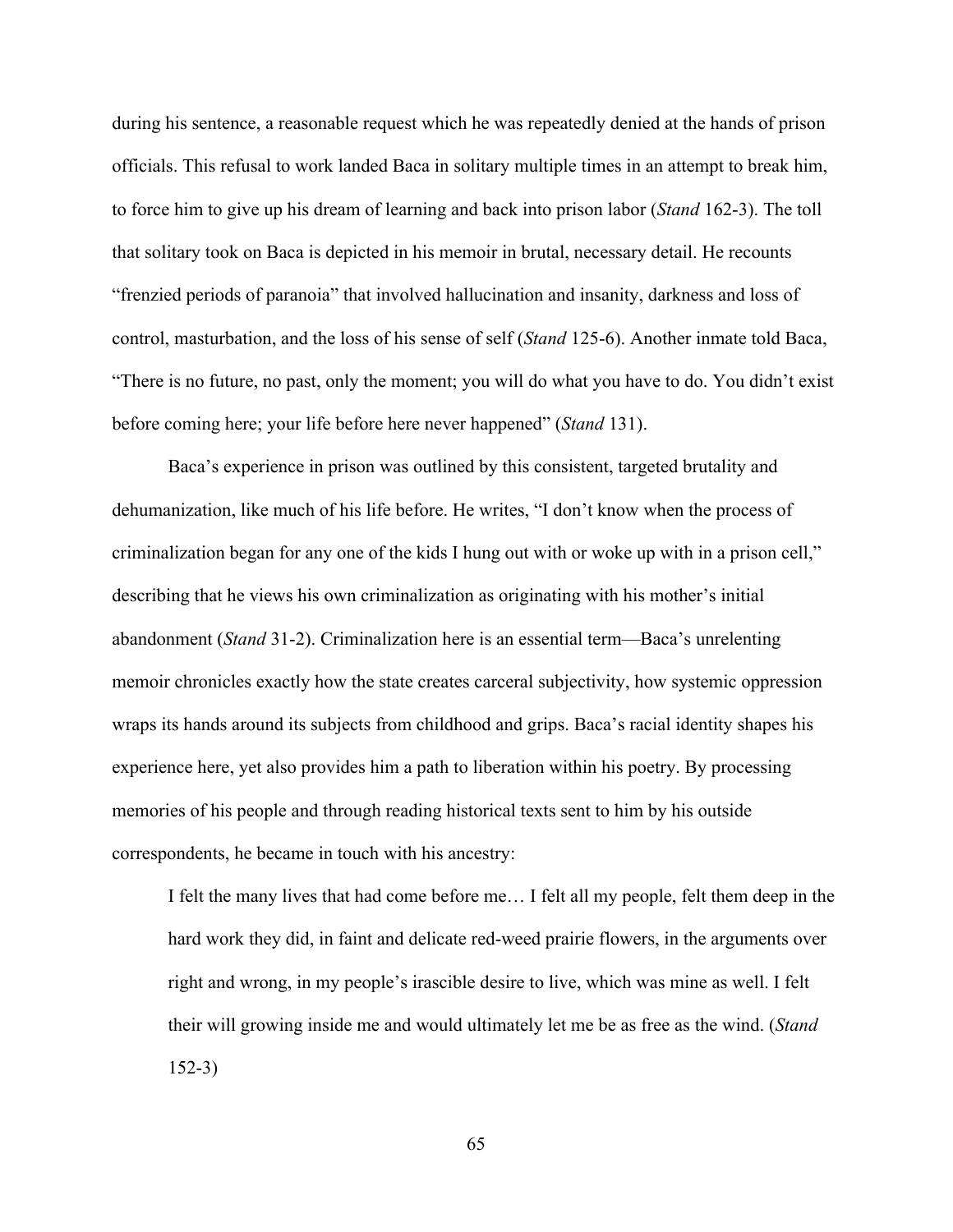Baca found here a timeless solidarity. Through engagement with his own recollections and indigenous history, Baca's poetic consciousness gains strength through such desire to live.

Baca published his first poems while still incarcerated, after becoming through a chain of suggestions a pen pal of Norman, a poet in California, and later Virginia, another poet and friend of Norman's (*Stand* 202, 238). Virginia, writing Baca from North Carolina, became through her long poem-letters a source of romance for Baca, who wrote similarly back (*Stand* 247). Virginia's nickname to Baca was Mariposa, correspondent of his long poem series "The Mariposa Letters." These two poets not only provided a space for discussion of craft and feedback on Baca's work—at this point, he was writing poems consistently—but they also sent him books and suggestions for submissions. He began writing poems for other prisoners in exchange for items from the commissary, while simultaneously writing two chapbooks for two different small presses (*Stand* 248). This time in his life also brought him into correspondence with the poet Denise Levertov who was instrumental in his early publications, and who later wrote in an introduction to Baca's *Martín & Meditations on the South Valley*, "He draws directly on personal and documentary material rather than more distanced fictive constructions; and he writes with uncontested passion: detachment is not a quality he cultivates" (xiii). Baca explains of a humorous poem about a party, "I wrote poems for convicts, and the poems belonged to them" (*Stand* 250). That sense of collective ownership articulates further Baca's concern with those many lives, history imposed onto the individual, and communal social structures.

Baca became different than the state tried to make him—not because he is stronger or better or smarter than the others, but by coincidence. The home Baca created for himself through poetry sustained him in a different vein than the sustenance many find in prison, and the prison itself spent Baca's sentence doing all it could to rob him of that energy. Baca explains, "I became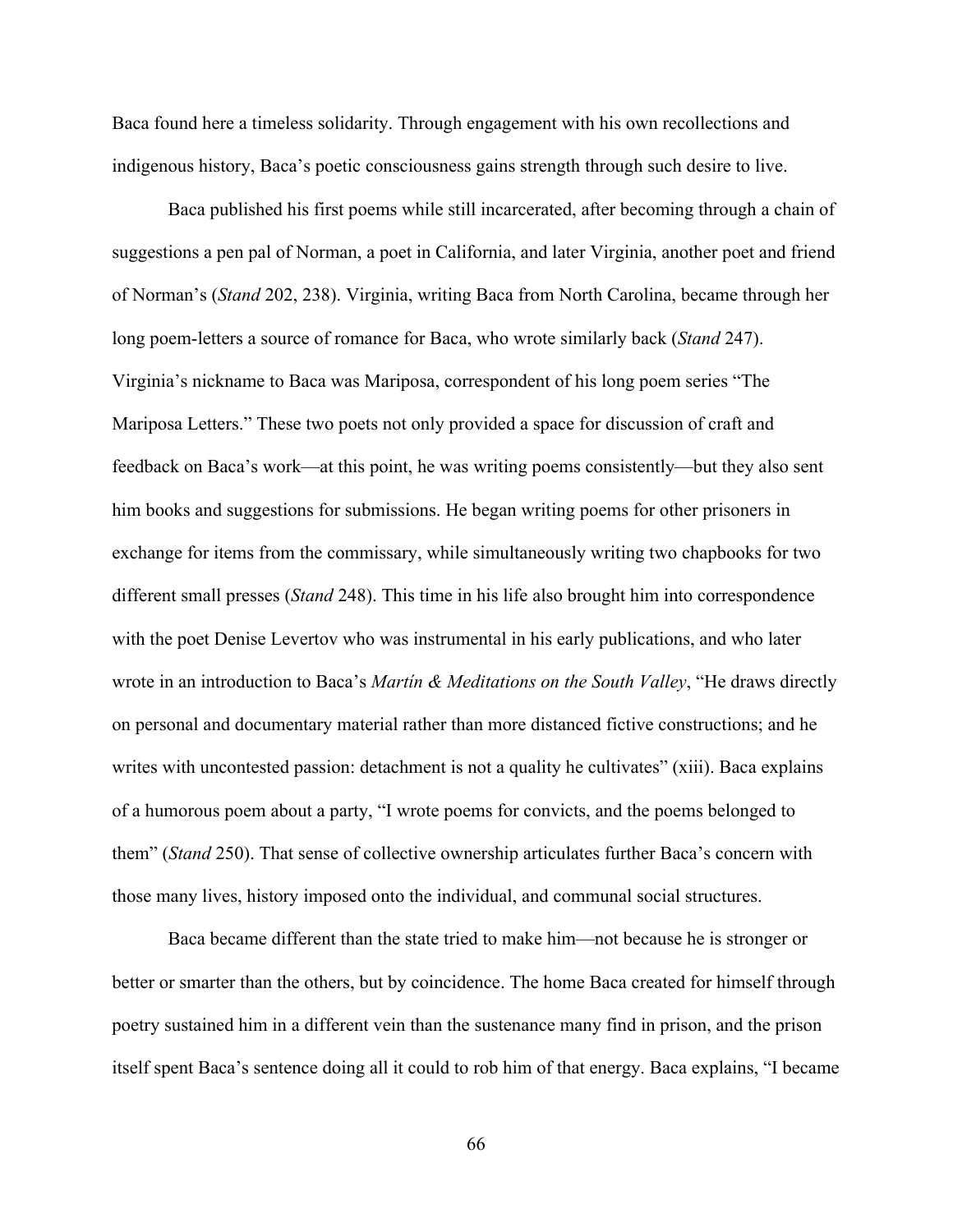a different man, not because prison was good for me, but in spite of its destructive forces" (*Stand* 4). In his poem "My Dog Barks," Baca discusses an invitation to a conference on prison writers. Baca writes:

If your words don't fit their theories,

if you claim that convicts are people,

that writing goes deep in the soul, to memories,

to flesh and blood, that writing has more to do

with cruel guards and torture chambers,

isolation cells

and chained beatings, they become squeamish. (152)

In this poem, Baca reasserts his established ethical mode and poetic goal that he formed during his time in prison. His poems are for convicts because that is the truest poetry for Baca—language is physical when it comes from this space, where words are all he had. Any writing on poets in prison should humanize, empathize, and aim for freedom, Baca asserts, continuing to explain the "conference types" as those who believe "there is no way to help / the imprisoned, that it's best to keep them in" while capitalizing on that trauma through "having workshops on prison writing" (153). Thus, writing on prison ought to focus on the convict as person, as subject to state violence, and with the freezing of incarceration as finality. Baca fights the one-dimensional notion of convict, fights the academic notion of prison as a necessity—not only through his own embodiment of these ideals but by expanding his reach outward, offering space to others with stories like him.

Since his release, Baca has published numerous volumes of poetry, become a father, and become a passionate workshop facilitator in prisons as well as in more conventional venues. His program Cedar Tree launched in 2004, which is "a literary nonprofit designed to provide writing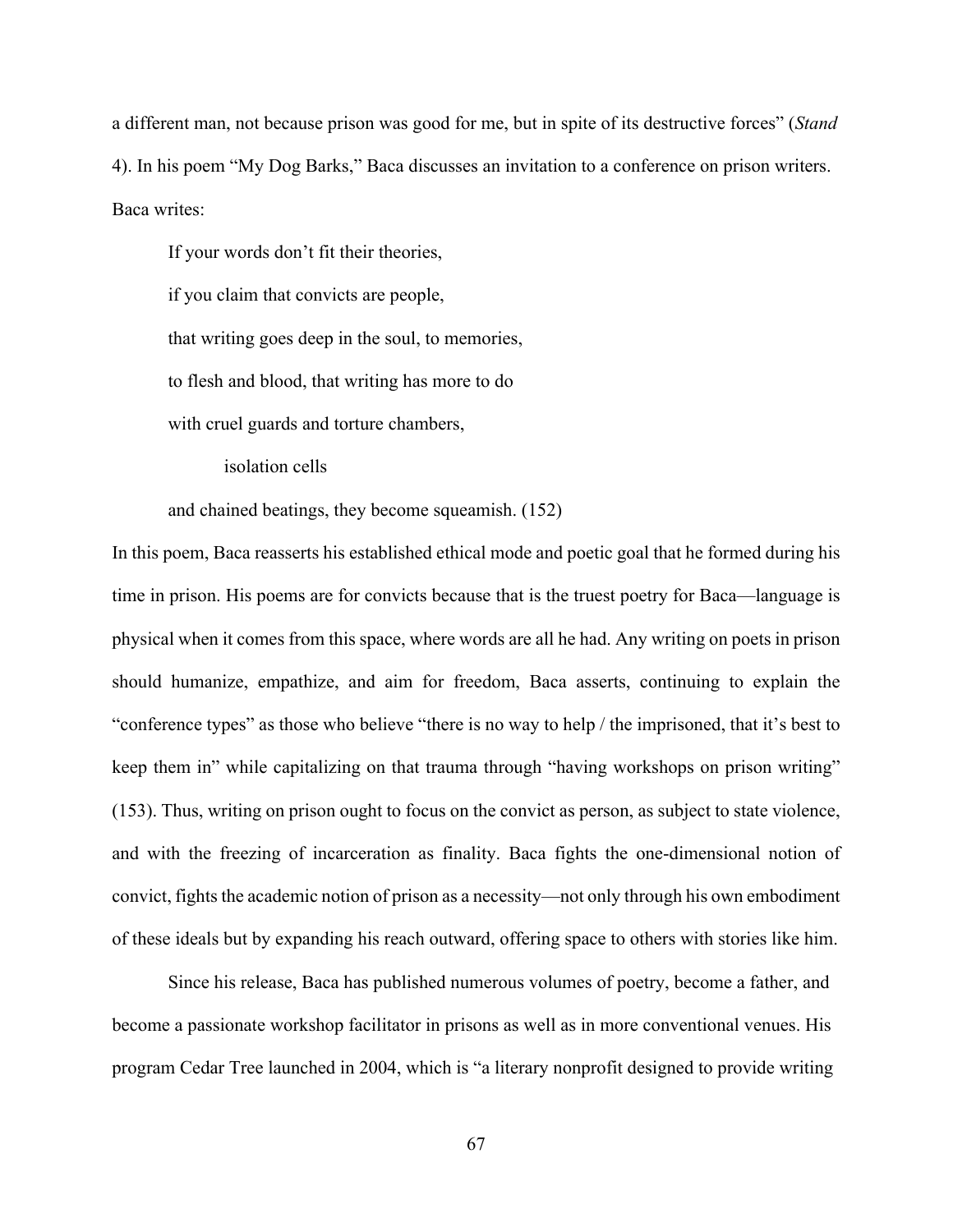workshops, training, and outreach programs for at-risk youth, prisoners and ex-prisoners, and disadvantaged communities." Baca continues to embody and share the safety he found in language, offering space for creation to people that the state seeks to claim.

## *Seeds: Selections from Baca's "The Mariposa Letters"*

All the elements of Baca's biography shine out of his poems as unignorable light, blinding and honest. His poems "The Mariposa Letters," written in correspondence with the poet discussed above, serve as a crystallization of the realizations in his memoir as he experienced them at the time in prison (1-25). This sequence is excerpted below:

88.

I sit here now and watch the many faces of men scuttle up from their black dark dens I see so many come from hiding places and now that I have finished my spiritual battle and am strong enough, have survived my own weaknesses I sit here at the portals of a destroyed being and everything is calm, a tender lawlessness rules and now my first step is a step of a breathing man who has the grace of a wild beast and I sit here, watching the world, the prison and find I am richly blessed with so many things to find out, to touch and hear with so many men in rags and broken souls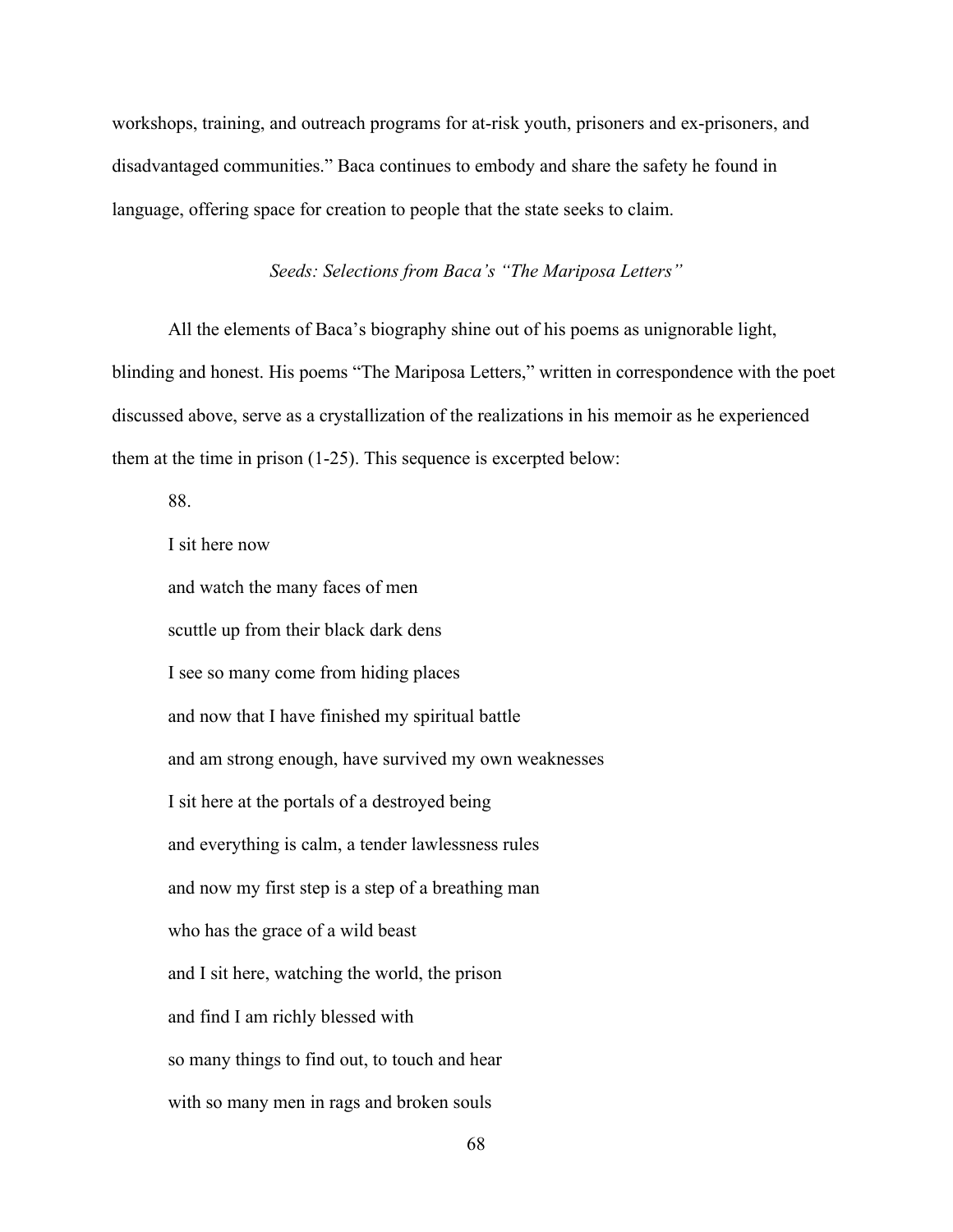who crawl up with dusty shoes from gutters and carry blades in their pockets but they are flowers than have survived their thorns in dry baked ground and I see them and I am strong enough to hear them and I raise myself from contemplation and walk toward them, to learn their language of sorrows that hold songs like stars in their heart songs that tell of lives and feelings that have been stomped on and drowned songs are the magic that keeps men alive when nothing else will

I begin to sing to them and my song is that they must sing as I step forward, onward through a throng of thorny men leading them, taking them with me.

## 90.

I have silenced my poetry and tongue to hear the clear screams in the night of men slicing their throats of victims being beaten by men I know, of the clanging of prison gates and voices of tyranny while writing my poetry I have met dark eyes.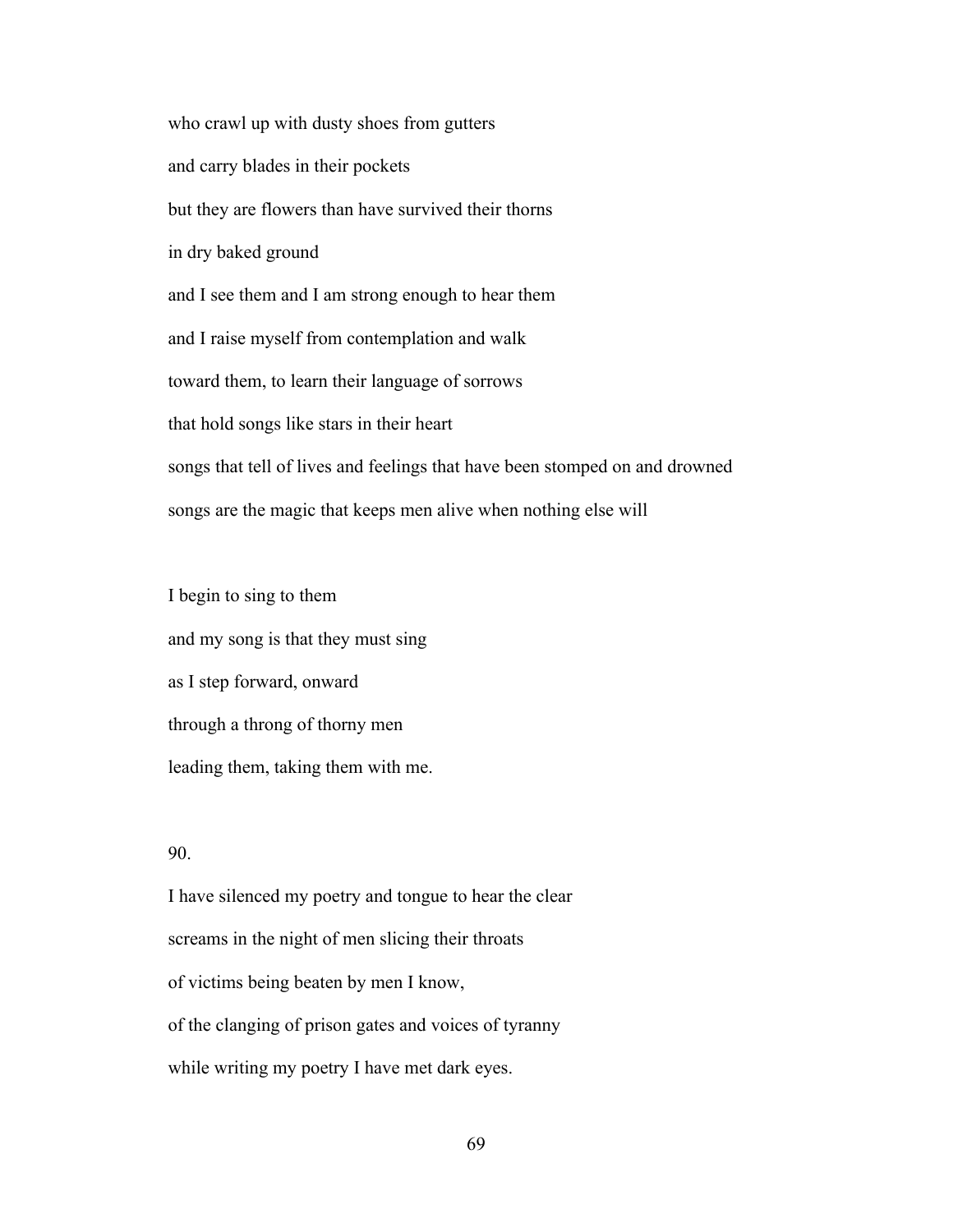91.

someday the muscles of the universe shall convulse into orgasm and beauty

## 198.

I have picked the seeds out of my rotting life

Like Knight and Kaufman, here Baca sees beauty in his fellow incarcerated folk. As he writes, "they are flowers that have survived their thorns." This section, number eighty-eight, solidifies Baca's perspective of the incarcerated subject as inherently valuable. It also indicates a Foucaultian notion of the prison as the world, permeating every aspect of our collective subjectivity. Grounded in the text, however, is love—not just pain. Spiritualism connects Baca to these other inmates, allowing him to hear them, "to learn their languages of sorrows," to sit opposite every prisoner in every hole alongside the eternal spirit of Kaufman. Baca's deep love of language resuscitates not only himself, but the others as he sings to them.

Later, in section ninety, he silences himself so that he may listen and bear witness to the brutality of the men he knows. His poetry and language are a bright spot to him, yet this poetry is unflinching in its commitment to encompass the darkness as well. Baca takes darkness and inverts it, faithful that poetry and love will carry the community into beauty spasmodically and suddenly. These poems almost defy interpretation—Baca offers himself up clearly on the page. The poem lays itself bare.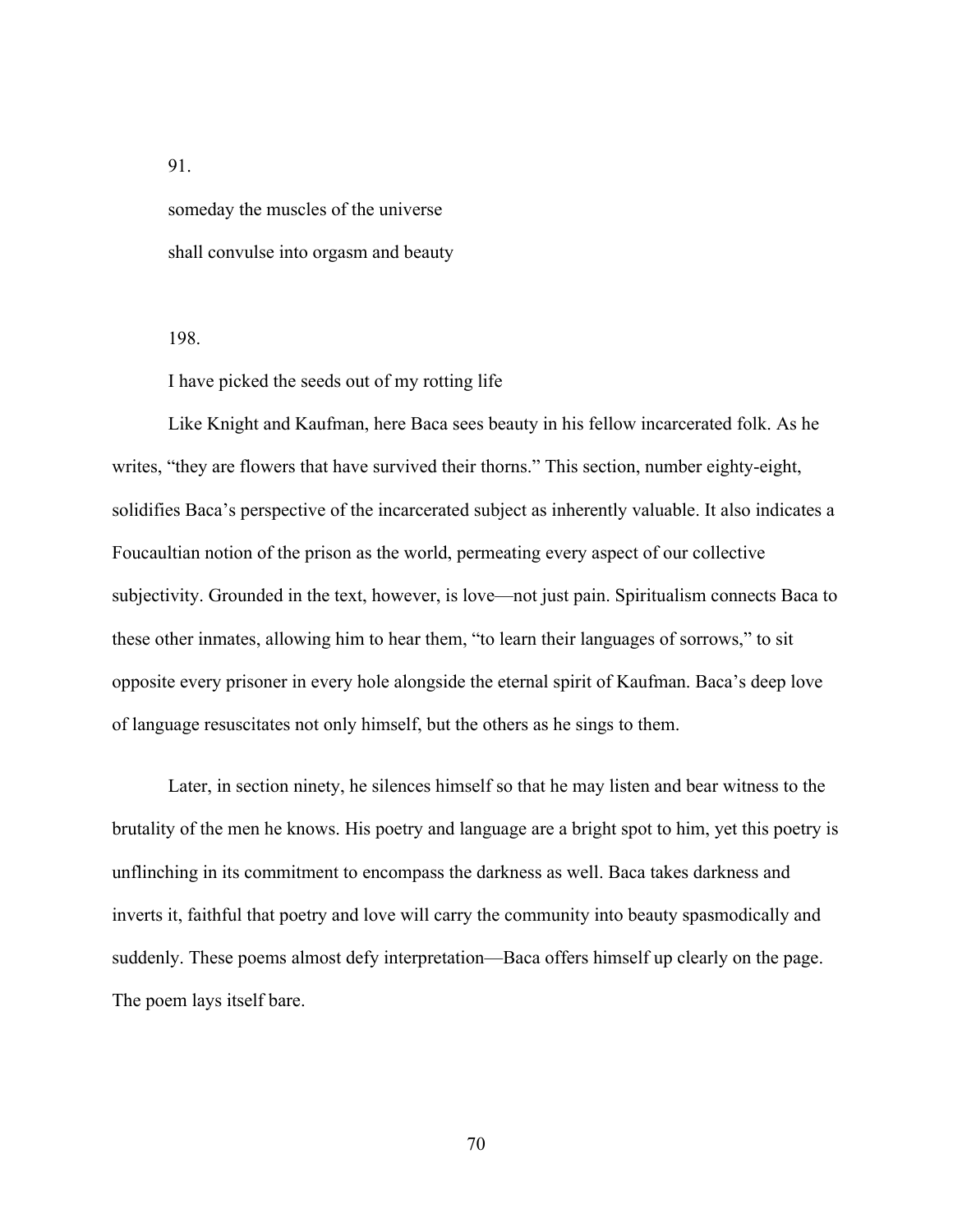#### CHAPTER 5. NO CERTAINTIES

The pathway to abolition must be paved by currently and formerly incarcerated folks. Thus, we can look to contemporary prison poets to see how these spirits have continued to be embodied, to see who Kaufman sits across from now. There are numerous projects supporting incarcerated writers, including phoebe's (sic) Incarcerated Writers Project, Iron City Magazine, the Minnesota Prison Writing Workshop, PEN America. All these projects provide a space to incarcerated creators to feed their craft and amplify their voice. However, the existence of these programs should not imply their accessibility—I know with certainty that no such thing exists in the Wartburg prison that I heard about for years. Even within such programs that exist to circulate the work of these writers, we can see the elitism that Baca describes in his poem "My Dog Barks," back where this thesis began, when he writes:

this is strictly a conference on writing

in prison, and if you had writers who'd been cons

it would make the conference a success.

But you don't want to hear what they're going through,

you prefer to translate their suffering into MFA papers,

to turn their deaths into metaphors,

to make their real cries and real terror a tone in the text

that people outside can philosophize about;

it's only about writing, not what would free these men

from their tormentors.

At the core of this thesis are those incarcerated individuals. Read their writing, seek out their perspectives, listen. Through projects like Prison Pen Pals or Friends 4 Prisoners, you might even read their writing from the source. Hear these stories and refuse to let the prison become a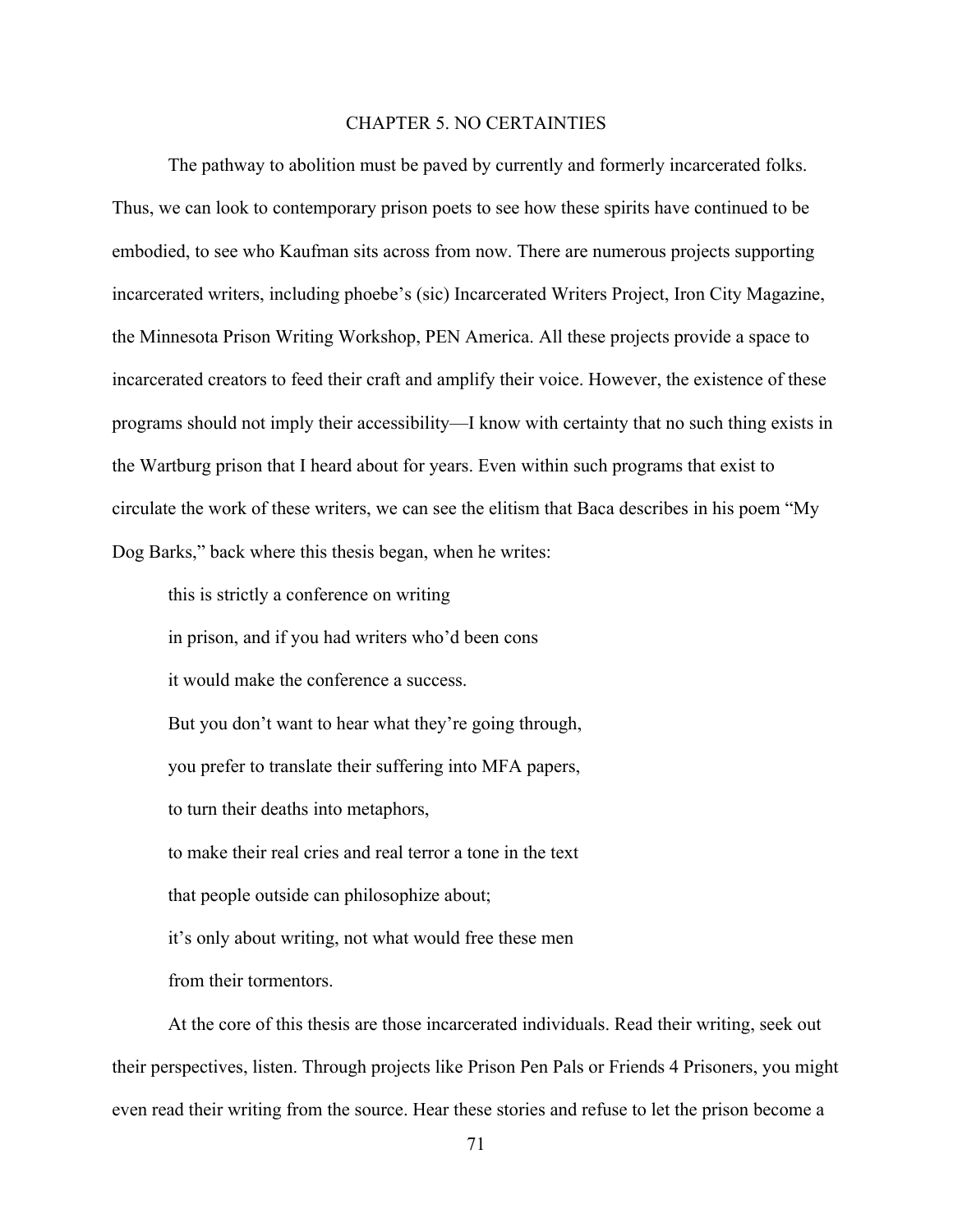passive ideological force that you perceive as other. Move the prison into the forefront of your consciousness, and with it move freedom into the forefront. The prison pervades all our subjectivities, forces us to see it as the only way. However, through all this love and solidarity, through honest readings of incarcerated writers, through community, we must necessarily fight for freedom. Abolition is not a clean trail, a definitive vision. Abolition is a process. There is no perfect methodology, only an evolving path. It is a path worth carving.

One of the most valuable and simplistic resources for abolition comes from 8toAbolition.org, a website compiled to express in eight points both the ideology behind and the pathway towards the abolition of police and prisons. While this thesis has focused on the prison itself and the ways that it functions to torment its subjects, the police are also an arm of its repressive force and as such, to achieve prison abolition, police abolition is a necessary component. By breaking down abolition into these points which are, in a dialectical materialist capacity, informed by our current historical conditions, the writers of this site manage to make this concept supremely accessible. The eight points are as follows:

- 1. Defund Police
- 2. Demilitarize Communities
- 3. Remove Police From Schools
- 4. Free People From Jails And Prisons
- 5. Repeal Laws that Criminalize Survival
- 6. Invest in Community Self-Governance
- 7. Provide Safe Housing For Everyone
- 8. Invest In Care, Not Cops

All of these could potentially be met with what-if questions, hypothetical scenarios but the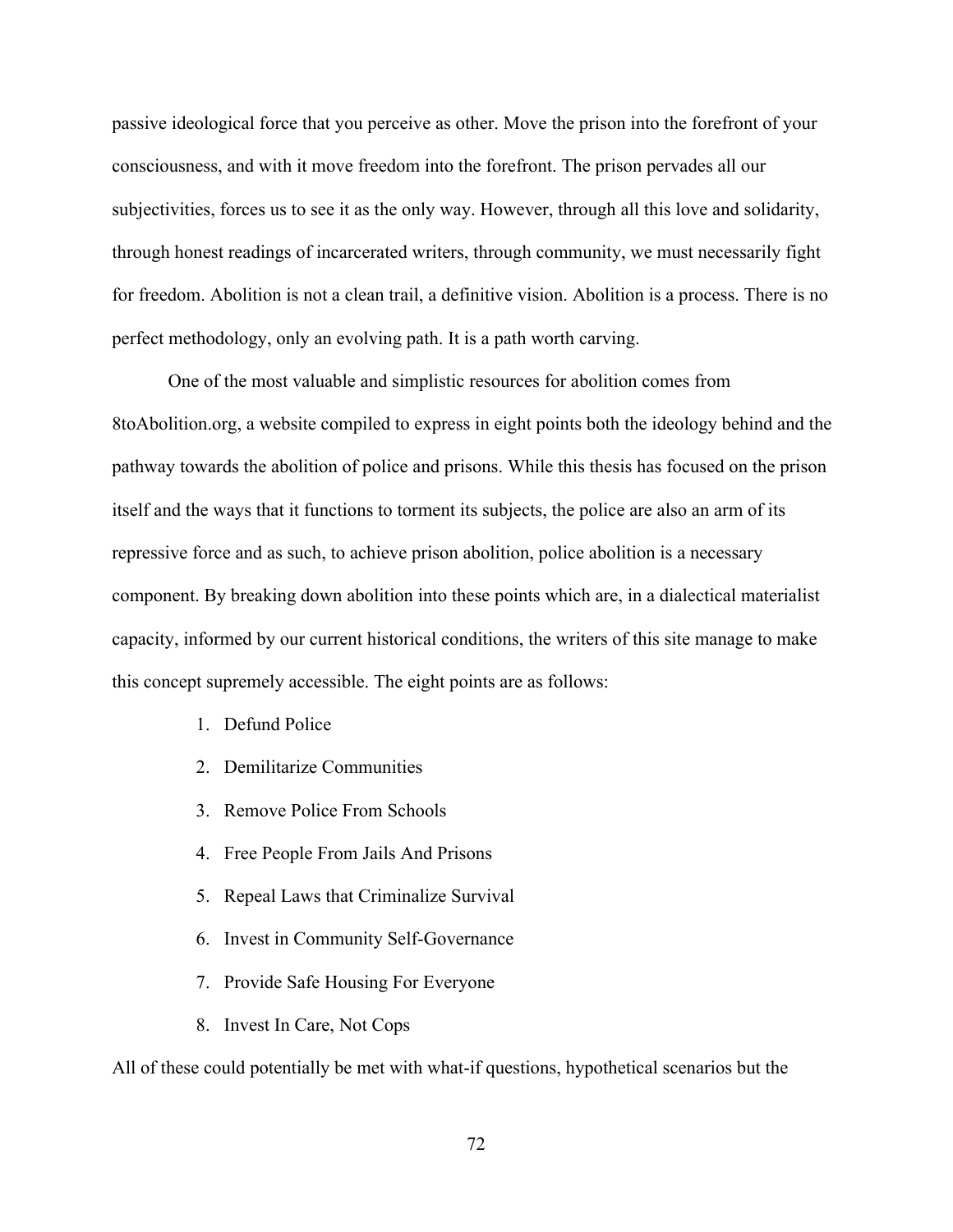writers of this website often anticipate this and meet them with a counter-example. Perhaps most key to address is the case of sexual assault, or similarly violent crimes to which this could be related at least in a penal sense. The hypothetical goes something like this: But where do you put the rapists? The murderers? Surely they don't just go free! Of course, these are perfectly reasonable things to wonder. But, this hypothetical is interesting, as it disregards that already more often than not, rapists do go free. RAINN reports that only two percent of rapists ever spend time in prison. Clearly, the justice system is already failing victims of sexual assault. Even if these individuals were prosecuted under our existing system, the likelihood of recidivism rather than actual personal growth renders even that possibility somewhat useless in terms of preventing further instances of the crime. We know that prisons are not vessels of change or growth, but self-sustaining machines. As a result of insufficient structural support for victims, though, community structures have already emerged to resolve this in a microcosm of an abolitionist future.

These community structures practice a form of accountability known as transformative or restorative justice. As the terminology suggests, this is not centered on a penal mode, but rather on creation and strength. The Restorative Justice Network defines the practice:

Restorative justice is a response to wrongdoing that prioritizes repairing harm and recognizes that maintaining positive relationships with others is a core human need. It seeks to address the root causes of crime, even to the point of transforming unjust systems and structures.

The three core elements of restorative justice are the interconnected concepts of Encounter, Repair, and Transform. Each element is discrete and essential. Together they represent a journey toward wellbeing and wholeness that victims, offenders, and

73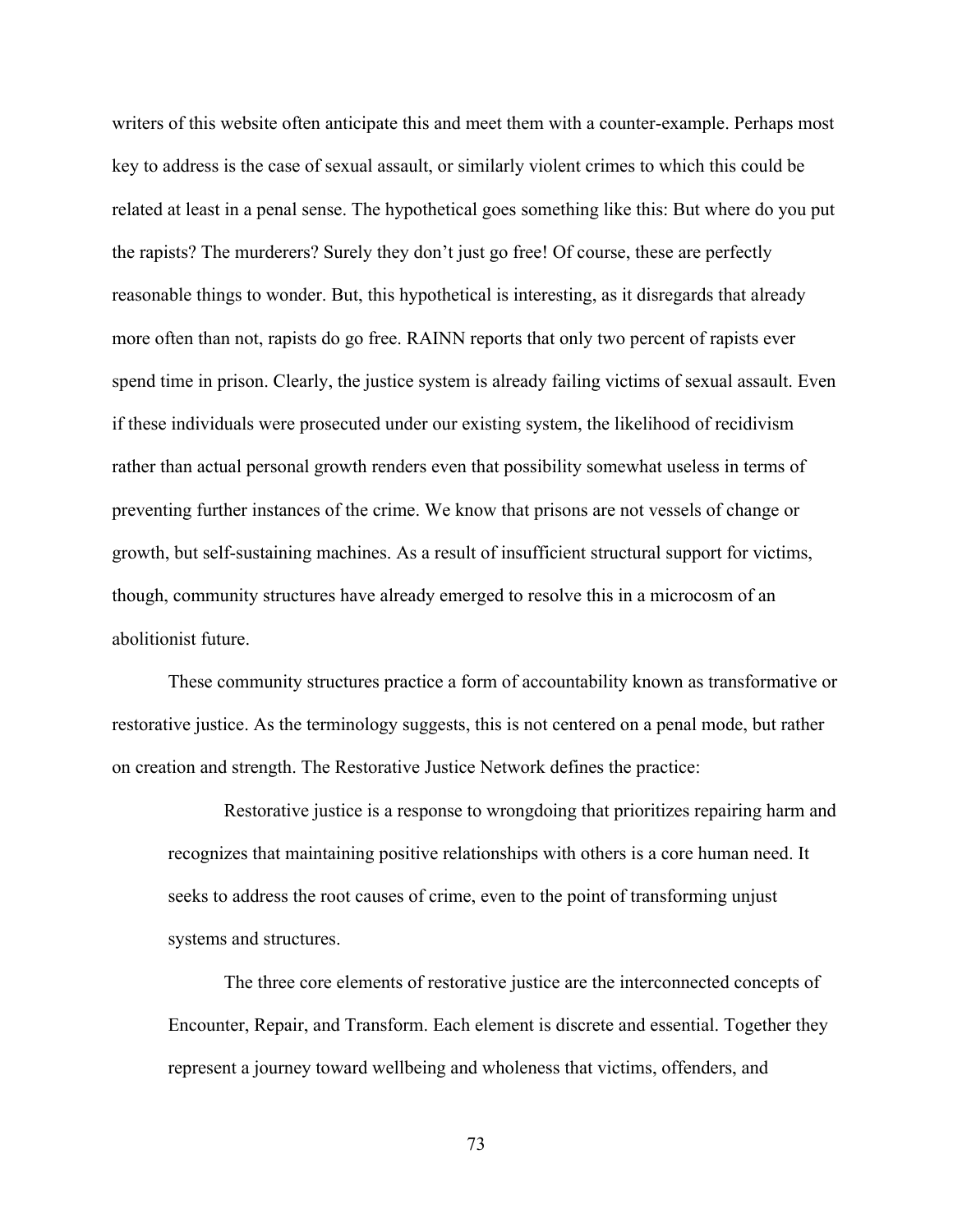community members can experience. Encounter leads to repair, and repair leads to transformation.

One community structure that practices restorative justice is called Philly Stands Up, a Philadelphia collective that works with sexual assault cases, though more various models of these practices can be found under the "Models" section of the 8 to Abolition site. Philly Stands Up expresses their mission as follows:

Philly Stands Up is small collective of individuals working in Philadelphia to confront sexual assault in our various communities using a transformative justice framework. We believe in restoring trust and justice within our community by working with both survivors and perpetrators of sexual assault. We believe that sexual assault comes in many forms and we are doing what we can to actively combat it.

We work with people who have assaulted others to hold them accountable to the survivor(s) and restore their relationships within their communities. In dealing with perpetrators, we seek to recognize and change behavior, rather than ostracizing and allowing future assaults elsewhere. We support their healing process, and challenge them on their behavior in order to prevent future assaults.

We also work to educate ourselves and others on issues that contribute to sexualized violence. To encourage awareness building, we provide support for other groups and collectives as well as host workshops in Philly and elsewhere.

We are a group that survivors can come to for help and support. We will always support survivors and ensure survivor autonomy, where they will always be in control of how a situation is dealt with.

74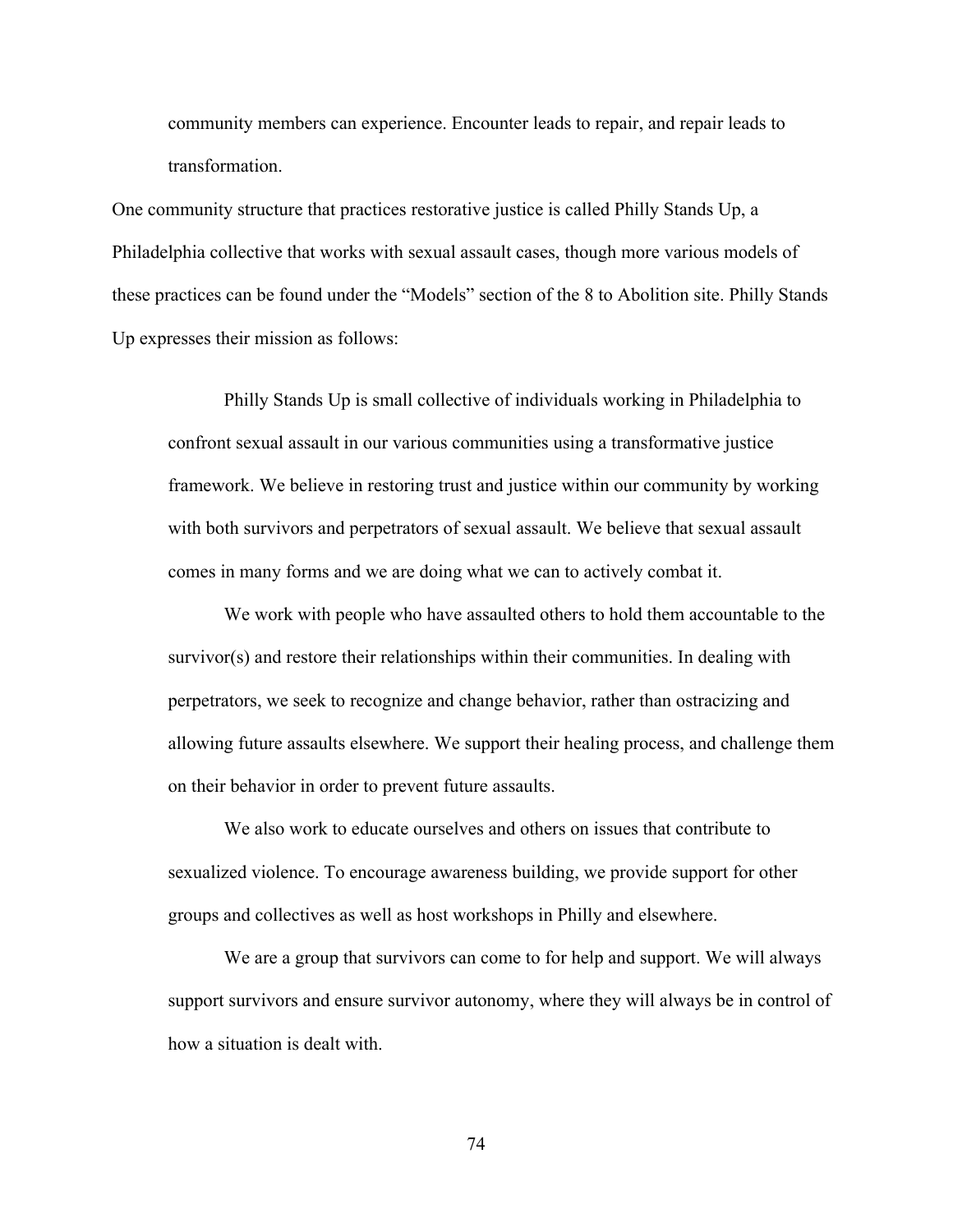This depiction of their approach may seem vague, but that is, in some sense, the point. There is no perfect framework for how to approach restorative justice. Rather, the practice adapts to suit the circumstance and involved parties. Instead of placing every person deemed somehow wrong into the same environment to undergo the same punishment and same torture, communitycentered justice adapts because communities know each other. That collective knowledge of subjectivity allows justice to adapt into what is needed by the community.

Rather than these hypotheticals that pretend our current penal system is not only reforming those who commit harm but pretend also that our current penal system cares about victims, I urge a different what-if. What if we lived in a world where we trusted our neighbors, knew them, loved them? Where, when someone wronged another member of our community, we sat with each other and worked through the discrepancy in a healthy and fulfilling way? What if, in demilitarizing our schools and the state, we no longer have to militarize ourselves in return? What if people did not have to fight tooth and nail for a place to live? Would any of the what-ifs that counter those eight points be remotely feasible with these preceding conditions met?

Etheridge Knight asks us, "Haven't you [been fucked up…to a lot of people]? / In one way or another?" When Bob Kaufman asks us, "Would you wear my eyes?" in his poem's titular line, he invites us into an imagination shaped by pain, but, as "Jail Poems" reveal, that very imagination can lead us toward an ultimate vision of love, of community, of solidarity. These poets ask us, what if we rooted our justice in empathy? What if we imagined something better? What if we fought for that vision?

75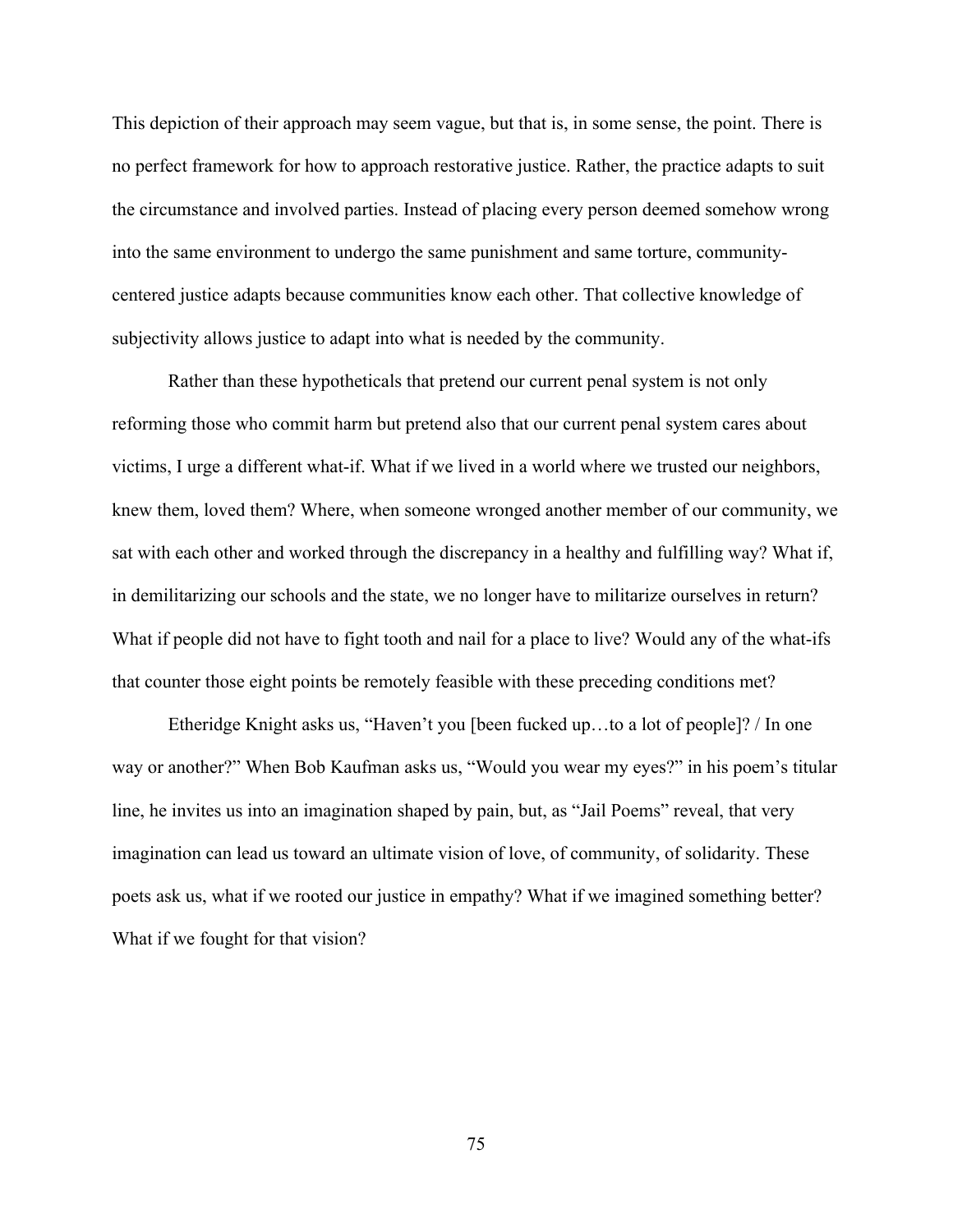## WORKS CITED

- "About Bob Kaufman." Academy of American Poets, https://poets.org/poet/bob-kaufman. Accessed 28 Feb. 2022.
- "About." Philly Stands Up, https://phillystandsup.wordpress.com/about/. Accessed 10 Mar. 2022.
- "About Sexual Assault." RAINN, https://www.rainn.org/about-sexual-assault. Accessed 10 Mar. 2022.
- "An Introduction to the Beat Poets." Poetry Foundation, https://www.poetryfoundation.org/collections/147552/an-introduction-to-the-beat-poets. Accessed 16 Jan. 2022.
- Baca, Jimmy Santiago. *A Place to Stand: The Making of a Poet*, Grove Press, 2001.
- - -. "Excerpts from The Mariposa Letters." *Singing at the Gates: Selected Poems*, Grove Press, 2014, pp. 1-25.
- - -. "My Dog Barks." *Singing at the Gates: Selected Poems*, Grove Press, 2014, pp. 152-4.

- - -. "I Am Offering this Poem." Poetry Foundation, https://www.poetryfoundation.org/poems/53092/i-am-offering-this-poem. Accessed 1 Mar. 2022.

- "Bob Kaufman." Poetry Foundation, www.poetryfoundation.org/poets/bob-kaufman. Accessed 26 Nov. 2018.
- "Bob Kaufman Chronology." *Collected Poems of Bob Kaufman*, edited by Neeli Cherkovski, Raymond Foye, and Tate Swindell, City Lights Books, 2019, pp. xxix-xxxvii.
- Clay, Mel. *Jazz - Jail and God: Impressionistic Biography of Bob Kaufman*. Androgyne Books, 2001.
- "Criminal Justice Facts." The Sentencing Project, https://www.sentencingproject.org/criminaljustice-facts/. Accessed 10 Mar. 2022.
- Davis, Angela. *Are Prisons Obsolete?* Open Media, 2003.
- "Dialectical Materialism." Glossary of Terms, Encyclopedia of Marxism, https://www.marxists.org/glossary/terms/d/i.htm. Accessed 10 Mar. 2022.
- "Etheridge Knight." Poetry Foundation, https://www.poetryfoundation.org/poets/etheridgeknight. Accessed 20 Jan. 2022.
- Folkart, Burt A. "Bob Kaufman, One of Original S.F. Beatnik Poets, Dies." *Los Angeles Times*, 14 Jan. 1986, www.articles.latimes.com/1986-01-14/local/me-27966\_1\_bob-kaufman. Accessed 26 Nov. 2018.
- Foucault, Michel. *Discipline & Punish: The Birth of the Prison,* translated by Alan Sheridan, Vintage Books, 1995.
- Foye, Raymond. "Editor's Note." *The Ancient Rain: Poems 1956-1978,* edited by Raymond Foye, New Directions, 1981, pp. ix-x.
- Henderson, David. "Introduction." *Cranial Guitar: Selected Poems by Bob Kaufman*, edited by Gerald Nicosia, Coffee House Press, 1996, pp. 7-28.
- Hjortsberg, William. J*ubilee Hitchhiker: The Life and Times of Richard Brautigan*. Counterpoint, 2012.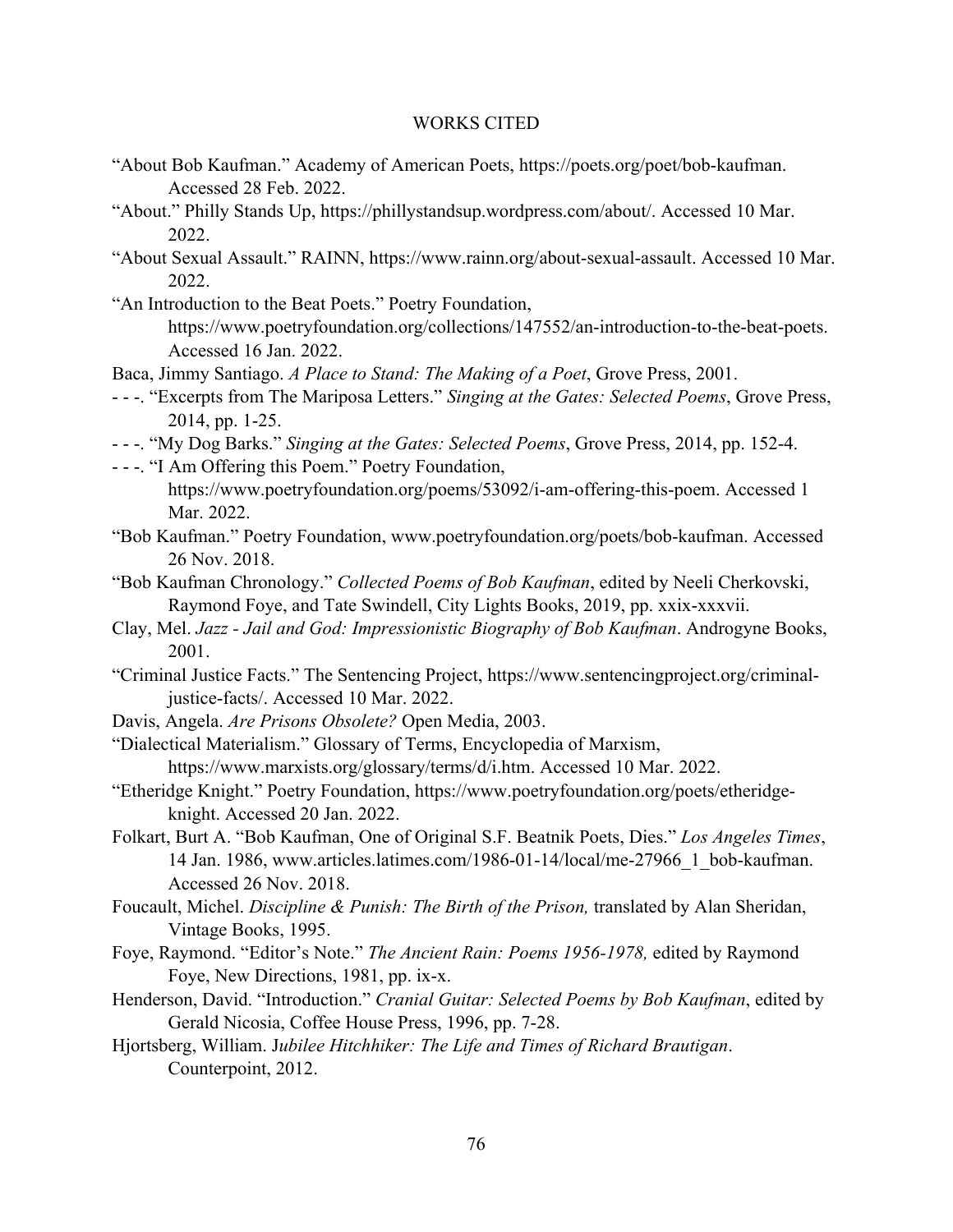- "Jimmy Santiago Baca." Poetry Foundation, https://www.poetryfoundation.org/poets/jimmysantiago-baca. Accessed 22 February 2022.
- Kaufman, Bob. "Jail Poems." *Solitudes Crowded with Loneliness*, New Directions, 1965, pp. 56- 61.
- - -. "Dolorous Echo." *Collected Poems of Bob Kaufman*, edited by Neeli Cherkovski, Raymond Foye, and Tate Swindell, City Lights Books, 2019, p. 22.
- - -. *Abomunist Manifesto*. *Collected Poems of Bob Kaufman*, edited by Neeli Cherkovski, Raymond Foye, and Tate Swindell, City Lights Books, 2019, pp. 57-66.
- - -. "Small Memoriam for Myself." *Collected Poems of Bob Kaufman*, edited by Neeli Cherkovski, Raymond Foye, and Tate Swindell, City Lights Books, 2019, p. 150.
- - -. "[All Those Ships That Never Sailed]." *Collected Poems of Bob Kaufman*, edited by Neeli Cherkovski, Raymond Foye, and Tate Swindell, City Lights Books, 2019, p. 151.
- - -. "War Memoir: Jazz, Don't Listen to It at Your Own Risk." *Collected Poems of Bob Kaufman*, edited by Neeli Cherkovski, Raymond Foye, and Tate Swindell, City Lights Books, 2019, pp. 140-1.
- Keene, John. "'Poetry is what we speak to each other': an interview with Jimmy Santiago Baca." *Callaloo*, vol. 17, no. 1, winter 1994, pp. 33+. *Gale Academic OneFile*, link.gale.com/apps/doc/A15428013/AONE?u=tel\_a\_etsul&sid=googleScholar&xid=52f9 974e. Accessed 22 Feb. 2022.
- Knight, Etheridge. "Cop-Out Session*." The Essential Etheridge Knight*, University of Pittsburgh Press, 1986, p. 73.
- - -. "Cell Song." *The Essential Etheridge Knight*, University of Pittsburgh Press, 1986, p. 9.
- - -. "No Moon Floods the Memory of that Night." *The Essential Etheridge Knight*, University of Pittsburgh Press, 1986, p. 31.
- - -. "And Tell Me Poet, Can Love Exist In Slavery?" *The Essential Etheridge Knight*, University of Pittsburgh Press, 1986, p. 85.
- - -. "Haiku." *The Essential Etheridge Knight*, University of Pittsburgh Press, 1986, pp. 17-8.
- Lee, A. Robert. "About Bob Kaufman." *The Oxford Companion to African American Literature, Oxford University Press*, 1997. *Modern American Poetry*,
	- www.english.illinois.edu/maps/poets/g\_l/kaufman/about.htm*.* Accessed 26 Nov. 2018.
- Levertov, Denise. "Introduction." *Martín & Meditations on the South Valley* by Jimmy Santiago Baca*,* New Directions, 1987, pp. xiii-xviii.
- Lindberg, Kathryne V. "About Bob Kaufman." *The Oxford Companion to African American Literature, Oxford University Press*, 1997. *Modern American Poetry*, www.english.illinois.edu/maps/poets/g\_l/kaufman/about.htm. Accessed 26 Nov. 2018.
- major, devorah. "Foreword." *Collected Poems of Bob Kaufman*, edited by Neeli Cherkovski, Raymond Foye, and Tate Swindell, City Lights Books, 2019, pp. xxix-xxxvii.
- Morgan, Bill. *The Typewriter is Holy: The Complete, Uncensored History of the Beat Generation*, Free Press, 2010.
- Rowell, Charles H., and Etheridge Knight. "An Interview with Etheridge Knight." *Callaloo*, vol. 19, no. 4, Johns Hopkins University Press, 1996, pp. 967–81, http://www.jstor.org/stable/3299136.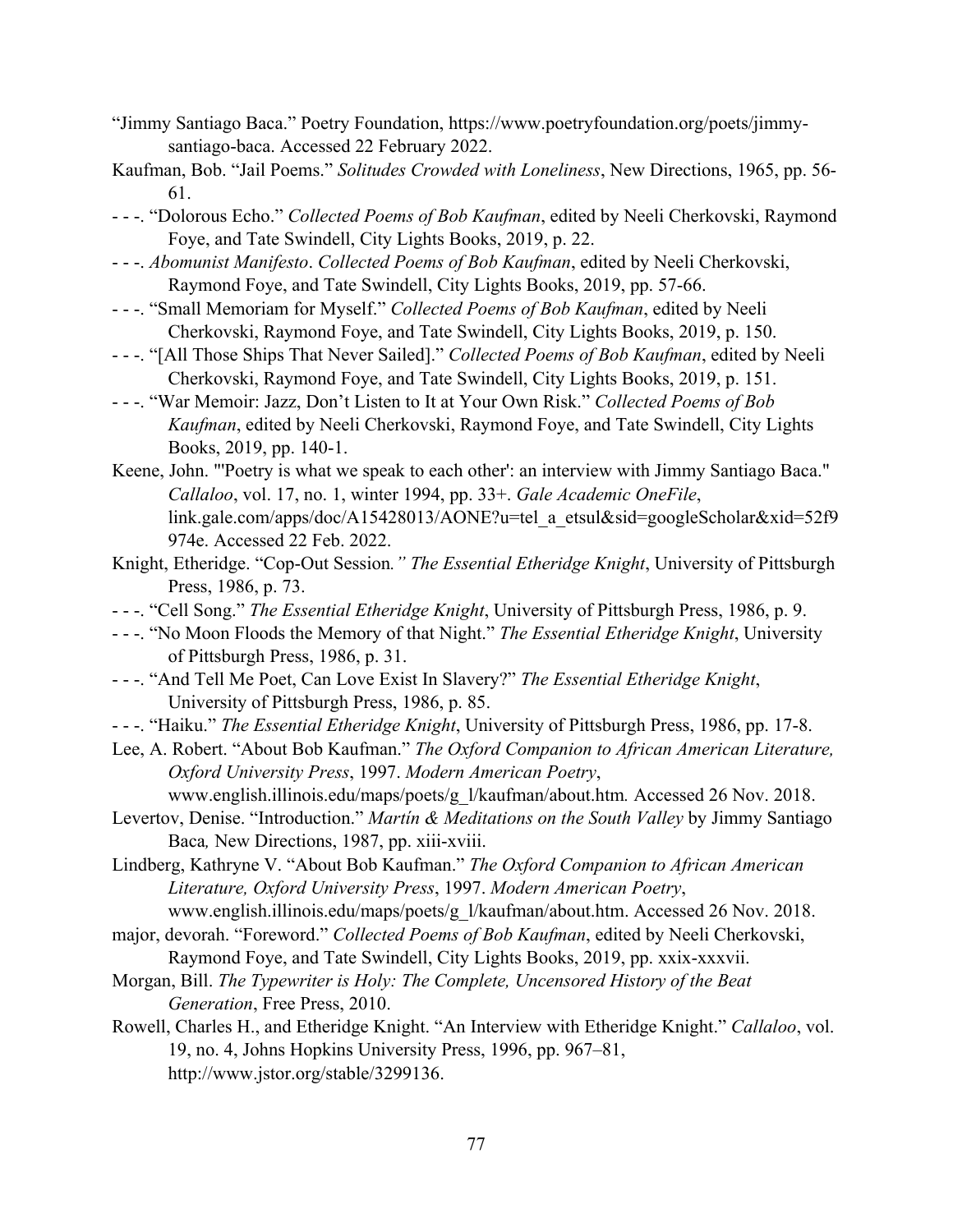- Sosin, Kate. "Transgender women are nearly always incarcerated with men. That's putting many in danger." NBC News, 26 Feb. 2020, https://www.nbcnews.com/feature/nbcout/transgender-women-are-nearly-always-incarcerated-men-s-putting-many-n1142436.
- Soto, Christopher. "Poetry in the Age of Mass Incarceration: Challenging the Dichotomy of Innocence Versus Criminality." Poetry Foundation, https://www.poetryfoundation.org/harriet-books/2017/09/poetry-in-the-age-of-massincarceration-challenging-the-dichotomy-of-innocence-versus-criminality. Accessed 22 Feb. 2022.
- "Standing with Trans Prisoners: Resources to Improve Conditions for Incarcerated Trans People." National Center for Transgender Equality, 18 October 2018, https://transequality.org/issues/resources/standing-with-trans-prisoners-resources-toimprove-conditions-for-incarcerated.
- "Three Core Elements of Restorative Justice." Restorative Justice Network, https://restorativejustice.org/what-is-restorative-justice/three-core-elements-ofrestorative-justice/. Accessed 10 Mar. 2022.
- Whitman, Walt. "Song of Myself." *Leaves of Grass and Other Writings*, edited by Michael Moon, W.W. Norton & Company, 2002, pp. 26-78.